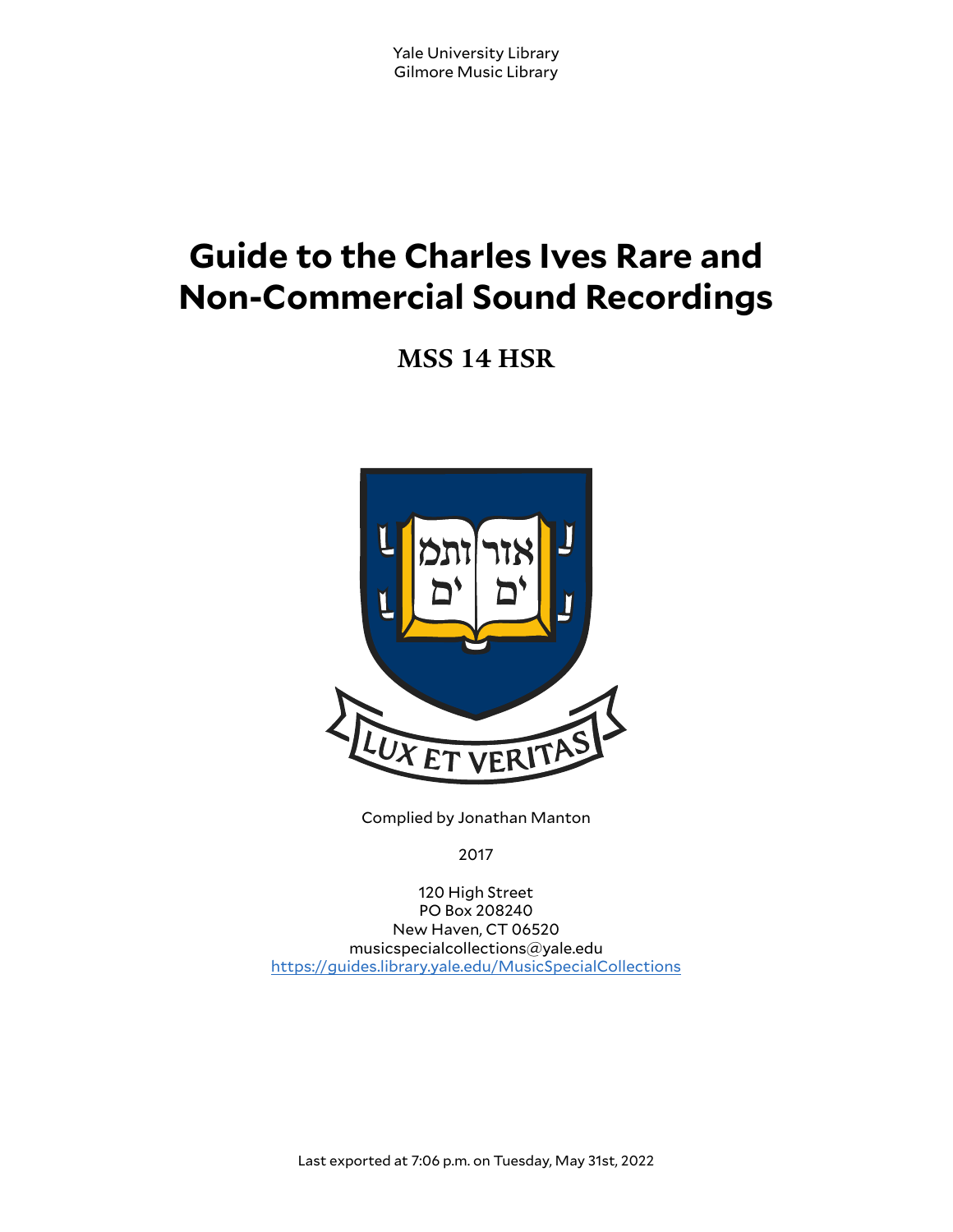# **Table of Contents**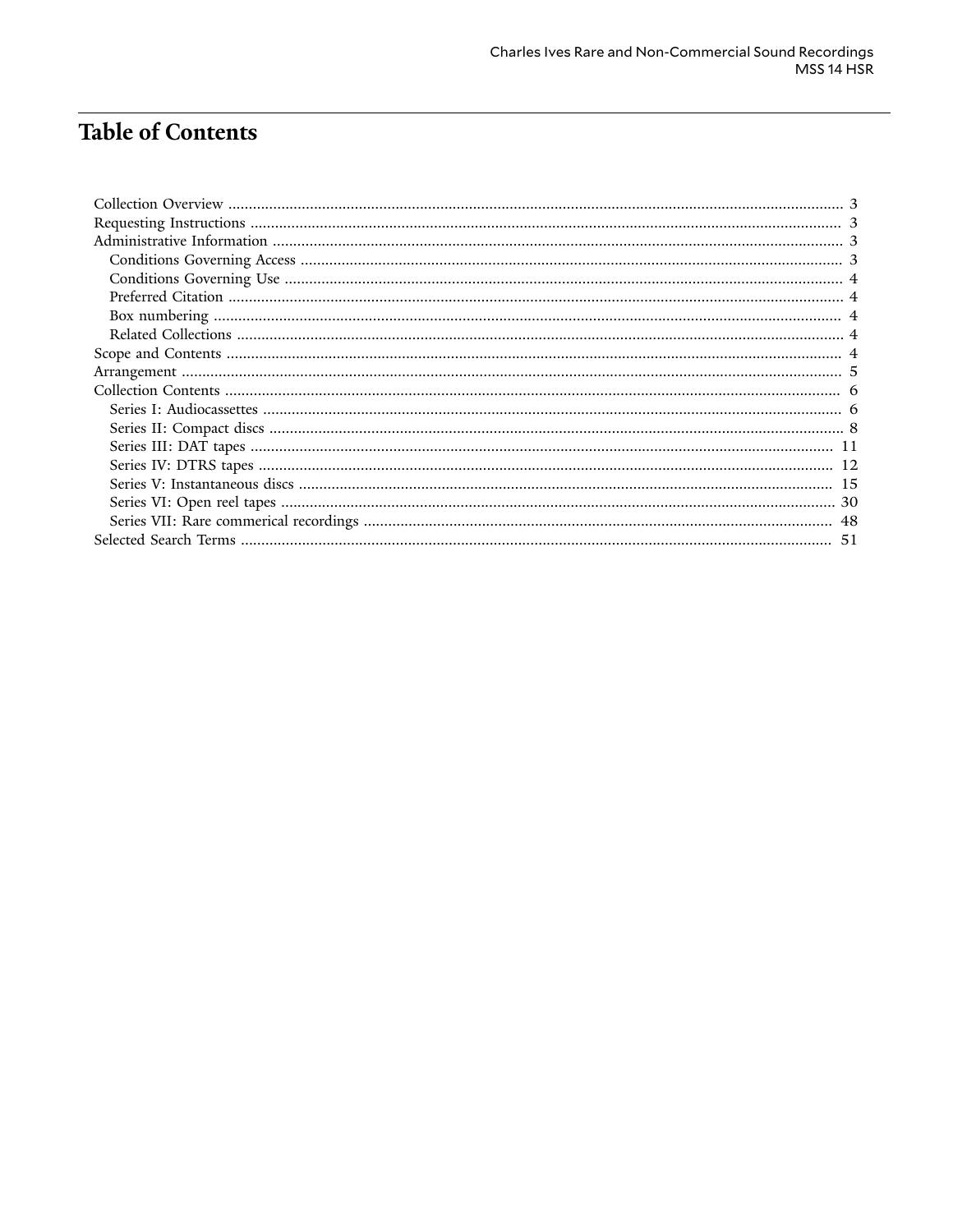## <span id="page-2-0"></span>**Collection Overview**

|                                | <b>REPOSITORY:</b> Gilmore Music Library<br>120 High Street<br>PO Box 208240<br>New Haven, CT 06520<br>musicspecialcollections@yale.edu<br>https://guides.library.yale.edu/MusicSpecialCollections                                     |
|--------------------------------|----------------------------------------------------------------------------------------------------------------------------------------------------------------------------------------------------------------------------------------|
| <b>CALL NUMBER: MSS 14 HSR</b> |                                                                                                                                                                                                                                        |
|                                | <b>CREATOR:</b> Ives, Charles, 1874-1954                                                                                                                                                                                               |
|                                | <b>TITLE:</b> Charles Ives Rare and Non-Commercial Sound Recordings                                                                                                                                                                    |
|                                | <b>DATES: 1924-2006</b>                                                                                                                                                                                                                |
| <b>BULK DATES: 1937-1956</b>   |                                                                                                                                                                                                                                        |
|                                | <b>PHYSICAL DESCRIPTION:</b> 15 linear feet (30 boxes; 440 sound recordings)                                                                                                                                                           |
| <b>LANGUAGE: English</b>       |                                                                                                                                                                                                                                        |
|                                | <b>SUMMARY:</b> This is an artificial collection of rare and unpublished recordings featuring<br>music by Charles Ives, created as part of a project funded by the Grammy<br>Museum in 2017 to digitize and preserve these recordings. |
|                                | <b>ONLINE FINDING AID:</b> To cite or bookmark this finding aid, please use the following link: https://<br>hdl.handle.net/10079/fa/music.mss.0014hsr                                                                                  |

#### <span id="page-2-1"></span>**Requesting Instructions**

To request items from this collection for use on site, please use the request links in the HTML version of this finding aid, available at [https://hdl.handle.net/10079/fa/music.mss.0014hsr.](https://hdl.handle.net/10079/fa/music.mss.0014hsr)

Key to the container abbreviations used in the PDF finding aid:

```
b. box
```

```
ifferm barcode
```
# <span id="page-2-2"></span>**Administrative Information**

#### <span id="page-2-3"></span>**Conditions Governing Access**

This collection is open for research. Sound recordings from this collection are available to stream online via the Gilmore Music Library's AV access system, Aviary. Links to access these recordings are provided in this finding aid. Yale users can login to Aviary using their Yale University ID, to stream these recordings without restriction. Other users are able to request access to recordings directly through Aviary.

However, Yale University Library has obtained the necessary permissions to stream, without restriction and regardless of access location, all recordings in this collection of John Kirkpatrick performing Ives' Concord Sonata. This incorporates the performances below.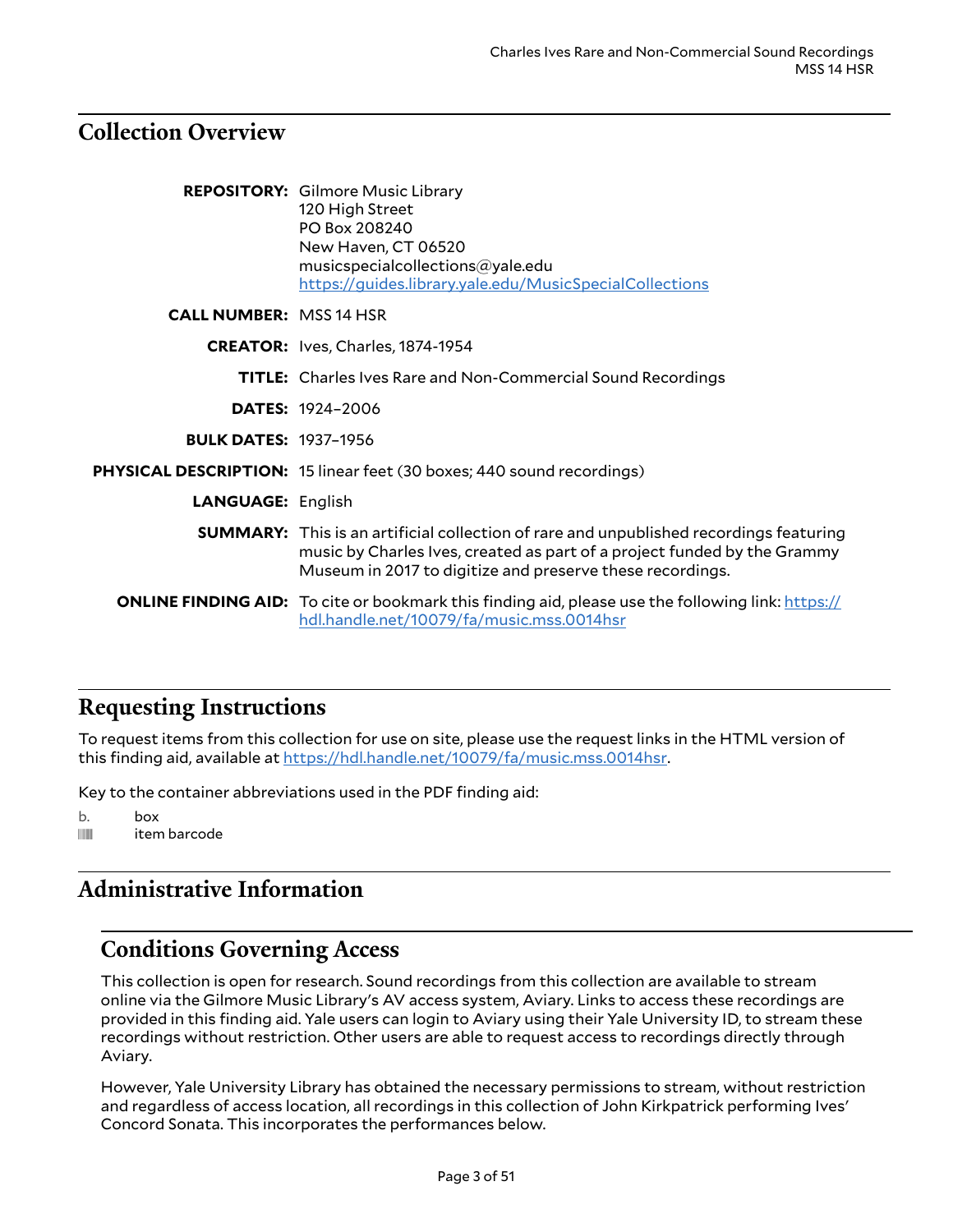1939-01-20: World Premiere, New York Town Hall. Complete [performance.](https://yalemusiclib.aviaryplatform.com/p/c2hhcmU1) [1939-03-24:](https://yalemusiclib.aviaryplatform.com/p/c2hhcmUxMg==) CBS Music Hour, Keyboard Concerts, WABC. Emerson and Alcotts only. 1939-03-31: CBS Music Hour, Keyboard Concerts, WABC. [Hawthorne](https://yalemusiclib.aviaryplatform.com/p/c2hhcmUxMQ==) and Thoreau only. [1939-09-28:](https://yalemusiclib.aviaryplatform.com/p/c2hhcmU4) First complete radio broadcast. Composers Forum, WNYC. [1959-10-19:](https://yalemusiclib.aviaryplatform.com/r/k06ww77649) Emerson only. [1969-02-07:](https://yalemusiclib.aviaryplatform.com/r/9c6rx93h6z) Complete recording. Sprague Memorial Hall, Yale University.

# <span id="page-3-0"></span>**Conditions Governing Use**

The Yale University Library, as one of the world's leading research libraries, collects, organizes, preserves, and provides access to and services for a rich and unique record of human thought and creativity. Through its web sites, the Library offers public access to a range of its collections through online exhibitions, archival finding aids, digital repositories, and the online public access catalog.

Yale University provides access to these materials for educational and research purposes only. The Library endeavors when possible to provide accurate factual information about copyright owners and related matters in catalog records, finding aids, and other texts that accompany collections or individual items that may assist you in making necessary legal determinations. Please contact useofmaterials@yale.edu if you have helpful information about any material included in these collections or if you believe the web site has not properly attributed your work or has used your material without necessary authorization.

Yale University makes no warranty that your distribution, reproduction or other use of these materials will be non-infringing. You are solely responsible for making legal assessments regarding the use of an item and securing any necessary permissions. The written permission of the copyright owners and/or holders of other rights (such as publicity and/or privacy rights) is required for distribution, reproduction, or other use of protected items beyond that allowed by fair use or other statutory exemptions.

# <span id="page-3-1"></span>**Preferred Citation**

MSS 14 HSR, Charles Ives Rare and Non-Commercial Sound Recordings, in the Music Library of Yale University.

## <span id="page-3-2"></span>**Box numbering**

The core set of boxes in this collection are numbered 103 through 118. The boxes were originally added to MSS 14, Charles Ives Papers, and assigned these numbers which were the next in the box sequence for that collection. However, it was subsequently decided that MSS 14 HSR should be its own collection, seperate from MSS 14. The assigned box numbers however had already been included in various metadata files for the materials during the digitization process of those items. It was decided therefore that the box numbering should be retained.

## <span id="page-3-3"></span>**Related Collections**

MSS 14, The [Charles](http://hdl.handle.net/10079/fa/music.mss.0014) Ives Papers.

OHII, Charles Ives Oral [History.](http://hdl.handle.net/10079/fa/oham.ohii)

## <span id="page-3-4"></span>**Scope and Contents**

This is an artificial collection of rare and unpublished recordings featuring music by Charles Ives, created as part of a project funded by the Grammy Museum in 2017 to digitize and preserve these recordings.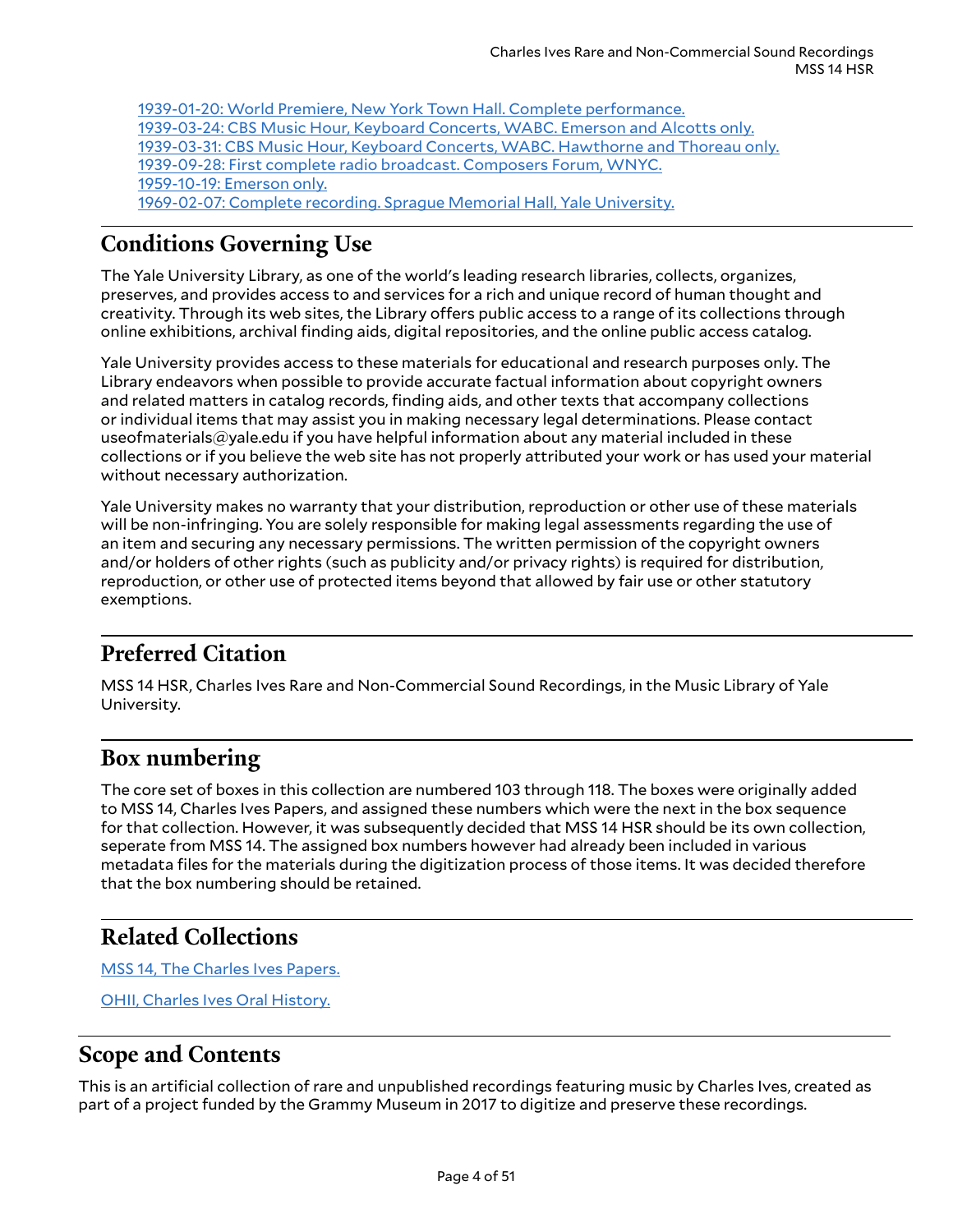The majority of the recordings were unprocessed materials within Historical Sound Recordings (HSR) that had been acquired over time through various donations. These recordings were pulled from their storage locations (predominantly ML 102M, HSR Studio and B20B Basement) into this artificial collection. However, a number of recordings were also pulled from boxes 74, 75, 76, 80, 82, and 83 of The Howard and Helen Boatwright papers (MSS 93), a collection that was only minimally processed at the time this artificial collection was created. Notes have been added to the aforementioned boxes from the Boatwright Collection, in addition to the relevant item records in this finding aid, detailing this decision and ensuring the original provenance of these items is well documented.

Finally, a small number of items included in this finding aid, that were also part of the digitization project funded by the Grammy Museum in 2017, are in fact part of different collections, namely the Richard C. Burns Archive of Overtone Records (MSS 104) and Yale School of Music Tapes (HSR 4). The Richard C. Burns Archive of Overtone Records collection is fully processed. However, the finding aid for the collection currently only exists in paper form. It was decided that these materials should be included in this artificial collection in order to improve access, but that if and when the finding aid for the Richard C. Burns Archive of Overtone Records collection was added to ArchivesSpace, these items would be removed from this artificial collection. The Yale School of Music Tapes are technically on deposit with the Gilmore Music Library. The Yale School of Music maintains documentation on the location of each recording in the collection. However, no finding aid exists for the collection. It was decided that these materials should therefore remain in their existing collection but again be included in this finding aid to improve access.

#### <span id="page-4-0"></span>**Arrangement**

The collection is arranged by recording format.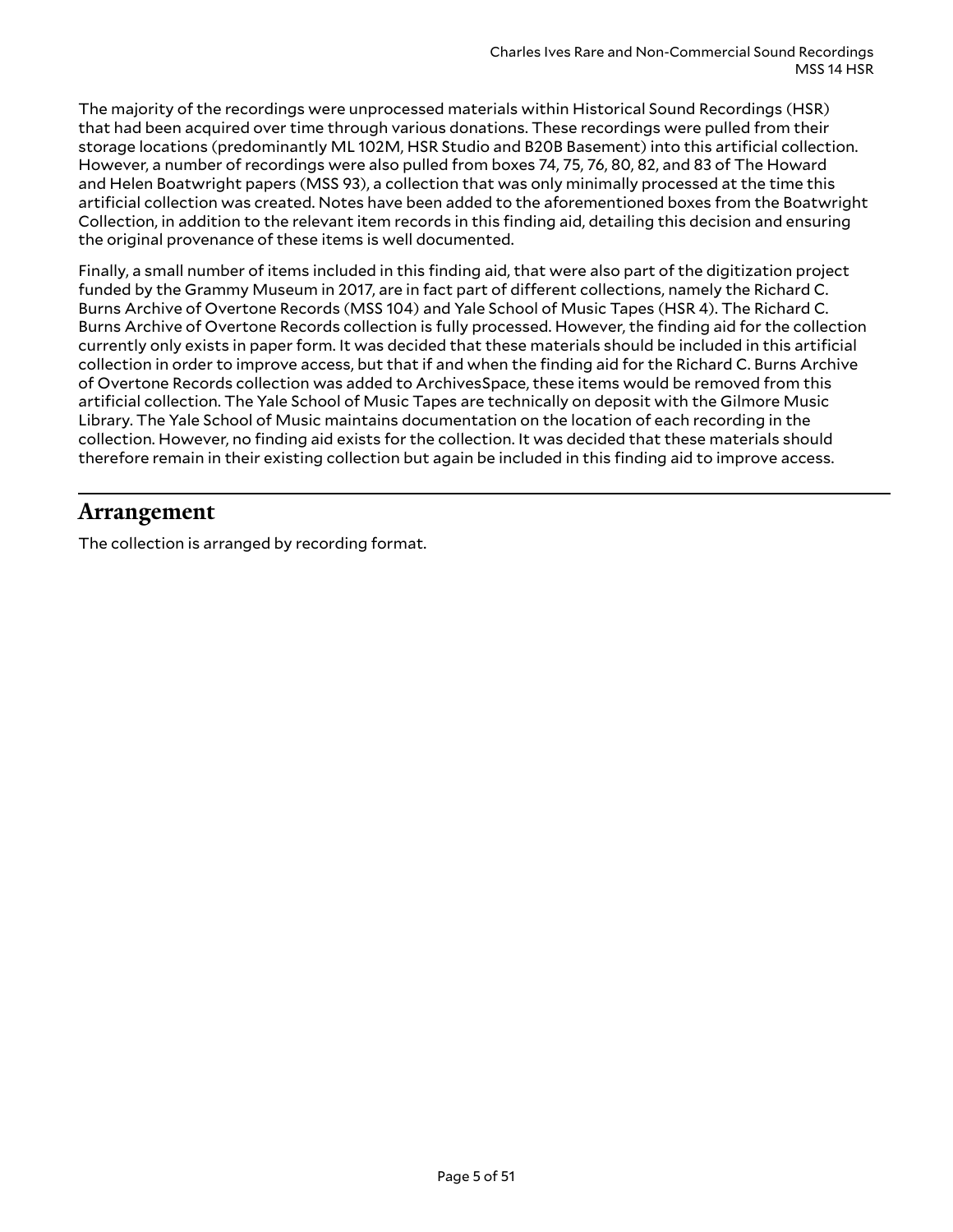# <span id="page-5-1"></span><span id="page-5-0"></span>**Collection Contents Series I: Audiocassettes**

| b. 117,<br>39002038373297      | Concord Sonata<br>1 Audiocassette<br>[Aviary] mss 0014hsr 39002128474740 39002038373297<br>Performers: Yvar Mikhashoff, piano.                                                                                                                 | 1980            |
|--------------------------------|------------------------------------------------------------------------------------------------------------------------------------------------------------------------------------------------------------------------------------------------|-----------------|
| b. 117,<br>39002038372091      | Dubs of various songs and poems for Ted Stein<br>1 Audiocassette<br>[Aviary] mss 0014hsr 39002128474740 39002038372091                                                                                                                         | 1977 February 8 |
| b. 117,<br>39002038372000      | Vern Nelson performs Charles Ives, Waltz, at 1989 recital in Silliman College<br><i>1 Audiocassette</i><br>[Aviary] mss_0014hsr_39002128474740_39002038372000<br>Performers: Vern Nelson.                                                      | 1989            |
| b. 117,<br>39002038372018      | Poets in Cornwall<br><i>1 Audiocassette</i><br>[Aviary] mss 0014hsr 39002128474740 39002038372018<br>Performers: John Barber of St. Ives. Upon review following digitization, this item<br>was found to not contain any music by Charles Ives. | undated         |
| b. 117,<br>39002038373479      | Charles Ives at Ursinus College<br>1 Audiocassette<br>[Aviary] mss_0014hsr_39002128474740_39002038373479                                                                                                                                       | undated         |
| b. 117,<br>39002038373487      | Bolcom: Black Max -- Bolcom: Hist Whist -- Ives: Grantchester<br><i>1 Audiocassette</i><br>[Aviary] mss_0014hsr_39002128474740_39002038373487<br>Performers: Howard Boatwright.                                                                | 1998 November   |
| b. 117,<br>39002126011163      | 24 songs<br>1 Audiocassette<br>[Aviary] mss 0014hsr 39002128474740 39002126011163<br>Performers: Helen Boatwright and John Kirkpatrick.<br>Pulled from The Howard and Helen Boatwright papers (MSS 93), Box 82 - June<br>2017                  | undated         |
| b. 117,<br>39002126011171      | Ives; Bacon; songs<br>1 Audiocassette<br>[Aviary] mss_0014hsr_39002128474740_39002126011171<br>Pulled from The Howard and Helen Boatwright papers (MSS 93), Box 82 - June<br>2017                                                              | undated         |
| b. 117, IIII<br>39002126011189 | Saint David's Celebration; Art program; Ives; Bolcom<br>1 Audiocassette<br>[Aviary] mss_0014hsr_39002128474740_39002126011189<br>Pulled from The Howard and Helen Boatwright papers (MSS 93), Box 82 - June<br>2017                            | 1995 May 6      |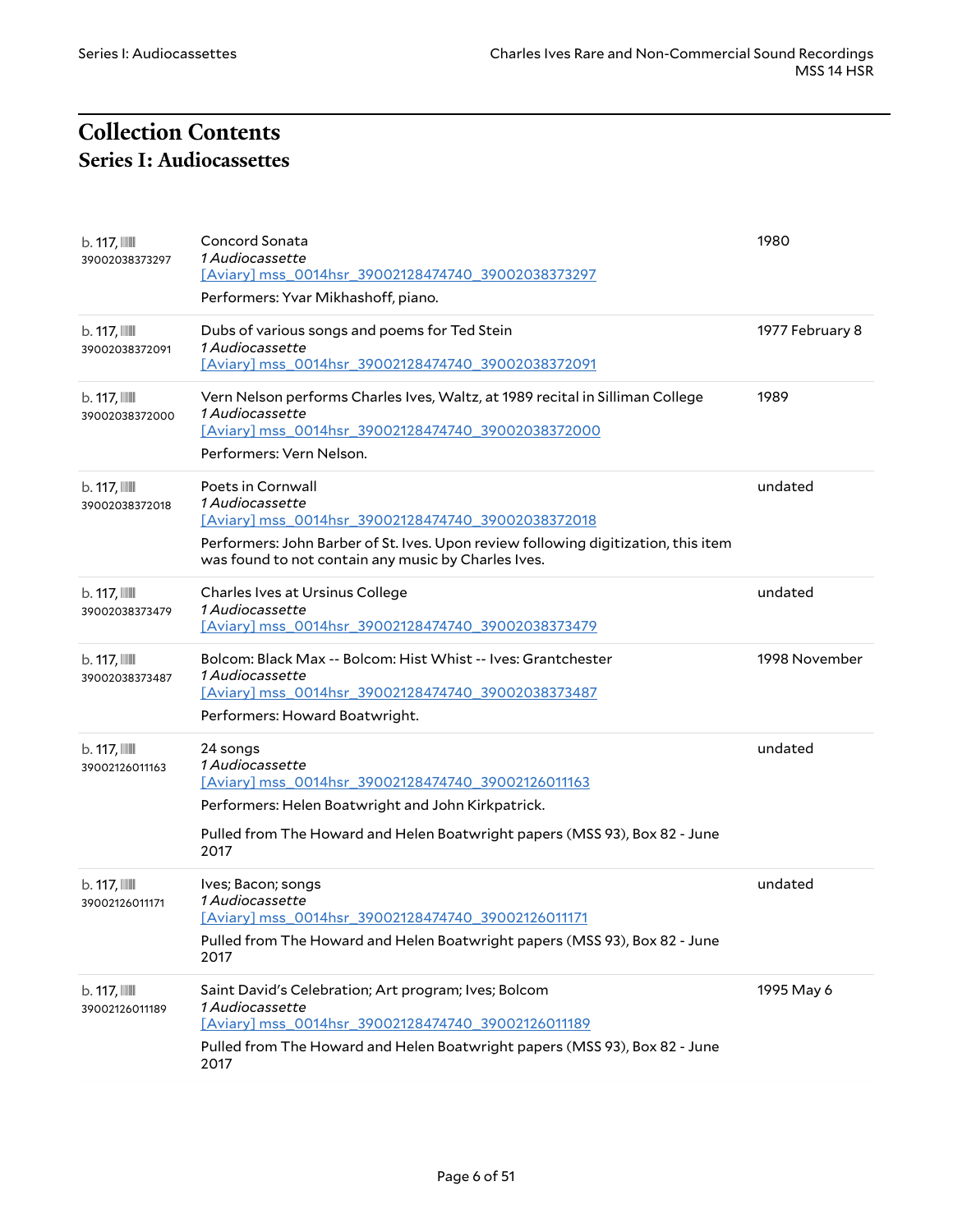| b. 117,<br>39002126011197                   | Ives: Greatest Man -- At the River -- Circus Band -- Schoenberg: Pierrot Lunaire<br><i>1 Audiocassette</i><br>[Aviary] mss_0014hsr_39002128474740_39002126011197<br>Performers: Cleo Lane?<br>Pulled from The Howard and Helen Boatwright papers (MSS 93), Box 83 - June<br>2017 | undated         |
|---------------------------------------------|----------------------------------------------------------------------------------------------------------------------------------------------------------------------------------------------------------------------------------------------------------------------------------|-----------------|
| $b. 117$ , $\blacksquare$<br>39002038372679 | Ives Concord Sonata<br><i>1 Audiocassette</i><br>[Aviary] mss_0014hsr_39002128474740_39002038372679<br>Performers: John Kirkpatrick.Sprague Memorial Hall, Yale University.                                                                                                      | 1969 February 7 |
| $b.2$ , $\mathbb{I}$<br>39002038372315      | Ives: Central Park in the Dark -- Unanswered Question<br><i>1 Audiocassette</i><br>[Aviary] mss 0014hsr 39002126522920 39002038372315<br>This item is part of of a separate collection - HSR YSM Recordings                                                                      | undated         |
| $b.2$ , $\mathbb{I}$<br>39002038372331      | Ives Project: Samples<br>1 Audiocassette<br>[Aviary] mss 0014hsr 39002126522920 39002038372331<br>This item is part of of a separate collection - HSR YSM Recordings                                                                                                             | undated         |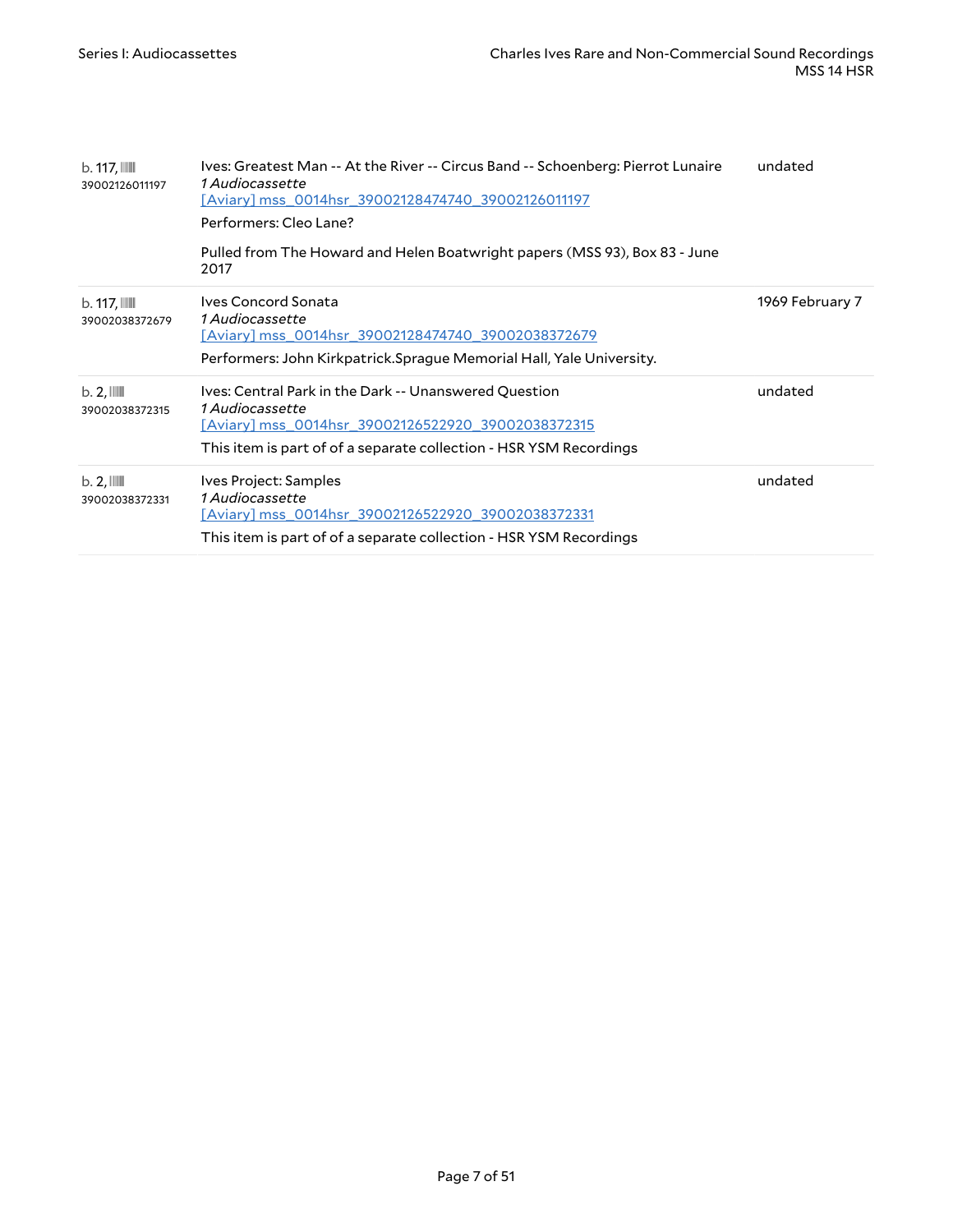# <span id="page-7-0"></span>**Series II: Compact discs**

| $b.107$ , $\blacksquare$<br>39002128474591 | Slow March -- Down East<br>1 Audio Disc (CD)<br>[Aviary] mss_0014hsr_39002128474641_39002128474591<br>Performers: Helen Boatwright, soprano; Steven Heyman, piano. Helen Boatwright:<br>90th Birthday Celebration. | 2006 November<br>18             |
|--------------------------------------------|--------------------------------------------------------------------------------------------------------------------------------------------------------------------------------------------------------------------|---------------------------------|
| $b.107$ , $\blacksquare$<br>39002038373438 | Piano Sonata No. 3<br>1 Audio Disc (CD)<br>[Aviary] mss_0014hsr_39002128474641_39002038373438<br>Performers: Peter Geisselbrecht, piano.                                                                           | 1998 December<br>11             |
| $b.107$ , $\blacksquare$<br>39002038373446 | Charles Ives Society Panel Discussion: Indiana University: Working with John<br>Kirkpatrick<br>1 Audio Disc (CD)<br>[Aviary] mss_0014hsr_39002128474641_39002038373446                                             | 2001 October 26                 |
| $b.107$ , $\blacksquare$<br>39002038373453 | Ives 2nd<br>1 Audio Disc (CD)<br>[Aviary] mss_0014hsr_39002128474641_39002038373453                                                                                                                                | undated                         |
| $b.107$ , $\blacksquare$<br>39002038373461 | Ives Song Recital<br>1 Audio Disc (CD)<br>[Aviary] mss 0014hsr 39002128474641 39002038373461<br>Performers: Helen Boatwright and John Kirkpatrick. Crouse Auditorium.                                              | 1969 November<br>$\overline{2}$ |
| b. 107, IIII<br>39002038372752             | CDR 238 F: John Kirkpatrick recital. Dubbed from acetates<br>1 Audio Disc (CD)<br>[Aviary] mss 0014hsr 39002128474641 39002038372752<br>Performers: John Kirkpatrick.                                              | 1968 July 29                    |
| $b.107$ , $\blacksquare$<br>39002038372745 | CDR 239 F: Tunes that Charles Ives used in his orchestral works<br>1 Audio Disc (CD)<br>[Aviary] mss_0014hsr_39002128474641_39002038372745<br>Performers: Paul Woodiel.                                            | 2006 March 24                   |
| $b.107$ , $\blacksquare$<br>39002038372760 | CDR 240 F: Tunes that Charles Ives used in his Orchestral Works: Tracks 1-17<br>1 Audio Disc (CD)<br>[Aviary] mss 0014hsr 39002128474641 39002038372760<br>Performers: Paul Berry, tenor; Alexis Zingale, piano.   | 2005 December<br>5              |
| $b.107$ , $\mathbb{III}$<br>39002038373495 | Symphony no. 3; Carnegie Hall Recording Co.<br>1 Audio Disc (CD)<br>[Aviary] mss_0014hsr_39002128474641_39002038373495<br>Performers: CBS Symphony Orchestra; Bernard Herrmann (conductor).                        | 1946 September<br>11            |
| $b.107$ , $\blacksquare$<br>39002038372711 | Helen Boatwright: Charles Ives Masterclass: 1<br>1 Audio Disc (CD)<br>[Aviary] mss 0014hsr 39002128474641 39002038372711<br>Helen Boatwright.                                                                      | 2002 March 21                   |
| $b.107$ , $\blacksquare$<br>39002038372729 | <b>TCU Ives Lecture</b><br>1 Audio Disc (CD)<br>[Aviary] mss_0014hsr_39002128474641_39002038372729                                                                                                                 | 2003 January 22                 |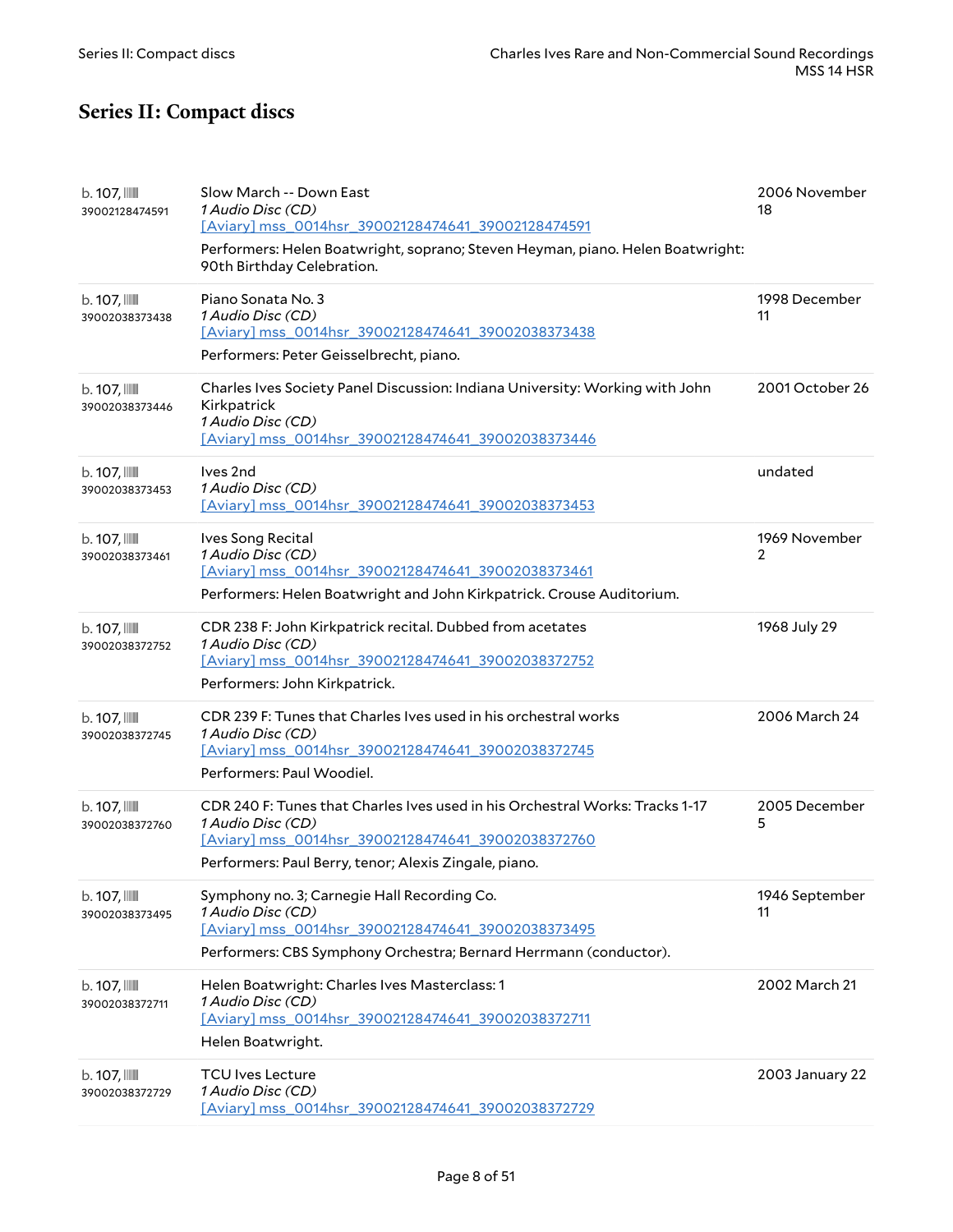| $b.107$ , $\blacksquare$<br>39002038372737 | <b>TCU: Ives Festival Concert</b><br>1 Audio Disc (CD)<br>[Aviary] mss_0014hsr_39002128474641_39002038372737                                                                                                                        | 2003 January 22     |
|--------------------------------------------|-------------------------------------------------------------------------------------------------------------------------------------------------------------------------------------------------------------------------------------|---------------------|
| $b.107$ , $\blacksquare$<br>39002038372786 | Symphony No. 4<br>1 Audio Disc (CD)<br>[Aviary] mss_0014hsr_39002128474641_39002038372786<br>Performers: Yale Symphony Orchestra; John Mauceri, conductor; Yale Bach<br>Society; Paul Althouse, conductor; John Kirkpatrick, piano. | 1970 February<br>20 |
| $b.107$ , $\blacksquare$<br>39002038372778 | Ives: Two Contemplations -- Milhaud: Le Boeuf sur le Toit -- Debussy: Jeux<br>1 Audio Disc (CD)<br>[Aviary] mss 0014hsr 39002128474641 39002038372778<br>Performers: Yale Symphony Orchestra; John Mauceri, conductor.              | 1968 December<br>15 |
| $b.107$ , $\blacksquare$<br>39002038371804 | Haydn: Sinfonie Concertante -- Ives: Thanksgiving and Forefather's Day<br>1 Audio Disc (CD)<br>[Aviary] mss 0014hsr 39002128474641 39002038371804<br>Performers: New Haven Symphony Orchestra; Frank Brieff, conductor.             | 1959 November<br>24 |
| $b.107$ , $\blacksquare$<br>39002038373503 | Haydn; Ives<br>1 Audio Disc (CD)<br>[Aviary] mss_0014hsr_39002128474641_39002038373503<br>Performers: New Haven Symphony Orchestra.                                                                                                 | 1959 November<br>24 |
| $b.107$ , $\blacksquare$<br>39002038372836 | Ives: Two Contemplations -- Milhaud: Le Bouef sur le Toit -- Debussy: Jeux<br>1 Audio Disc (CD)<br>[Aviary] mss 0014hsr 39002128474641 39002038372836<br>Performers: Yale Symphony Orchestra; John Mauceri, conductor.              | 1968 December<br>15 |
| $b.107$ , $\blacksquare$<br>39002038372794 | Symphony No.4<br>1 Audio Disc (CD)<br>[Aviary] mss 0014hsr 39002128474641 39002038372794<br>Performers: Yale Symphony Orchestra; John Mauceri, conductor; Yale Bach<br>Society; Paul Althouse, conductor; John Kirkpatrick, piano.  | 1970 February<br>20 |
| $b.107$ , $\blacksquare$<br>39002038372844 | <b>Charles Ives</b><br>1 Audio Disc (CD)<br>[Aviary] mss_0014hsr_39002128474641_39002038372844<br>Performers: Yale Symphony Orchestra; John Mauceri, conductor.                                                                     | 1974 February 9     |
| $b.107$ , $\blacksquare$<br>39002038372810 | <b>lves</b><br>1 Audio Disc (CD)<br>[Aviary] mss_0014hsr_39002128474641_39002038372810<br>Performers: Yale Symphony Orchestra; C. William Harwood, conductor.                                                                       | 1975 October 29     |
| $b.107$ , $\blacksquare$<br>39002038372802 | Variations on America -- A New England Symphony<br>1 Audio Disc (CD)<br>[Aviary] mss_0014hsr_39002128474641_39002038372802<br>Performers: Yale Symphony Orchestra; John Mauceri, conductor.                                         | 1974 February 9     |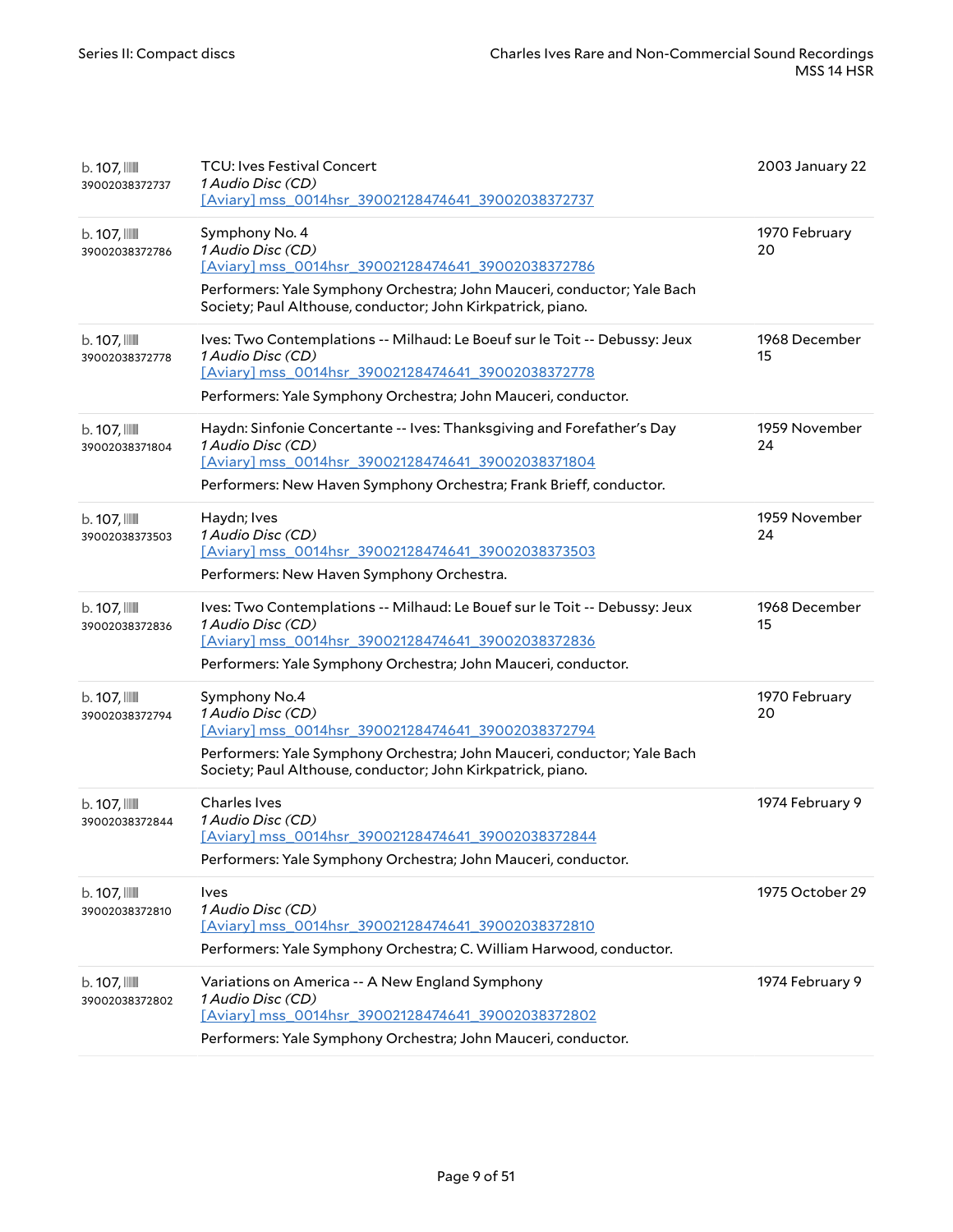b. 107, 39002038372828 Chadwick: Jubilee -- Ives: Yale-Princeton Game -- Wyner: Concerto da Camera -- Carl: Raptures -- Ruggles: Sun-treader *1 Audio Disc (CD)* [Aviary] [mss\\_0014hsr\\_39002128474641\\_39002038372828](https://yalemusiclib.aviaryplatform.com/r/f76639kd7b) Performers: Yale Symphony Orchestra; C. William Harwood, conductor. 1976 February 14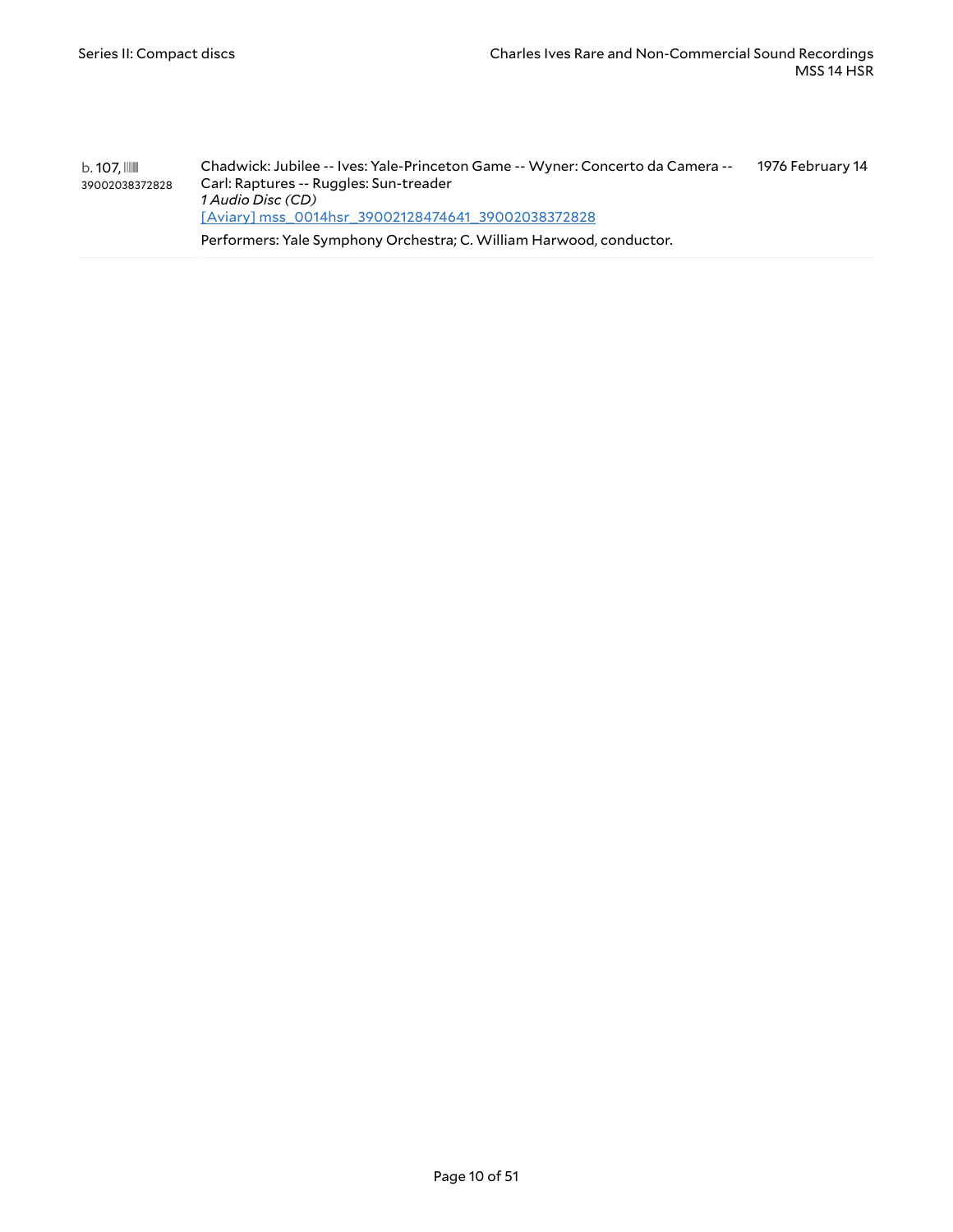#### <span id="page-10-0"></span>**Series III: DAT tapes**

| $b.46$ .<br>39002038372588 | Master A<br><i>1 Audiocassette</i>                 |
|----------------------------|----------------------------------------------------|
|                            | [Aviary] mss 0014hsr 39002126522946 39002038372588 |
|                            | Performers: Yves Dharamraj, cello.                 |

2004 April 17

This item is part of of a separate collection - HSR YSM Recordings Collection. After review of this material following digitization, it was found to not contain any works by Charles Ives.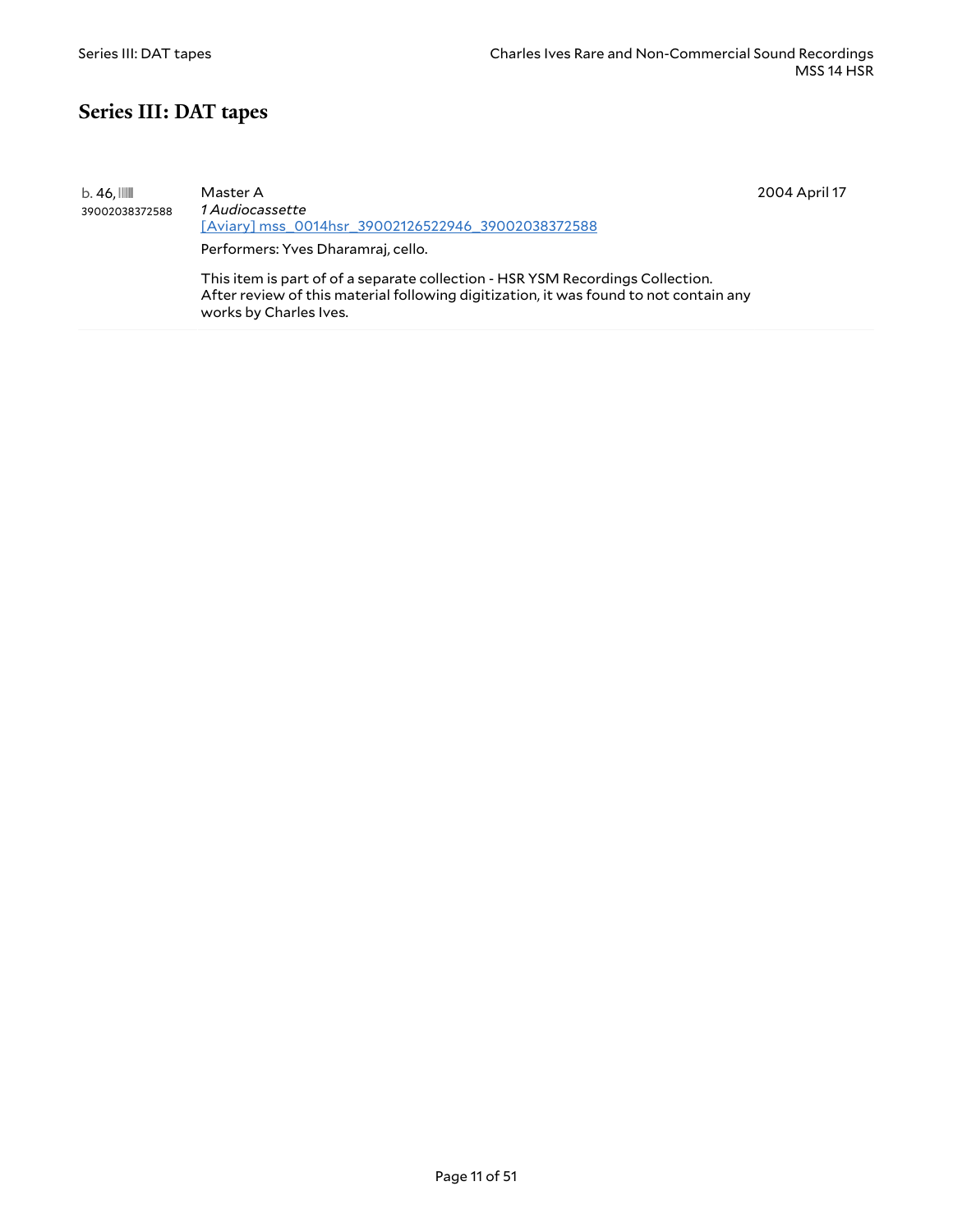### <span id="page-11-0"></span>**Series IV: DTRS tapes**

| $b.43$ , $111$<br>39002038372349 | Ives E safety 1<br>1 Audiocassette<br>[Aviary] mss_0014hsr_39002126522938_39002038372349<br>This item is part of of a separate collection - HSR YSM Recordings Collection                | 2005 May 13 |
|----------------------------------|------------------------------------------------------------------------------------------------------------------------------------------------------------------------------------------|-------------|
| $b.43$ , $111$<br>39002038372356 | Ives safety 1<br>1 Audiocassette<br>[Aviary] mss_0014hsr_39002126522938_39002038372356<br>This item is part of of a separate collection - HSR YSM Recordings Collection                  | 2005 May 11 |
| $b.43$ , $111$<br>39002038372364 | Ives safety 1<br><i>1 Audiocassette</i><br>[Aviary] mss_0014hsr_39002126522938_39002038372364<br>This item is part of of a separate collection - HSR YSM Recordings Collection           | 2005 May 12 |
| $b.43$ , $11$<br>39002038372372  | Ives safety 1F<br>1 Audiocassette<br>[Aviary] mss 0014hsr 39002126522938 39002038372372<br>This item is part of of a separate collection - HSR YSM Recordings Collection                 | 2005 May 17 |
| $b.43$ , $11$<br>39002038372380  | Ives safety 2<br>1 Audiocassette<br>[Aviary] mss 0014hsr 39002126522938 39002038372380<br>This item is part of of a separate collection - HSR YSM Recordings Collection                  | 2005 May 11 |
| $b.43$ , $III$<br>39002038372562 | Ives safety 2<br>1 Audiocassette<br>[Aviary] mss 0014hsr 39002126522938 39002038372562<br>This item is part of of a separate collection - HSR YSM Recordings Collection                  | 2005 May 12 |
| $b.43$ , $III$<br>39002038372398 | Ives session D safety 1<br>1 Audiocassette<br>[Aviary] mss 0014hsr 39002126522938 39002038372398<br>This item is part of of a separate collection - HSR YSM Recordings Collection        | 2005 May 13 |
| $b.43$ , $III$<br>39002038372406 | Ives session D safety 2<br>1 Audiocassette<br>[Aviary] mss_0014hsr_39002126522938_39002038372406<br>This item is part of of a separate collection - HSR YSM Recordings Collection        | 2005 May 13 |
| $b.43$ , $11$<br>39002038372414  | Ives session E safety 2<br>1 Audiocassette<br>[Aviary] mss_0014hsr_39002126522938_39002038372414<br>This item is part of of a separate collection - HSR YSM Recordings Collection        | 2005 May 13 |
| $b.43$ , $III$<br>39002038372422 | Ives session F safety 2<br><i>1 Audiocassette</i><br>[Aviary] mss 0014hsr 39002126522938 39002038372422<br>This item is part of of a separate collection - HSR YSM Recordings Collection | 2005 May 17 |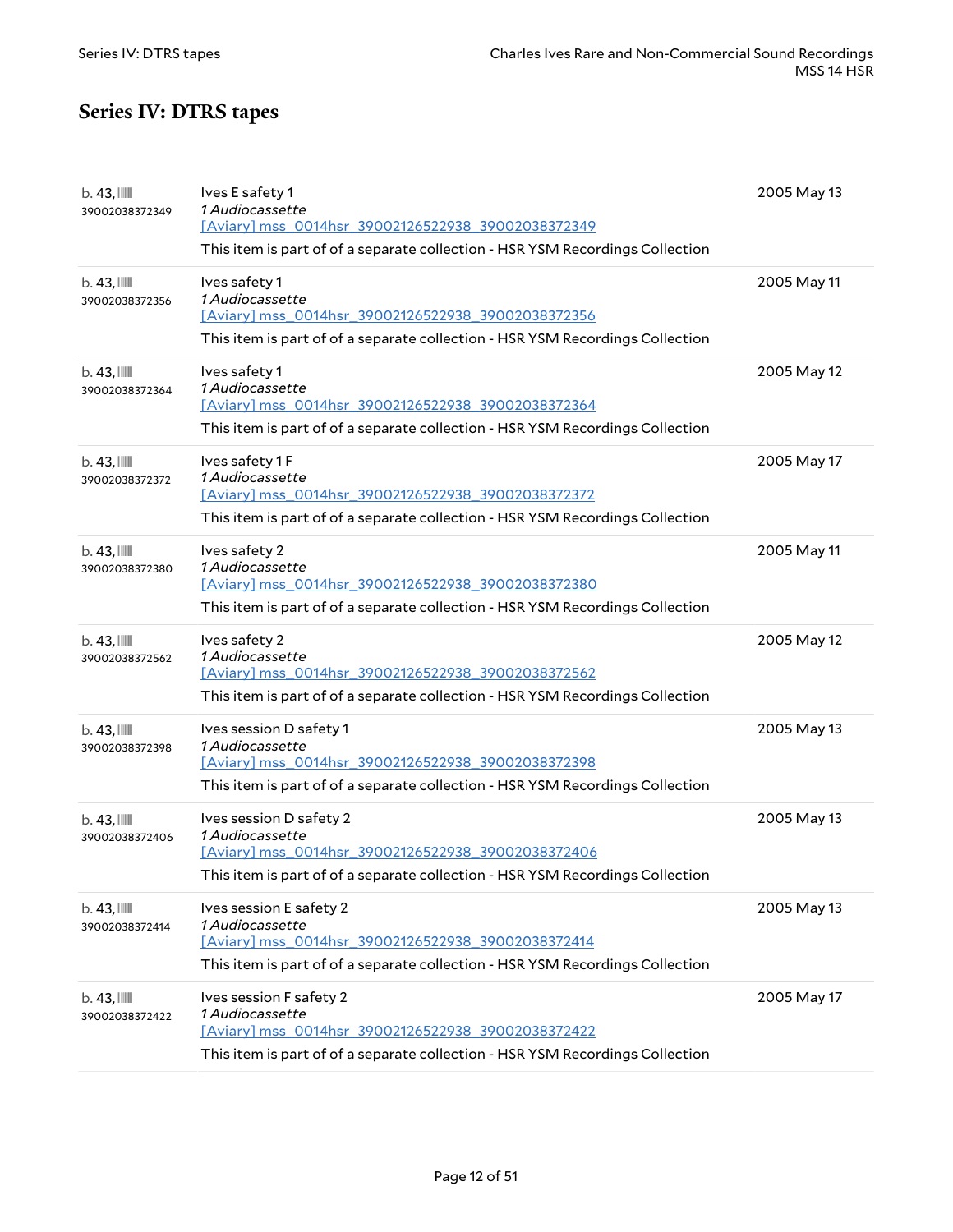| $b.43$ , $\blacksquare$<br>39002038372448 | Ives Session H safety 1<br><i>1 Audiocassette</i><br>[Aviary] mss_0014hsr_39002126522938_39002038372448<br>This item is part of of a separate collection - HSR YSM Recordings Collection | 2005 May 19 |
|-------------------------------------------|------------------------------------------------------------------------------------------------------------------------------------------------------------------------------------------|-------------|
| $b.43$ , $11$<br>39002038372430           | Ives Session H safety 2<br><i>1 Audiocassette</i><br>[Aviary] mss 0014hsr 39002126522938 39002038372430<br>This item is part of of a separate collection - HSR YSM Recordings Collection | 2005 May 19 |
| $b.43$ , $\blacksquare$<br>39002038372463 | Ives Session I safety 1<br>1 Audiocassette<br>[Aviary] mss 0014hsr 39002126522938 39002038372463<br>This item is part of of a separate collection - HSR YSM Recordings Collection        | 2005 May 20 |
| $b.43$ , $III$<br>39002038372471          | Ives session I safety 2<br>1 Audiocassette<br>[Aviary] mss_0014hsr_39002126522938_39002038372471<br>This item is part of of a separate collection - HSR YSM Recordings Collection        | 2005 May 20 |
| $b.43$ , $III$<br>39002038372489          | Ives session J safety 1<br>1 Audiocassette<br>[Aviary] mss_0014hsr_39002126522938_39002038372489<br>This item is part of of a separate collection - HSR YSM Recordings Collection        | 2005 May 24 |
| $b.43$ , $111$<br>39002038372497          | Ives session J safety 2<br>1 Audiocassette<br>[Aviary] mss_0014hsr_39002126522938_39002038372497<br>This item is part of of a separate collection - HSR YSM Recordings Collection        | 2005 May 24 |
| $b.43$ , $\blacksquare$<br>39002038372547 | Ives take A1-B20 safety 2<br>1 Audiocassette<br>[Aviary] mss 0014hsr 39002126522938 39002038372547<br>This item is part of of a separate collection - HSR YSM Recordings Collection      | 2005 May 9  |
| $b.43$ , $11$<br>39002038372554           | Ives take A1-B20: master 2<br>1 Audiocassette<br>[Aviary] mss_0014hsr_39002126522938_39002038372554<br>This item is part of of a separate collection - HSR YSM Recordings Collection     | 2005 May 9  |
| $b.43$ , $\blacksquare$<br>39002038372505 | Ives tape G safety 1<br>1 Audiocassette<br>[Aviary] mss_0014hsr_39002126522938_39002038372505<br>This item is part of of a separate collection - HSR YSM Recordings Collection           | 2005 May 18 |
| $b.43$ , $\blacksquare$<br>39002038372513 | Ives tape G safety 2<br>1 Audiocassette<br>[Aviary] mss 0014hsr 39002126522938 39002038372513<br>This item is part of of a separate collection - HSR YSM Recordings Collection           | 2005 May 18 |
| $b.43$ , $III$<br>39002038372521          | Ives tape K safety 1<br>1 Audiocassette<br>[Aviary] mss_0014hsr_39002126522938_39002038372521<br>This item is part of of a separate collection - HSR YSM Recordings Collection           | 2005 May 25 |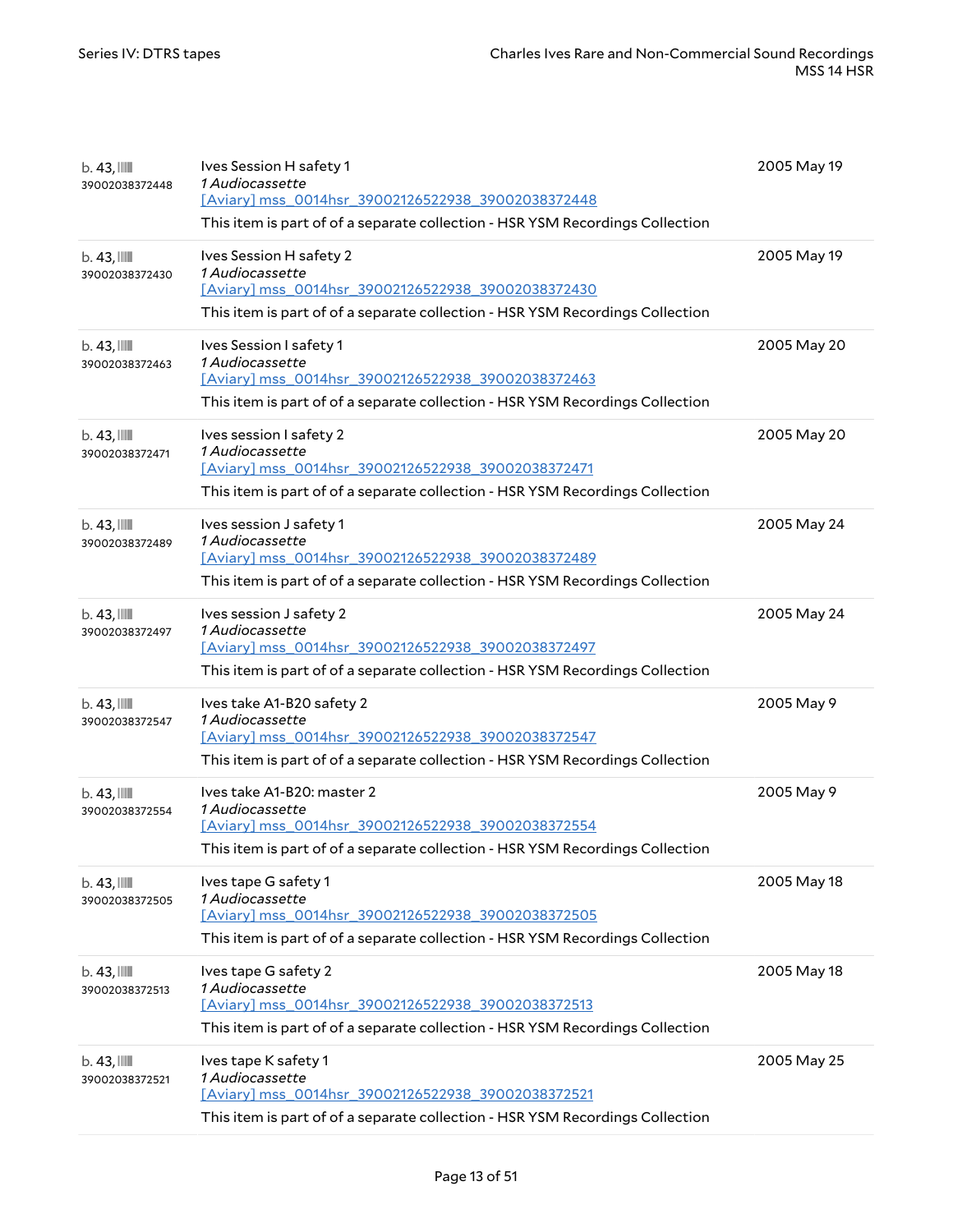2005 May 25

| b. 43.<br>39002038372539 | Ives tape K safety 2<br>1 Audiocassette                                       |
|--------------------------|-------------------------------------------------------------------------------|
|                          | [Aviary] mss_0014hsr_39002126522938_39002038372539                            |
|                          | This item is part of of a separate collection - HSR YSM Recordings Collection |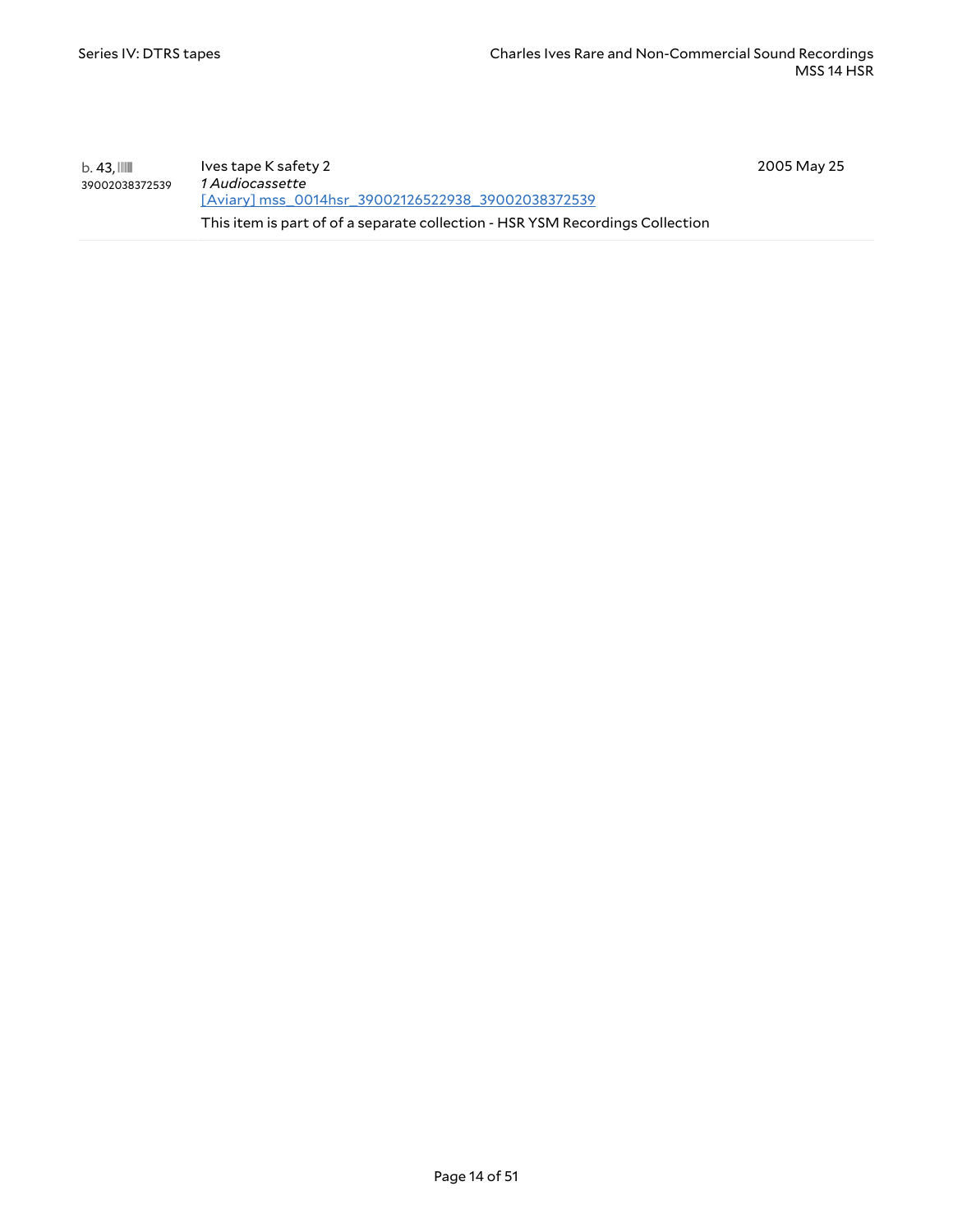#### <span id="page-14-0"></span>**Series V: Instantaneous discs**

*All discs in this series are 12 inch lacquer discs, except where noted.*

| $b.109$ , $III$<br>39002038371788          | 1st String Quartet -- 4th Symphony<br>1 Phonograph Record<br>[Aviary] mss_0014hsr_39002128474856_39002038371788<br>Performers: Concert Orchestra.                                                             | 1943 March 17        |
|--------------------------------------------|---------------------------------------------------------------------------------------------------------------------------------------------------------------------------------------------------------------|----------------------|
| $b.108$ , $III$<br>39002038371267          | Ann Street -- Greatest Man -- The Two Little Flowers -- Parts 2 and 4<br>1 Phonograph Record<br>[Aviary] mss_0014hsr_39002128474849_39002038371267<br>American Music Festival.                                | 1940 February 12     |
| $b.108$ , $III$<br>39002038371275          | Ann Street -- Greatest Man -- Two Little Flowers; American Music Festival; Part 4<br>1 Phonograph Record<br>[Aviary] mss_0014hsr_39002128474849_39002038371275<br>American Music Festival.                    | 1940 February 12     |
| $b.108$ , $\blacksquare$<br>39002038371432 | American Music Festival; Part 7<br>1 Phonograph Record<br>[Aviary] mss 0014hsr 39002128474849 39002038371432<br>American Music Festival.                                                                      | 1940 February 12     |
| $b.108$ , $III$<br>39002038371424          | American Music Festival; Parts 5 and 7<br>1 Phonograph Record<br>[Aviary] mss 0014hsr 39002128474849 39002038371424<br>American Music Festival.                                                               | 1940 February 12     |
| $b.108$ , $III$<br>39002038371291          | American Music Festival; Parts 6 and 8<br>1 Phonograph Record<br>[Aviary] mss_0014hsr_39002128474849_39002038371291<br>American Music Festival.                                                               | 1940 February 12     |
| $b.108$ , $III$<br>39002038371283          | Charlie Rutlage -- Evening<br>1 Phonograph Record<br>[Aviary] mss_0014hsr_39002128474849_39002038371283<br>American Music Festival.                                                                           | 1940 February 12     |
| $b.109$ , $III$<br>39002038372323          | Evening -- Charlie Rutlage -- Parts 1 and 3<br>1 Phonograph Record<br>[Aviary] mss_0014hsr_39002128474856_39002038372323<br>American Music Festival.                                                          | 1940 February 12     |
| $b.108$ , $III$<br>39002038371317          | Barn Dance from Washington's Birthday<br>1 Phonograph Record<br>[Aviary] mss 0014hsr 39002128474849 39002038371317                                                                                            | 1943 March 31        |
| $b.108$ , $\blacksquare$<br>39002038371465 | Layo for Strings -- Hymn -- March -- Quick Step<br>1 Phonograph Record<br>[Aviary] mss 0014hsr 39002128474849 39002038371465                                                                                  | 1943 March 31        |
| $b.109$ , $III$<br>39002038371770          | Symphony No. 3, 2nd Movement; Part 1<br>1 Phonograph Record<br>[Aviary] mss 0014hsr 39002128474856 39002038371770<br>Performers: CBS Symphony Orchestra; Bernard Herrman, conductor; Invitation for<br>Music. | 1946 September<br>11 |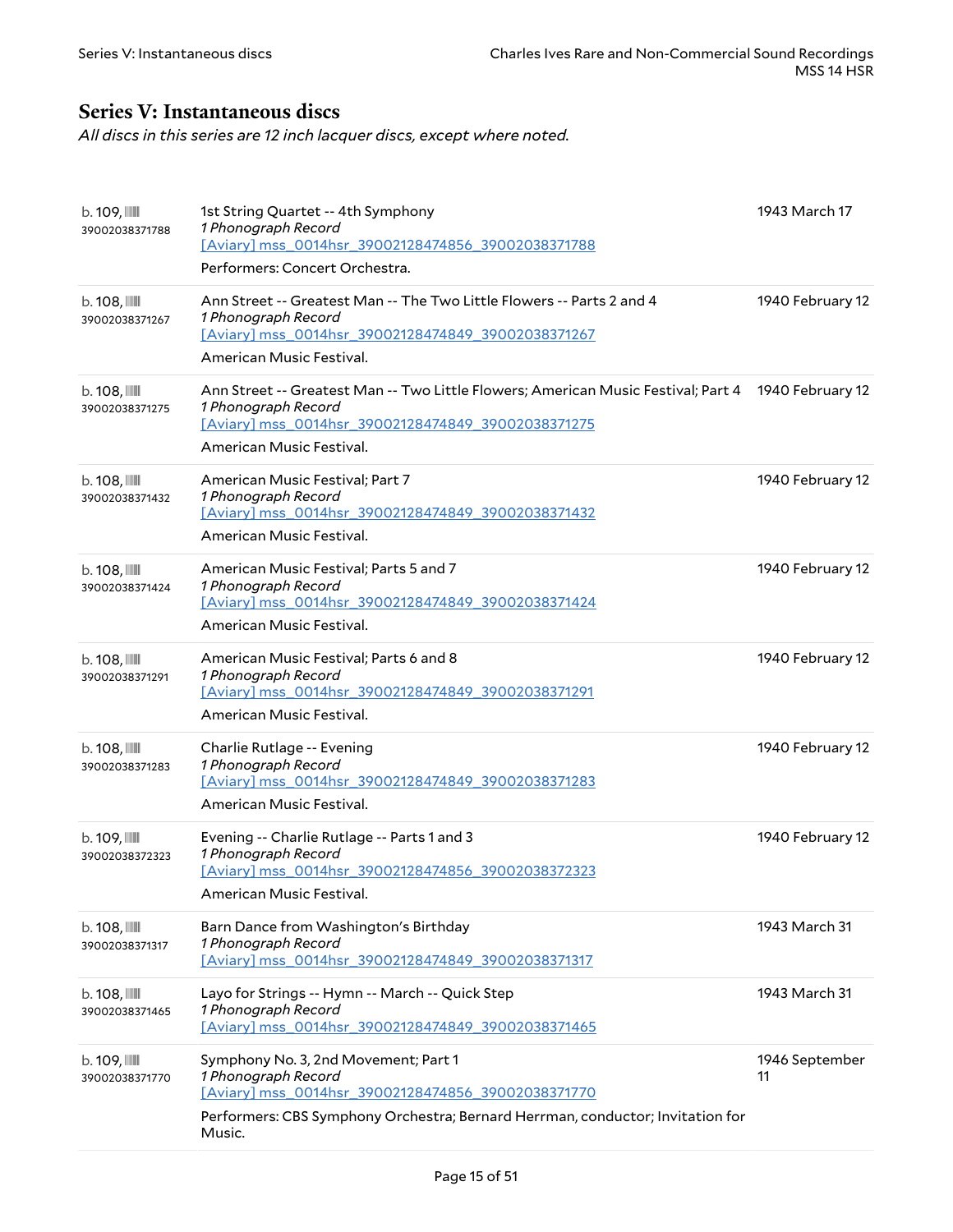| $b.108$ , $III$<br>39002038371473          | Concert Orchestra performance<br>1 Phonograph Record<br>[Aviary] mss_0014hsr_39002128474849_39002038371473<br>Performers: Concert Orchestra.                                                                       | 1943 March 24        |
|--------------------------------------------|--------------------------------------------------------------------------------------------------------------------------------------------------------------------------------------------------------------------|----------------------|
| $b.108$ , $III$<br>39002038371481          | Concert Orchestra performance<br>1 Phonograph Record<br>[Aviary] mss 0014hsr 39002128474849 39002038371481<br>Performers: Concert Orchestra.                                                                       | 1943 March 24        |
| $b.108$ , $\blacksquare$<br>39002038371499 | Concert Orchestra performance<br>1 Phonograph Record<br>[Aviary] mss 0014hsr 39002128474849 39002038371499<br>Performers: Concert Orchestra.                                                                       | 1943 March 24        |
| b. 109, III<br>39002038371796              | Frederick Fennell performance<br>1 Phonograph Record<br>[Aviary] mss 0014hsr 39002128474856 39002038371796<br>Performers: Frederick Fennell; WABC. Possible date on label of November 11th, but<br>year not noted. | undated              |
| $b.108$ , $III$<br>39002038371374          | Goodnight Ladies -- Barn Dance from Washington's Birthday<br>1 Phonograph Record<br>[Aviary] mss 0014hsr 39002128474849 39002038371374<br>Performers: Columbia Concert Orchestra; Bernard Herrman, conductor.      | 1943 March 31        |
| $b.109$ , $III$<br>39002038371572          | Berceuse -- World's Highway -- The Sideshow; Parts 1 and 2<br>1 Phonograph Record<br>[Aviary] mss_0014hsr_39002128474856_39002038371572<br>Composers Forum.                                                        | 1939 September<br>28 |
| $b.109$ , $III$<br>39002038371564          | Night Song -- At the River -- Mists -- On the Counter; Parts 3 and 4<br>1 Phonograph Record<br>[Aviary] mss_0014hsr_39002128474856_39002038371564<br>Composers Forum.                                              | undated              |
| $b.108$ , $III$<br>39002038371507          | Symphony No. 4, 3rd Movement (Fugue) -- 1st String Quartet;<br>1 Phonograph Record<br>[Aviary] mss_0014hsr_39002128474849_39002038371507<br>Performers: Concert Orchestra.                                         | 1943 March 17        |
| $b.108$ , $III$<br>39002038371515          | Symphony No. 4, Prelude and Fugue -- 1st String Quartet<br>1 Phonograph Record<br>[Aviary] mss_0014hsr_39002128474849_39002038371515<br>Performers: Concert Orchestra.                                             | 1943 March 17        |
| $b.109$ , $\blacksquare$<br>39002038371549 | Concord Piano Sonata, 1st and 2nd Movement; Parts 7 and 8<br>1 Phonograph Record<br>[Aviary] mss_0014hsr_39002128474856_39002038371549<br>Performers: John Kirkpatrick. Composers Forum, WNYC.                     | 1939 September<br>28 |
| $b.109$ , $III$<br>39002038371556          | Concord Piano Sonata, 1st Movement; Parts 5 and 6<br>1 Phonograph Record<br>[Aviary] mss 0014hsr 39002128474856 39002038371556<br>Performers: John Kirkpatrick. Composers Forum, WNYC.                             | 1939 September<br>28 |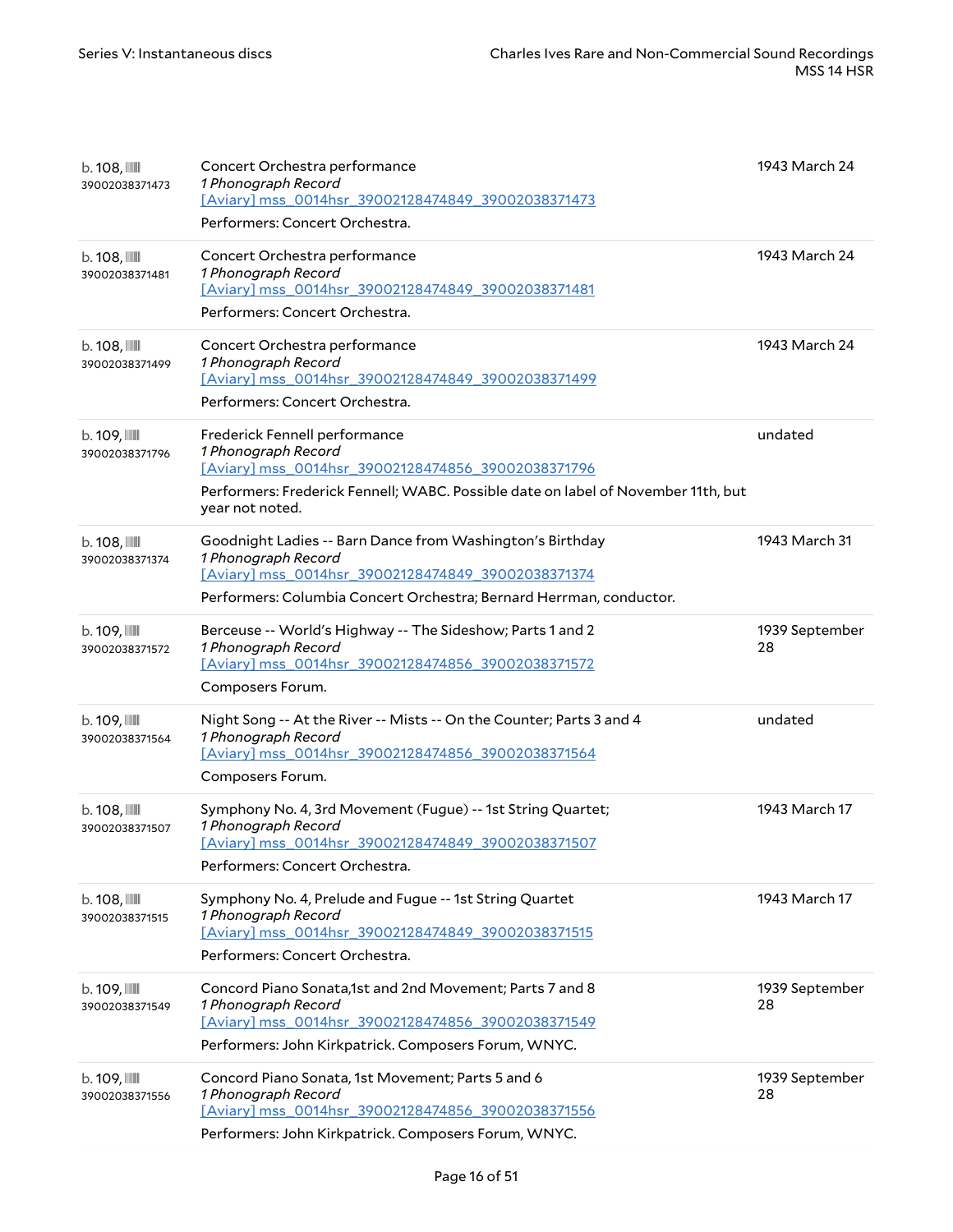| $b.108$ , $III$<br>39002038371531          | Concord Piano Sonata, 2nd and 3rd Movements; Parts 9 and 10<br>1 Phonograph Record<br>[Aviary] mss 0014hsr 39002128474849 39002038371531<br>Performers: John Kirkpatrick. Composers Forum, WNYC.                                              | 1939 September<br>28 |
|--------------------------------------------|-----------------------------------------------------------------------------------------------------------------------------------------------------------------------------------------------------------------------------------------------|----------------------|
| $b.108$ , $\blacksquare$<br>39002038371523 | Concord Piano Sonata, 3rd and 4th Movement; Parts 11 and 12<br>1 Phonograph Record<br>[Aviary] mss 0014hsr 39002128474849 39002038371523<br>Performers: John Kirkpatrick. Composers Forum, WNYC.                                              | 1939 September<br>28 |
| $b.109$ , $III$<br>39002038371622          | Emerson Part 3 -- The Things Our Father Loved Part 2 -- General Booth Enters into 1939 February 24<br>Heaven Part 2<br>1 Phonograph Record<br>[Aviary] mss 0014hsr 39002128474856 39002038371622<br>Performers: John Kirkpatrick, Mina Hager. |                      |
| b. 109, III<br>39002038371648              | Evening -- Downeast -- Thoreau Part 2<br>1 Phonograph Record<br>[Aviary] mss_0014hsr_39002128474856_39002038371648<br>Performers: John Kirkpatrick, Mina Hager.                                                                               | 1939 February 24     |
| $b.108$ , $III$<br>39002038371218          | Symphony No. 4, 3rd Movement; Fugue<br>1 Phonograph Record<br>[Aviary] mss 0014hsr 39002128474849 39002038371218                                                                                                                              | 1942 April 13        |
| $b.108$ , $III$<br>39002038371051          | Symphony No. 2<br>1 Phonograph Record<br>[Aviary] mss 0014hsr 39002128474849 39002038371051<br>Contains commentaries by James Fassett of C.A.S.                                                                                               | undated              |
| $b.108$ , $\blacksquare$<br>39002038371358 | Symphony No. 3<br>1 Phonograph Record<br>[Aviary] mss 0014hsr 39002128474849 39002038371358                                                                                                                                                   | undated              |
| $b.109$ , $III$<br>39002038371721          | Beethoven: Sonata Op. 53, Part 5 Side 5 -- Ives: Thoreau, Part 3 Side 15<br>1 Phonograph Record<br>[Aviary] mss_0014hsr_39002128474856_39002038371721<br>Performers: John Kirkpatrick.                                                        | 1939 January 20      |
| $b.109$ , $III$<br>39002038371739          | Beethoven: Sonata Op. 53, Side 4 -- Ives: Thoreau, Side 14<br>1 Phonograph Record<br>[Aviary] mss_0014hsr_39002128474856_39002038371739<br>Performers: John Kirkpatrick.                                                                      | 1939 January 20      |
| $b.109$ , $III$<br>39002038371762          | Beethoven: Sonata Op. 53, Side 3 -- Ives: The Alcotts, Side 13<br>1 Phonograph Record<br>[Aviary] mss 0014hsr 39002128474856 39002038371762<br>Performers: John Kirkpatrick.                                                                  | 1939 January 20      |
| b. 109, III<br>39002038371747              | Beethoven Sonata Op.53, Side 2 -- Ives: The Alcotts, Side 12<br>1 Phonograph Record<br>[Aviary] mss_0014hsr_39002128474856_39002038371747<br>Performers: John Kirkpatrick.                                                                    | 1939 January 20      |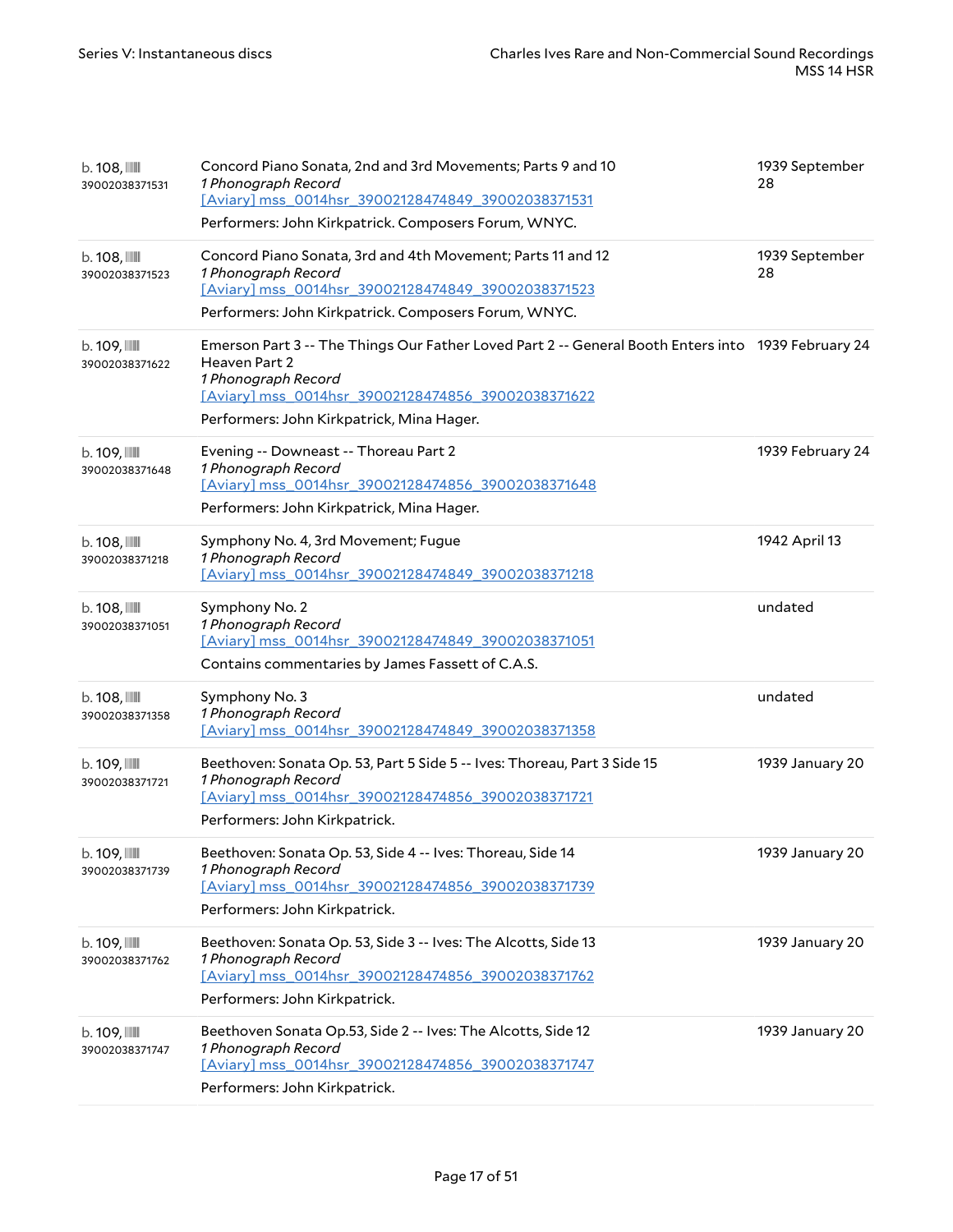| $b.109$ , $III$<br>39002038371713 | Ives: Emerson, Part 1 -- Beethoven: Bagatelle in G<br>1 Phonograph Record<br>[Aviary] mss_0014hsr_39002128474856_39002038371713<br>Performers: John Kirkpatrick.                                    | 1939 January 20  |
|-----------------------------------|-----------------------------------------------------------------------------------------------------------------------------------------------------------------------------------------------------|------------------|
| $b.109$ , $III$<br>39002038371689 | Ives: Emerson, Part 4 -- Ives: Hawthorne, Part 1 -- Chopin: Etude in A Flat<br>1 Phonograph Record<br>[Aviary] mss_0014hsr_39002128474856_39002038371689<br>Performers: John Kirkpatrick.           | 1939 January 20  |
| $b.109$ , $III$<br>39002038371705 | Ives: Emerson, Part 2 -- Fugue Part 1<br>1 Phonograph Record<br>[Aviary] mss 0014hsr 39002128474856 39002038371705<br>Performers: John Kirkpatrick.                                                 | 1939 January 20  |
| $b.109$ , $III$<br>39002038371697 | Ives: Emerson, Part 3 -- Fugue, Part 2 -- Chopin: Valse in A Flat<br>1 Phonograph Record<br>[Aviary] mss_0014hsr_39002128474856_39002038371697<br>Performers: John Kirkpatrick.                     | 1939 January 20  |
| b. 109, IIII<br>39002038371754    | Beethoven: Sonata Op.53 - Side 1, Ives: Hawthorne -- Thoreau<br>1 Phonograph Record<br>[Aviary] mss_0014hsr_39002128474856_39002038371754<br>Performers: John Kirkpatrick.                          | 1939 January 20  |
| $b.109$ , $III$<br>39002038371614 | Emerson, Part 2<br>1 Phonograph Record<br>[Aviary] mss_0014hsr_39002128474856_39002038371614<br>Performers: John Kirkpatrick, Mina Hager.                                                           | 1939 February 24 |
| $b.109$ , $III$<br>39002038371663 | Autumn, Part 1 -- Hawthorne -- Alcotts, Part 3<br>1 Phonograph Record<br>[Aviary] mss_0014hsr_39002128474856_39002038371663<br>Performers: John Kirkpatrick.                                        | 1939 February 24 |
| $b.108$ , $III$<br>39002038371168 | Concord Massachusetts Sonata; Part 10<br>1 Phonograph Record<br>[Aviary] mss 0014hsr 39002128474849 39002038371168<br>Performers: John Kirkpatrick.                                                 | 1939 March 31    |
| $b.108$ , $III$<br>39002038371101 | Concord Massachusetts Sonata; Part 11<br>1 Phonograph Record<br>[Aviary] mss 0014hsr 39002128474849 39002038371101<br>Performers: John Kirkpatrick.                                                 | 1939 March 31    |
| $b.108$ , $III$<br>39002038371119 | Concord Massachusetts Sonata; Part 12<br>1 Phonograph Record<br>[Aviary] mss_0014hsr_39002128474849_39002038371119<br>Performers: John Kirkpatrick.                                                 | 1939 March 31    |
| $b.108$ , $III$<br>39002038371127 | Concord Massachusetts Sonata; Parts 3 and 5<br>1 Phonograph Record<br>[Aviary] mss_0014hsr_39002128474849_39002038371127<br>Performers: John Kirkpatrick. CBS Music Hour - Keyboard Concerts, WABC. | 1939 March 24    |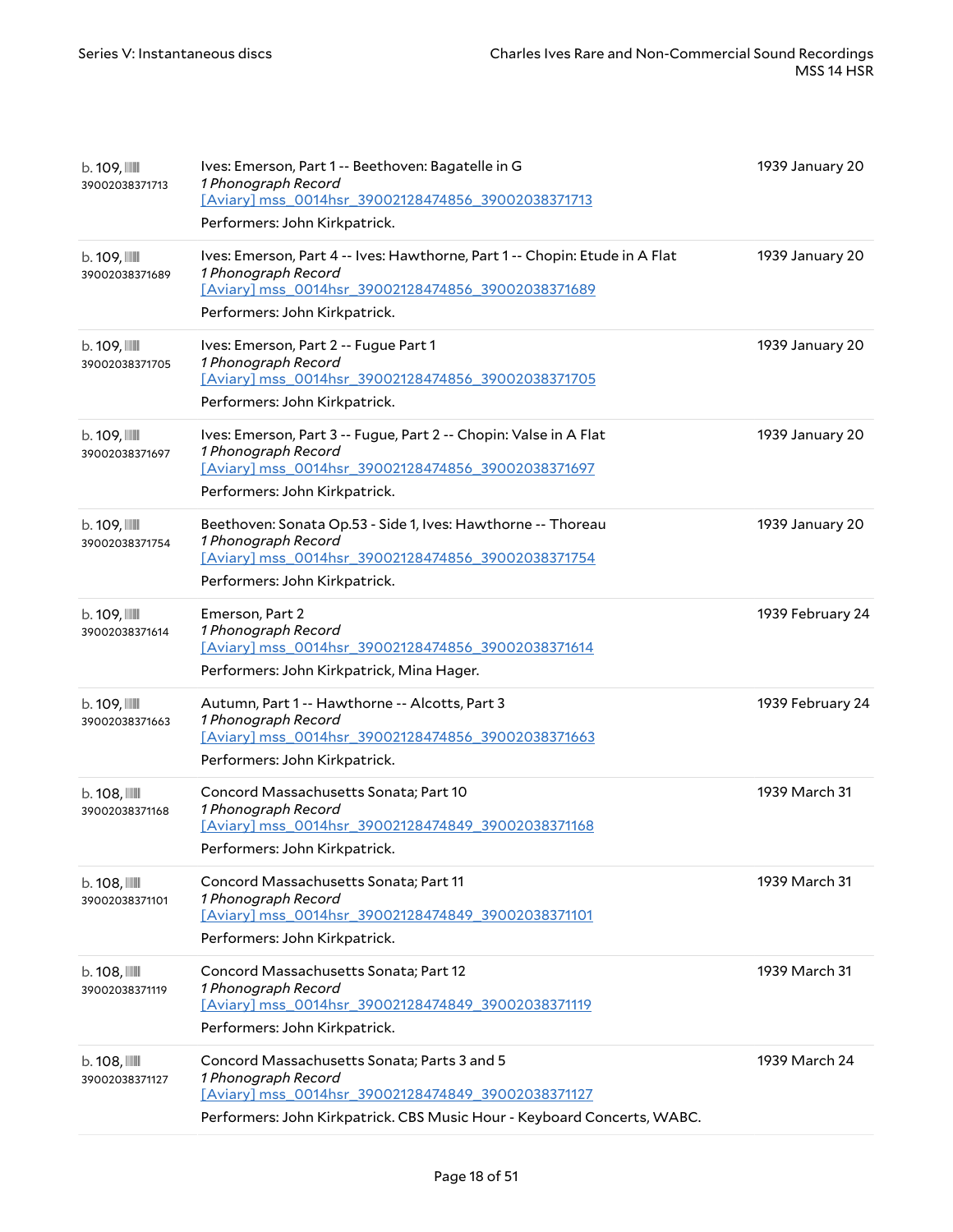| $b.108$ , $III$<br>39002038371135          | Concord Massachusetts Sonata; Parts 2 and 4<br>1 Phonograph Record<br>[Aviary] mss 0014hsr 39002128474849 39002038371135<br>Performers: John Kirkpatrick. CBS Music Hour - Keyboard Concerts, WABC.                                                 | 1939 March 24       |
|--------------------------------------------|-----------------------------------------------------------------------------------------------------------------------------------------------------------------------------------------------------------------------------------------------------|---------------------|
| $b.108$ , $\blacksquare$<br>39002038371150 | Concord Massachusetts Sonata; Parts 1 and 6<br>1 Phonograph Record<br>[Aviary] mss 0014hsr 39002128474849 39002038371150<br>Performers: John Kirkpatrick. CBS Music Hour - Keyboard Concerts, WABC.                                                 | 1939 March 24       |
| $b.109$ , $III$<br>39002038372455          | In the Cage -- In the Night; Dub<br>1 Phonograph Record<br>[Aviary] mss 0014hsr 39002128474856 39002038372455<br>Performers: Frederick Fennell; Milestones in American Music.                                                                       | 1941 November<br>11 |
| b. 109, III<br>39002038371606              | Emerson, Part 1 -- At the River -- Berceuse<br>1 Phonograph Record<br>[Aviary] mss_0014hsr_39002128474856_39002038371606<br>Performers: John Kirkpatrick, Mina Hager.                                                                               | 1939 February 24    |
| b. 109, III<br>39002038371671              | Fugue -- Hawthrone<br>1 Phonograph Record<br>[Aviary] mss 0014hsr 39002128474856 39002038371671<br>Performers: John Kirkpatrick, Mina Hager.                                                                                                        | 1939 February 24    |
| b. 109, III<br>39002038371655              | Autumn, Part 2 -- Alcotts, Part 2 -- Thoreau Part 1<br>1 Phonograph Record<br>[Aviary] mss 0014hsr 39002128474856 39002038371655<br>Performers: John Kirkpatrick, Mina Hager.                                                                       | 1939 February 24    |
| b. 109, IIII<br>39002038371630             | Booth, Part 1 -- Hawthorne, Part 1<br>1 Phonograph Record<br>[Aviary] mss 0014hsr 39002128474856 39002038371630<br>Performers: John Kirkpatrick, Mina Hager.                                                                                        | 1939 February 24    |
| $b.109$ , $III$<br>39002038371598          | Downeast -- Thoreau, Part 3<br>1 Phonograph Record<br>[Aviary] mss 0014hsr 39002128474856 39002038371598<br>Performers: John Kirkpatrick, Mina Hager.                                                                                               | 1939 February 24    |
| $b.108$ , $III$<br>39002038371176          | String Quartet in G, Part 1 of 3<br>1 Phonograph Record<br>[Aviary] mss_0014hsr_39002128474849_39002038371176<br>Performers: College Concert Orchestra.                                                                                             | 1943 March 16       |
| $b.108$ , $III$<br>39002038371457          | Sonata No. 2 for violin and piano -- Largo for violin, clarinet, and piano<br>1 Phonograph Record<br>[Aviary] mss_0014hsr_39002128474849_39002038371457<br>Performers: Howard Boatwright, violin; Keith Wilson, clarinet; Donald Currier,<br>piano. | 1956 February 22    |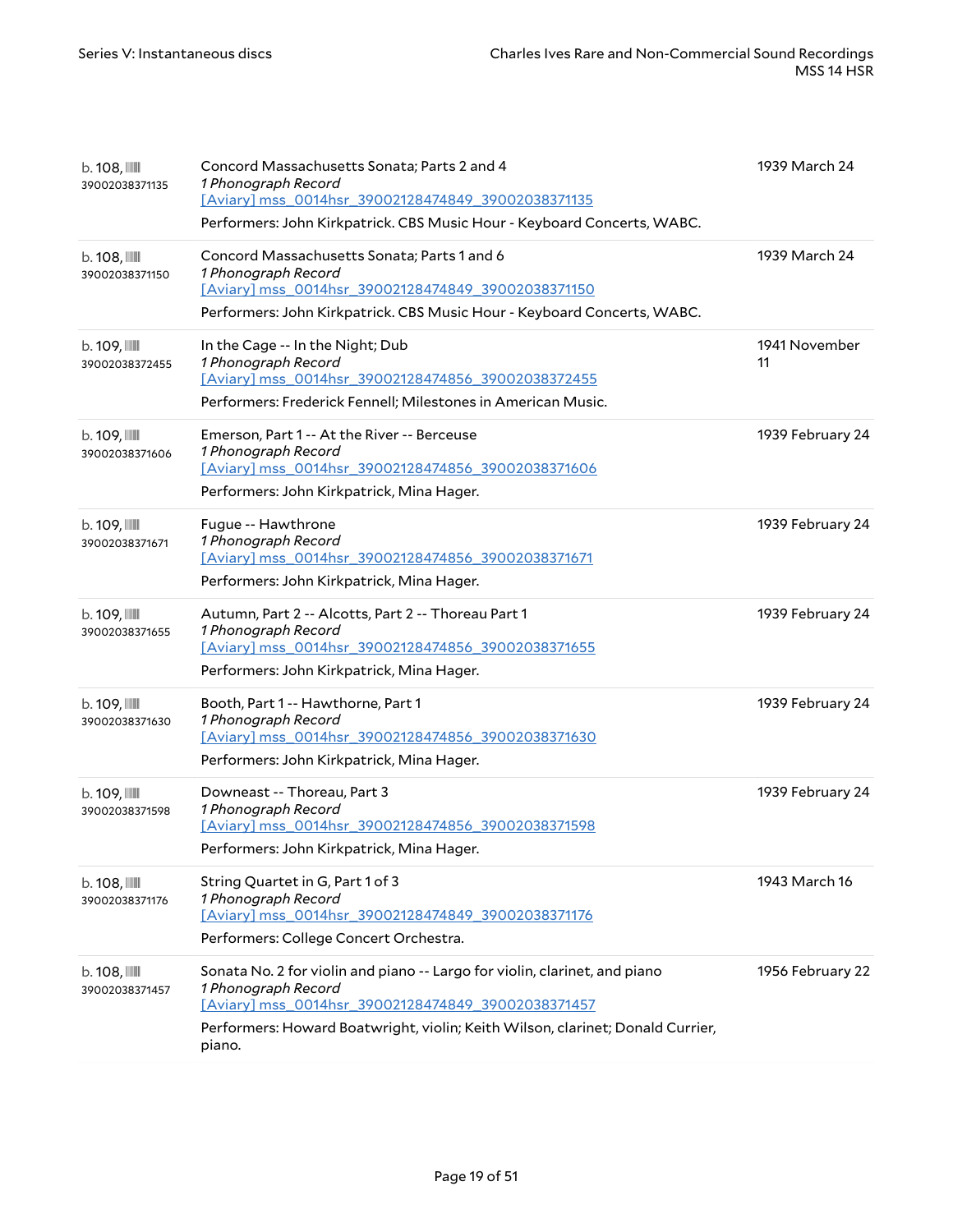| $b.108$ , $III$<br>39002038371440 | Symphony No. 3<br>1 Phonograph Record<br>[Aviary] mss 0014hsr 39002128474849 39002038371440<br>Performers: The University Orchestra; Howard Boatwright, conductor; Helen<br>Boatwright, John Kirkpatrick.   | 1956 February 22     |
|-----------------------------------|-------------------------------------------------------------------------------------------------------------------------------------------------------------------------------------------------------------|----------------------|
| $b.108$ , $III$<br>39002038371143 | Piano Sonata, Part I; Dub<br>1 Phonograph Record<br>[Aviary] mss 0014hsr 39002128474849 39002038371143<br>Performers: John Kirkpatrick. CBS Music Hour - Keyboard Concerts, WABC.                           | 1939 March 24        |
| $b.108$ , $III$<br>39002038371077 | Piano Sonata, Part 6<br>1 Phonograph Record<br>[Aviary] mss 0014hsr 39002128474849 39002038371077<br>Performers: John Kirkpatrick. CBS Music Hour - Keyboard Concerts, WABC.                                | 1939 March 31        |
| $b.108$ , $III$<br>39002038371093 | Piano Sonata, Part 2; Dub<br>1 Phonograph Record<br>[Aviary] mss 0014hsr 39002128474849 39002038371093<br>Performers: John Kirkpatrick. CBS Music Hour - Keyboard Concerts, WABC.                           | 1939 March 24        |
| $b.108$ , $III$<br>39002038371184 | Piano Sonata, Parts 2 and 4<br>1 Phonograph Record<br>[Aviary] mss_0014hsr_39002128474849_39002038371184<br>Performers: John Kirkpatrick. CBS Music Hour - Keyboard Concerts, WABC.                         | 1939 March 31        |
| $b.108$ , $III$<br>39002038371085 | Piano Sonata, Parts 1 and 3<br>1 Phonograph Record<br>[Aviary] mss 0014hsr 39002128474849 39002038371085<br>Performers: John Kirkpatrick. CBS Music Hour - Keyboard Concerts, WABC.                         | 1939 March 31        |
| b. 108, III<br>39002038371069     | Piano Sonata by Charles Ives; WABC; Part 5; 3/31/39<br>1 Phonograph Record<br>[Aviary] mss 0014hsr 39002128474849 39002038371069<br>Performers: John Kirkpatrick. CBS Music Hour - Keyboard Concerts, WABC. | 1939 March 31        |
| $b.108$ , $III$<br>39002038371325 | Quartet in G Major, Part 2<br>1 Phonograph Record<br>[Aviary] mss 0014hsr 39002128474849 39002038371325<br>WABC Copy.                                                                                       | 1937 May 11          |
| $b.108$ , $III$<br>39002038371333 | Quartet in G Major<br>1 Phonograph Record<br>[Aviary] mss_0014hsr_39002128474849_39002038371333<br>WABC Copy.                                                                                               | 1937 May 11          |
| $b.108$ , $III$<br>39002038371242 | Symphony No. 2; Side 3 and 4<br>1 Phonograph Record<br>[Aviary] mss_0014hsr_39002128474849_39002038371242                                                                                                   | undated              |
| $b.108$ , $III$<br>39002038371341 | Psalm 67<br>1 Phonograph Record<br>[Aviary] mss_0014hsr_39002128474849_39002038371341<br>Performers: The Robert Shaw Chorale.                                                                               | 1948 September<br>13 |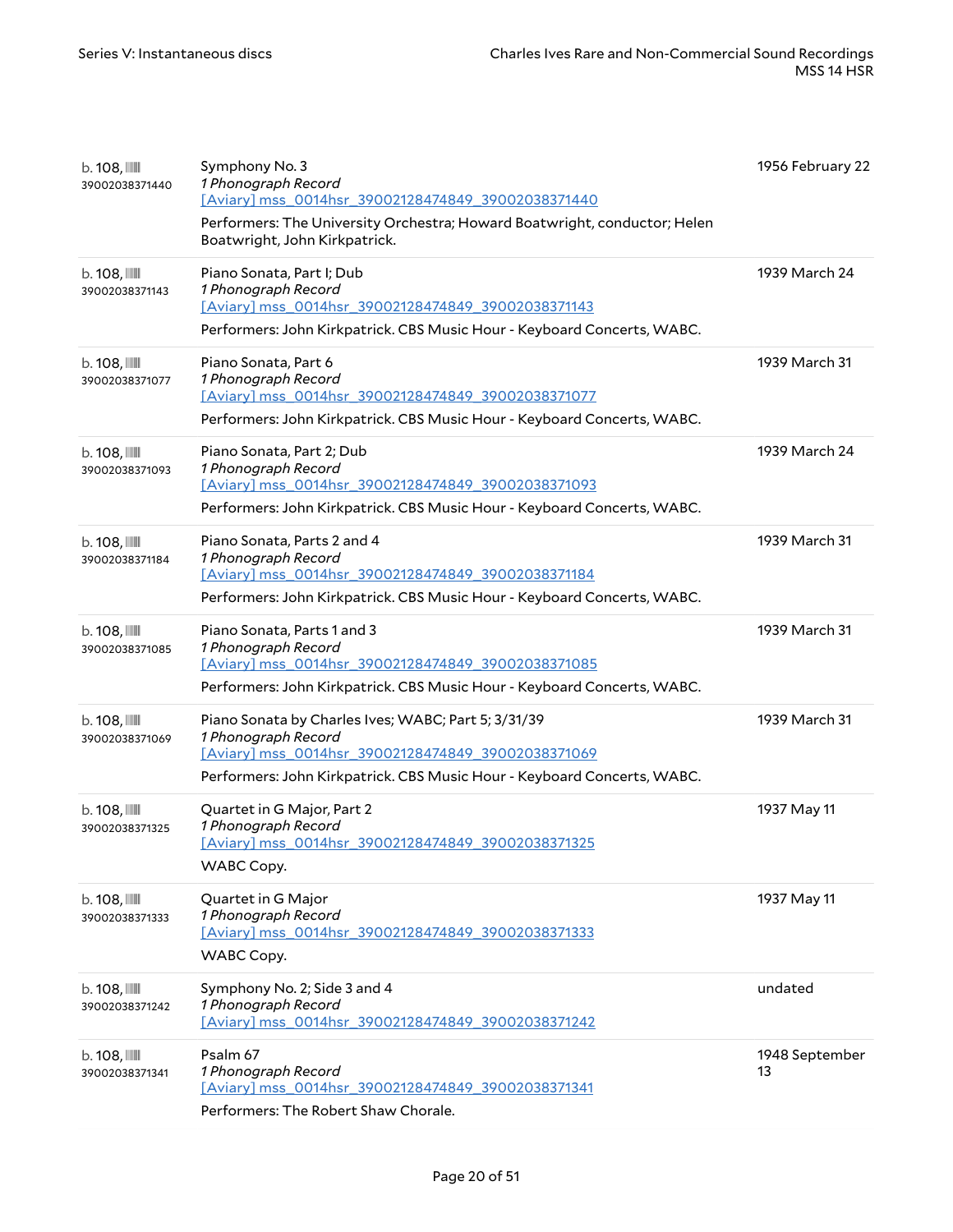| $b.108$ , $III$<br>39002038371234          | Sonata No. 3 Piano and Violin, Allegro<br>1 Phonograph Record<br>[Aviary] mss 0014hsr 39002128474849 39002038371234<br>Performers: Carol Robinson, piano; Madeleine Carabo, violin.                                                                           | undated              |
|--------------------------------------------|---------------------------------------------------------------------------------------------------------------------------------------------------------------------------------------------------------------------------------------------------------------|----------------------|
| $b.108$ , $III$<br>39002038371259          | Sonata No. 3 Piano and Violin, Adagio; Pts 1 and 3<br>1 Phonograph Record<br>[Aviary] mss_0014hsr_39002128474849_39002038371259<br>Performers: Carol Robinson, piano; Madeleine Carabo, violin.                                                               | undated              |
| $b.108$ , $III$<br>39002038371416          | Symphony No. 3, 2nd Movement; Part 3<br>1 Phonograph Record<br>[Aviary] mss 0014hsr 39002128474849 39002038371416<br>Performers: CBS Symphony; Bernard Herrman, conductor. Invitation to Music.                                                               | 1946 September<br>11 |
| $b.108$ , $III$<br>39002038371382          | Symphony No. 3; Part 1<br>1 Phonograph Record<br>[Aviary] mss_0014hsr_39002128474849_39002038371382<br>Performers: CBS Symphony; Bernard Herrman, conductor. Invitation to Music.                                                                             | 1946 September<br>11 |
| $b.108$ , $\blacksquare$<br>39002038371309 | Symphony No. 2<br>1 Phonograph Record<br>[Aviary] mss 0014hsr 39002128474849 39002038371309<br>Performers: London Symphony Orchestra; Bernard Herrman, conductor.                                                                                             | 1956 May 9           |
| $b.108$ , $III$<br>39002038371390          | Symphony No. 3, 1st Movement; Part 1<br>1 Phonograph Record<br>[Aviary] mss 0014hsr 39002128474849 39002038371390<br>Performers: CBS Symphony Orchestra; Bernard Herrmann, conductor.                                                                         | 1946 September<br>11 |
| b. 108, III<br>39002038371408              | Symphony No.3; Charles Ives; 3rd Movement; Invitation to Music; CBS Symphony;<br>Bernard Herrman; 9/11/46<br>1 Phonograph Record<br>[Aviary] mss 0014hsr 39002128474849 39002038371408                                                                        | 1946 September<br>11 |
| $b.109$ , $III$<br>39002038371580          | The Greatest Man<br>1 Phonograph Record<br>[Aviary] mss_0014hsr_39002128474856_39002038371580<br>Performers: John Kirkpatrick, Mina Hager.                                                                                                                    | 1939 February 24     |
| $b.108$ , $\blacksquare$<br>39002038371200 | The Largo for Strings<br>1 Phonograph Record<br>[Aviary] mss 0014hsr 39002128474849 39002038371200                                                                                                                                                            | 1938 March 14        |
| $b.108$ , $\blacksquare$<br>39002038371366 | Ives: Symphony No. 3 -- Ben Weber: Pieces for Strings -- Robert Evett: Concerto for undated<br>Small Orchestra<br>1 Phonograph Record<br>[Aviary] mss 0014hsr 39002128474849 39002038371366<br>Performers: The Yaddo Orchestra; Frederick Fennell, conductor. |                      |
| $b.108$ , $III$<br>39002038371192          | Strauss: Moto Perpetuo -- Ives: Washington's Birthday<br>1 Phonograph Record<br>[Aviary] mss 0014hsr 39002128474849 39002038371192<br>Performers: Cape Cod Symphony Society; Jo Hawthorne, conductor.                                                         | undated              |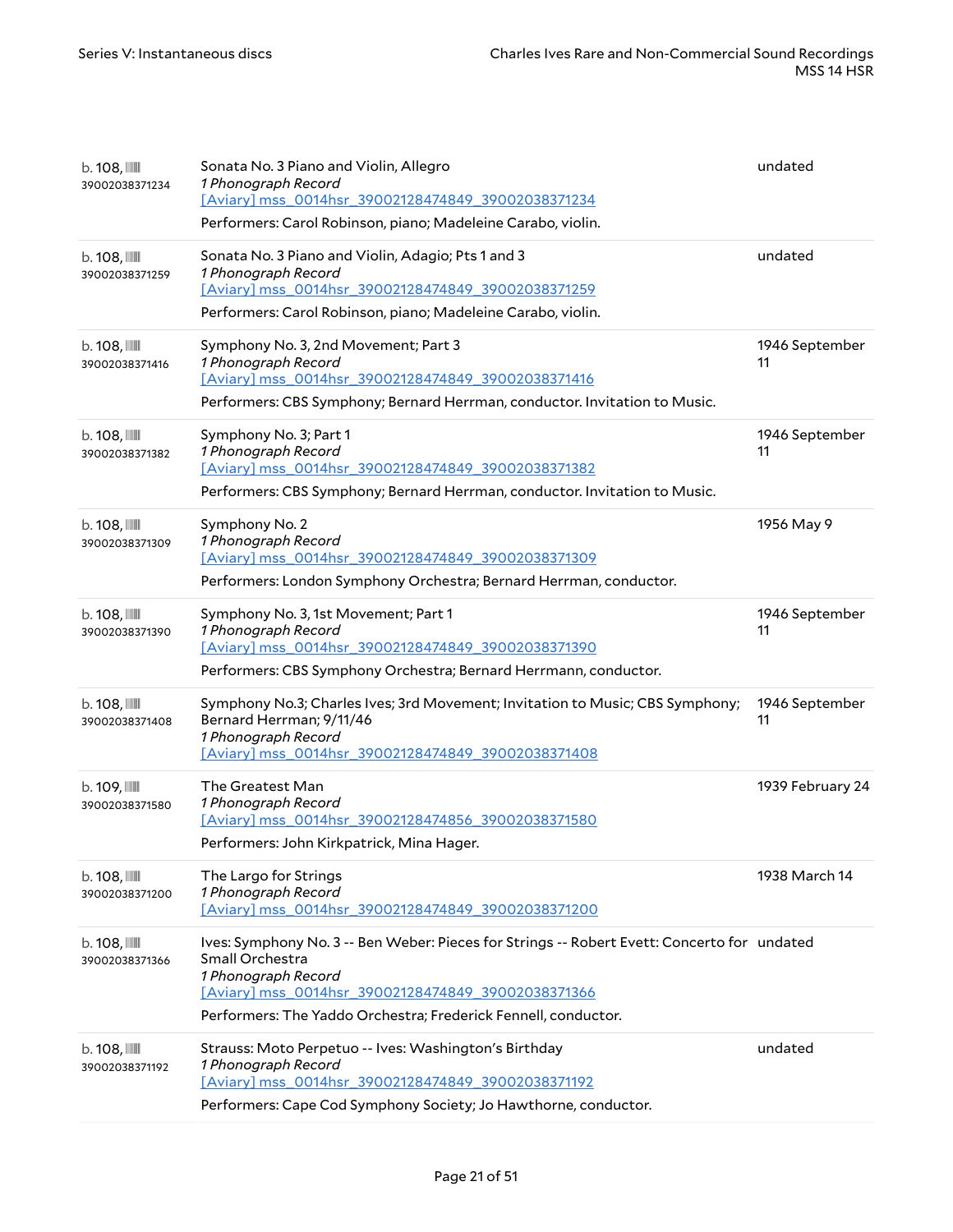| $b.108$ , $III$<br>39002038370392          | Beethoven: Sonata op. 53, part 1 -- Ives: 1840, Hawthorne, part 3<br>1 Phonograph Record<br>[Aviary] mss 0014hsr 39002128474849 39002038370392<br>Performers: John Kirkpatrick.                                                                 | 1939 January 20 |
|--------------------------------------------|-------------------------------------------------------------------------------------------------------------------------------------------------------------------------------------------------------------------------------------------------|-----------------|
| $b.108$ , $\blacksquare$<br>39002038370376 | Beethoven: Sonata op. 53, part 3 -- Ives: 1840, The Alcotts, part 2 -- Thoreau, part 1 1939 January 20<br>1 Phonograph Record<br>[Aviary] mss_0014hsr_39002128474849_39002038370376<br>Performers: John Kirkpatrick.                            |                 |
| $b.108$ , $III$<br>39002038370343          | Beethoven: Sonata op. 53, part 4 -- Ives 1840, Thoreau, part 2<br>1 Phonograph Record<br>[Aviary] mss_0014hsr_39002128474849_39002038370343<br>Performers: John Kirkpatrick.                                                                    | 1939 January 20 |
| $b.108$ , $III$<br>39002038370335          | Beethoven: Sonata op. 53, part 5 -- Ives: 1840, Thoreau, part 3<br>1 Phonograph Record<br>[Aviary] mss_0014hsr_39002128474849_39002038370335<br>Performers: John Kirkpatrick.                                                                   | 1939 January 20 |
| $b.108$ , $III$<br>39002038370384          | Beethoven: Sonata op. 53, part 2 -- Ives: 1840, The Alcotts, part 1<br>1 Phonograph Record<br>[Aviary] mss_0014hsr_39002128474849_39002038370384<br>Performers: John Kirkpatrick.                                                               | 1939 January 20 |
| $b.108$ , $III$<br>39002038370434          | Beethoven: sonata op. 58 -- Ives: 1840, Hawthorne, part 3<br>1 Phonograph Record<br>[Aviary] mss_0014hsr_39002128474849_39002038370434<br>Performers: John Kirkpatrick.                                                                         | 1939 January 20 |
| $b.108$ , $III$<br>39002038370418          | Chopin: Grande Valse op. 42 -- Ives: 1840, Emerson, part 3<br>1 Phonograph Record<br>[Aviary] mss_0014hsr_39002128474849_39002038370418<br>Performers: John Kirkpatrick.                                                                        | 1939 January 20 |
| $b.108$ , $III$<br>39002038370327          | Ives: 1840, Emerson, part 1 -- Beethoven: Bagatelle in G<br>1 Phonograph Record<br>[Aviary] mss_0014hsr_39002128474849_39002038370327<br>Performers: John Kirkpatrick.                                                                          | 1939 January 20 |
| $b.108$ , $III$<br>39002038370442          | Ives: Concord 1840, Emerson, part 1 -- Beethoven: Bagatelle in G<br>1 Phonograph Record<br>[Aviary] mss_0014hsr_39002128474849_39002038370442<br>Performers: John Kirkpatrick.                                                                  | 1939 January 20 |
| $b.108$ , $III$<br>39002038370426          | Ives: Concord 1840, Emerson, part 2 -- Ives: Fugue on theme "From Greenland's Icy 1939 January 20<br>Mountain" (arr. Kirkpatrick)<br>1 Phonograph Record<br>[Aviary] mss_0014hsr_39002128474849_39002038370426<br>Performers: John Kirkpatrick. |                 |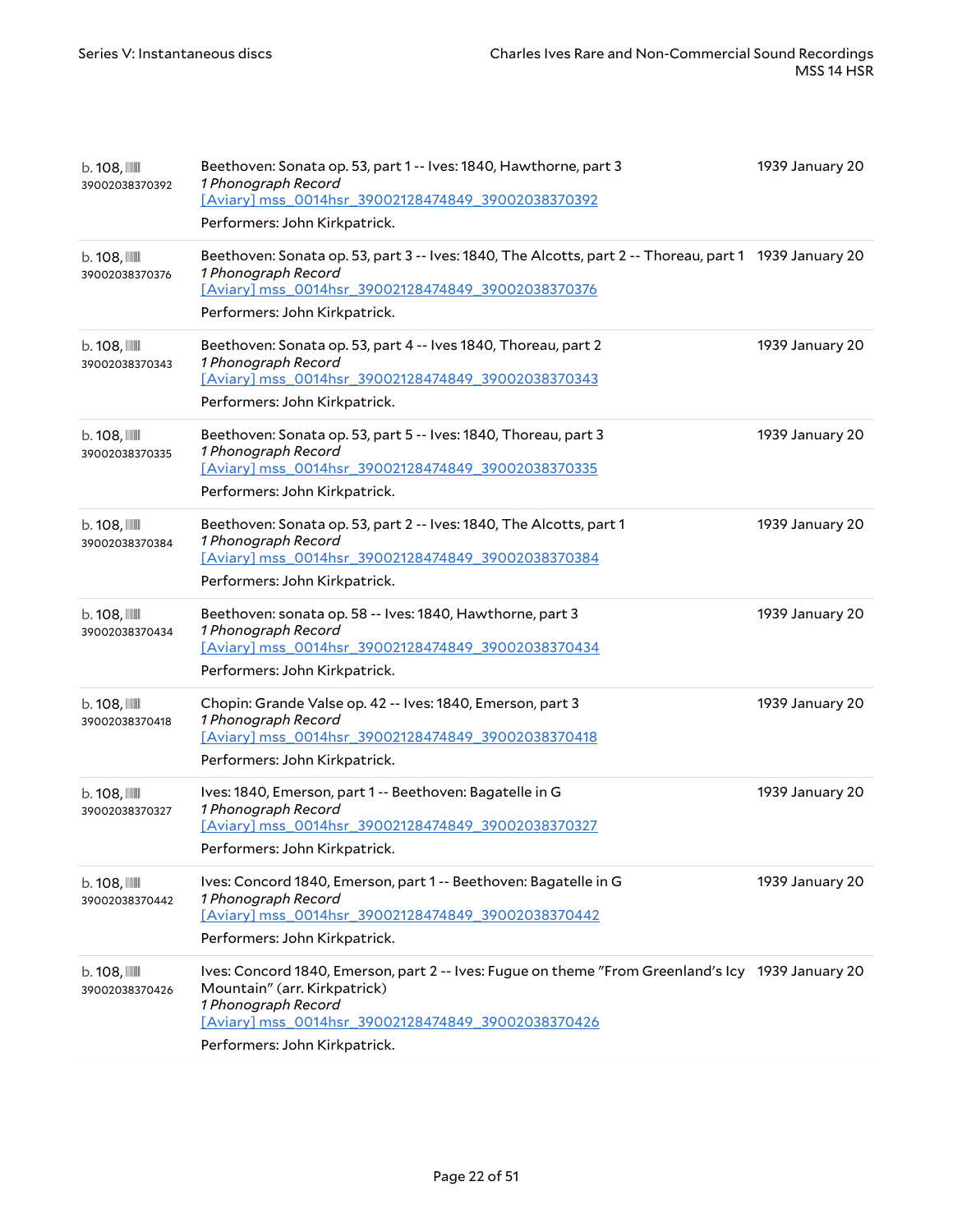| $b.108$ , $III$<br>39002038370293          | Ives: Concord 1840, Emerson, part 2 -- Ives: Fugue on theme "From Greenland's Icy 1939 January 20<br>Mountains" (arr. Kirkpatrick)<br>1 Phonograph Record<br>[Aviary] mss_0014hsr_39002128474849_39002038370293<br>Performers: John Kirkpatrick. |                      |
|--------------------------------------------|--------------------------------------------------------------------------------------------------------------------------------------------------------------------------------------------------------------------------------------------------|----------------------|
| $b.108$ , $III$<br>39002038370301          | Ives: Concord 1840, Emerson, part 3 -- Chopin: Grande Valse op. 42<br>1 Phonograph Record<br>[Aviary] mss_0014hsr_39002128474849_39002038370301<br>Performers: John Kirkpatrick.                                                                 | 1939 January 20      |
| $b.108$ , $III$<br>39002038370319          | Ives: Concord 1840, Emerson, part 4 -- Hawthorne, part 1 -- Chopin: Etude in A Flat 1939 January 20<br>op. 25 no. 1<br>1 Phonograph Record<br>[Aviary] mss_0014hsr_39002128474849_39002038370319<br>Performers: John Kirkpatrick.                |                      |
| $b.108$ , $III$<br>39002038370400          | Ives: Concord 1840, Emerson, part 4 -- Hawthorne, part 1 -- Chopin: Etude op. 25 no. 1939 January 20<br>1<br>1 Phonograph Record<br>[Aviary] mss_0014hsr_39002128474849_39002038370400<br>Performers: John Kirkpatrick.                          |                      |
| $b.108$ , $III$<br>39002038370350          | Ives: Concord 1840, Hawthorne, part 2 -- Anon (French XIII): La Septime Estampie<br>Royale (unison)<br>1 Phonograph Record<br>[Aviary] mss 0014hsr 39002128474849 39002038370350<br>Performers: John Kirkpatrick.                                | 1939 January 20      |
| $b.108$ , $III$<br>39002038370368          | Ives: Concord 1840, Hawthorne, part 2 -- Anon (French XIII) La Septime Estampie<br>Royale (Unison)<br>1 Phonograph Record<br>[Aviary] mss_0014hsr_39002128474849_39002038370368<br>Performers: John Kirkpatrick.                                 | 1939 January 20      |
| $b.108$ , $\blacksquare$<br>39002038370475 | <b>Decoration Day</b><br>1 Phonograph Record<br>[Aviary] mss 0014hsr 39002128474849 39002038370475<br>Performers: Cornell Symphony Orchestra.                                                                                                    | 1966 April 17        |
| $b.108$ , $III$<br>39002038370467          | Quartet in G, 2nd movement; Parts 1 and 2<br>1 Phonograph Record<br>[Aviary] mss_0014hsr_39002128474849_39002038370467<br>Performers: Dorian String Quartet.                                                                                     | 1939 July 29         |
| $b.108$ , $III$<br>39002038370459          | Quartet in G, 1st Movement; Parts 1 and 2; Copy<br>1 Phonograph Record<br>[Aviary] mss_0014hsr_39002128474849_39002038370459<br>Performer: Dorian String Quartet.                                                                                | 1939 July 22         |
| $b.108$ , $\blacksquare$<br>39002038370483 | Symphony No. 3, 1st Movement<br>1 Phonograph Record<br>[Aviary] mss_0014hsr_39002128474849_39002038370483<br>Bernard Herrmann, conductor.                                                                                                        | 1946 September<br>11 |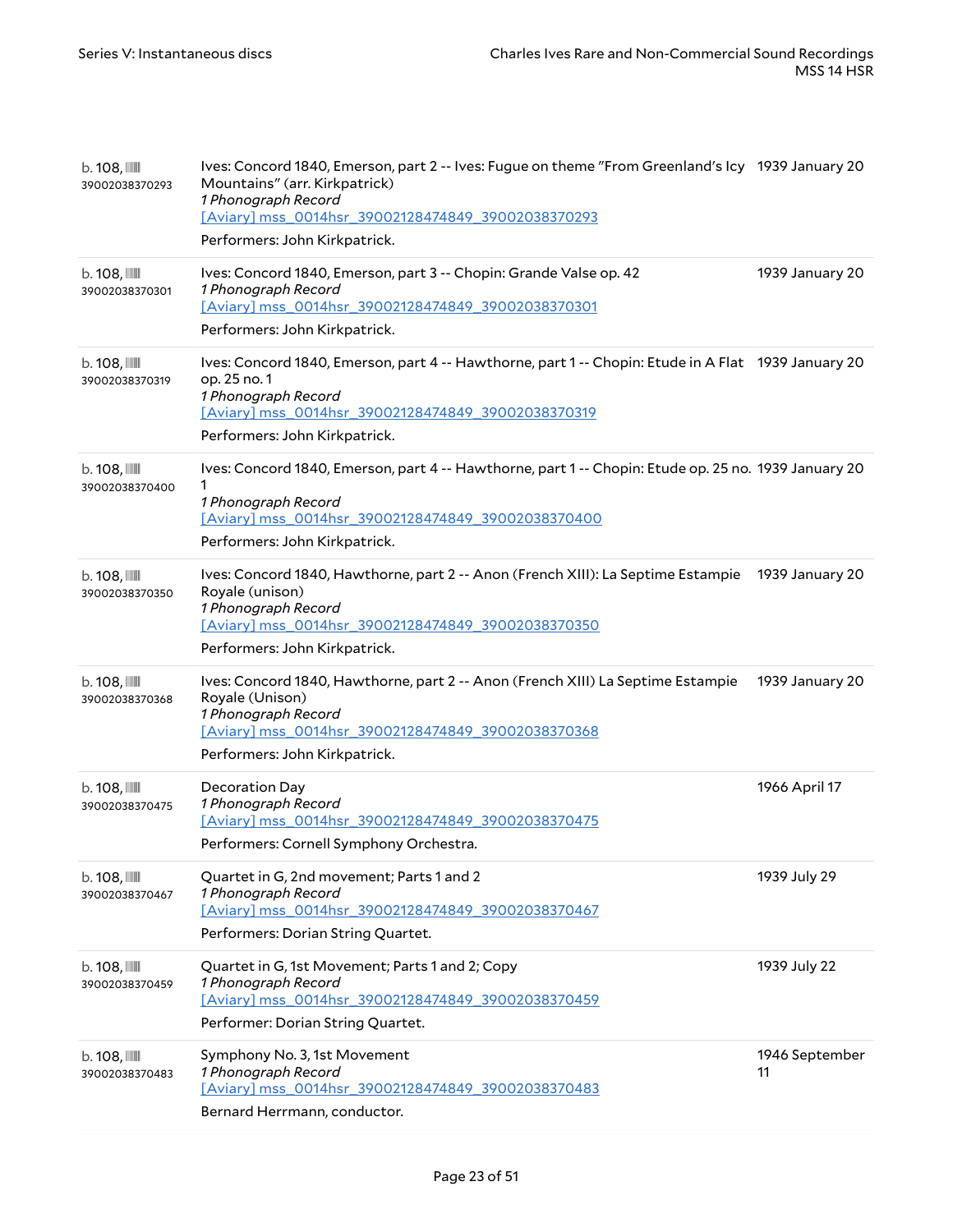| $b.108$ , $\blacksquare$<br>39002038370491 | Symphony No. 3, 2nd Movement<br>1 Phonograph Record<br>[Aviary] mss_0014hsr_39002128474849_39002038370491<br>Bernard Herrmann, conductor.                                                        | 1946 September<br>11 |
|--------------------------------------------|--------------------------------------------------------------------------------------------------------------------------------------------------------------------------------------------------|----------------------|
| $b.108$ , $III$<br>39002038370509          | Symphony No. 3, 3rd Movement<br>1 Phonograph Record<br>[Aviary] mss 0014hsr 39002128474849 39002038370509<br>Bernard Herrmann, conductor.                                                        | 1946 September<br>11 |
| $b.108$ , $III$<br>39002038373792          | The London Recordings<br>1 Phonograph Record<br>[Aviary] mss 0014hsr 39002128474849 39002038373792<br>Disc No. (?): TT-1419-1; TT-1419-2.                                                        | undated              |
| $b.109$ , $III$<br>39002038374147          | Charles Ives #32162 [no title given]<br>1 Phonograph Record<br>[Aviary] mss_0014hsr_39002128474856_39002038374147<br>for Leroy[?] Parkins.                                                       | undated              |
| b. 109, III<br>39002038373412              | Ives Songs, Disc 2<br>1 Phonograph Record<br>[Aviary] mss_0014hsr_39002128474856_39002038373412<br>Performers: Helen Boatwright, John Kirkpatrick.                                               | 1970 September<br>9  |
| b. 109, III<br>39002038373420              | Ives Songs, Disc 1<br>1 Phonograph Record<br>[Aviary] mss 0014hsr 39002128474856 39002038373420<br>Performers: Helen Boatwright, John Kirkpatrick.                                               | 1970 September<br>9  |
| $b.108$ , $III$<br>39002038372026          | The London Recordings<br>1 Phonograph Record<br>[Aviary] mss 0014hsr 39002128474849 39002038372026                                                                                               | undated              |
| b. 109, III<br>39002038372042              | Concord Piano Sonata, 2nd Movement; Part 9 and 10<br>1 Phonograph Record<br>[Aviary] mss_0014hsr_39002128474856_39002038372042<br>Performers: John Kirkpatrick. Composers Forum, WNYC.           | 1939 September<br>28 |
| $b.109$ , $III$<br>39002038372059          | Concord Piano Sonata, 1st Movement; Part 7 and 8<br>1 Phonograph Record<br>[Aviary] mss_0014hsr_39002128474856_39002038372059<br>Performers: John Kirkpatrick. Composers Forum, WNYC.            | 1939 September<br>28 |
| $b.109$ , $III$<br>39002038372067          | Concord Piano Sonata, 1st Movement; Part 5 and 6<br>1 Phonograph Record<br>[Aviary] mss_0014hsr_39002128474856_39002038372067<br>Performers: John Kirkpatrick. Composers Forum, WNYC.            | 1939 September<br>28 |
| $b.109$ , $III$<br>39002038372034          | Concord Piano Sonata, 3rd and 4th Movements; Part 11 and 12<br>1 Phonograph Record<br>[Aviary] mss_0014hsr_39002128474856_39002038372034<br>Performers: John Kirkpatrick. Composers Forum, WNYC. | 1939 September<br>28 |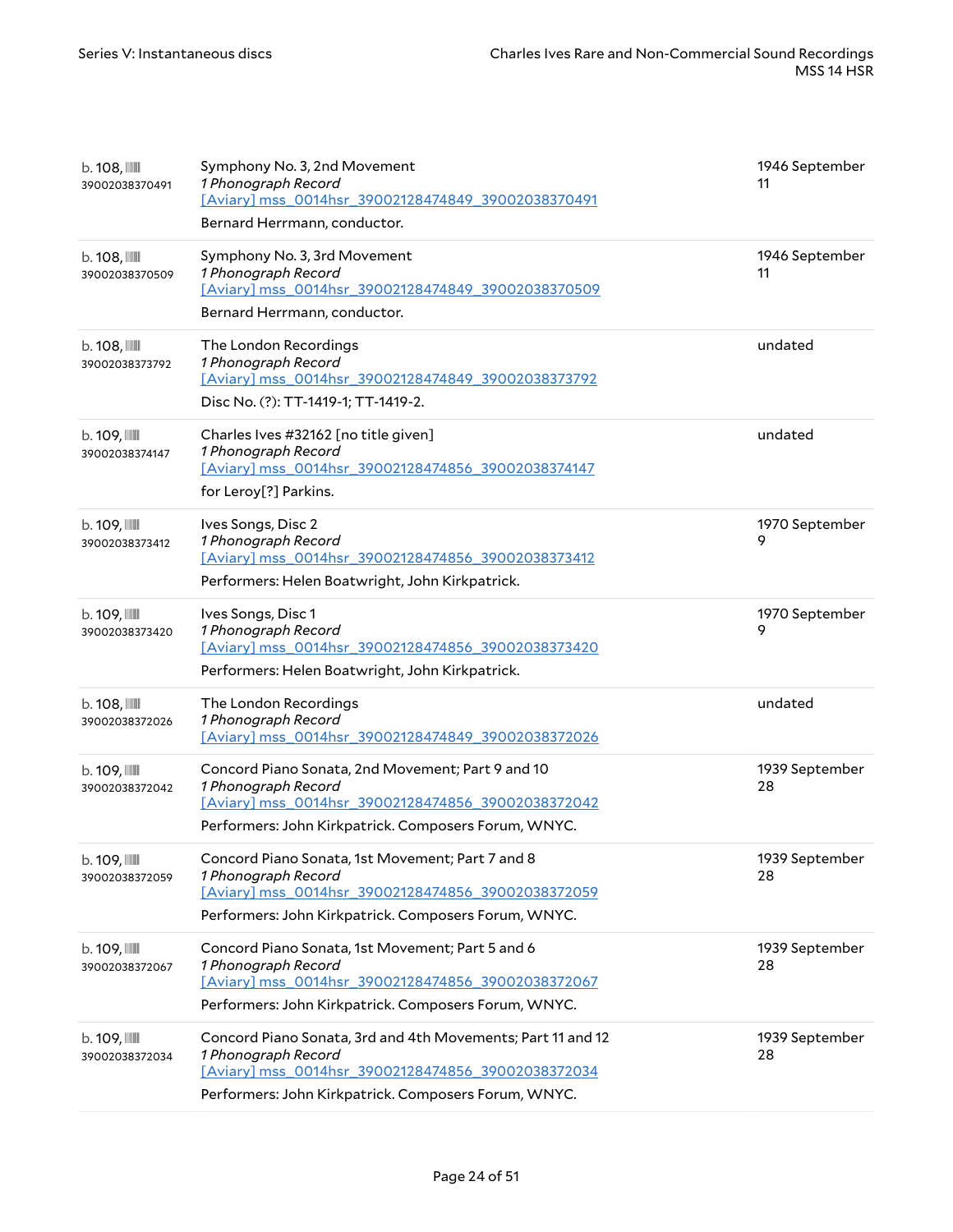| b. 109, III<br>39002038372083     | Sonata for Violin and Piano, 1st Movement; Part 1<br>1 Phonograph Record<br>[Aviary] mss_0014hsr_39002128474856_39002038372083<br>Performers: Joan Field, violin; Ray Lev, Piano.<br>WNYC.                                           | 1946 February<br>22 |
|-----------------------------------|--------------------------------------------------------------------------------------------------------------------------------------------------------------------------------------------------------------------------------------|---------------------|
| $b.109$ , $III$<br>39002038374154 | Sonata for Violin and Piano, 3rd Movement; Part 1<br>1 Phonograph Record<br>[Aviary] mss 0014hsr 39002128474856 39002038374154<br>Performers: Joan Field, violin; Ray Lev, Piano.<br>WNYC.                                           | 1946 February<br>22 |
| b. 109, III<br>39002038372075     | Sonata for Violin and Piano, 3rd Movement; Part 2<br>1 Phonograph Record<br>[Aviary] mss_0014hsr_39002128474856_39002038372075<br>Performers: Joan Field, violin; Ray Lev, Piano.<br>WNYC.                                           | 1946 February<br>22 |
| b. 109, III<br>39002038372596     | Symphony No. 4, 1st Movement, Prelude and Fugue<br>1 Phonograph Record<br>[Aviary] mss 0014hsr 39002128474856 39002038372596                                                                                                         | undated             |
| b. 109, III<br>39002038372604     | Symphony No. 4, 2nd Movement, Fugue<br>1 Phonograph Record<br>Unlike all other materials in this collection, this item is not digitized. The disc has a<br>large crack and is deformed and therefore could not be digitized.         | undated             |
| b. 109, III<br>39002038372612     | Introduction Script for after 4th Symphony -- 1st String Quartet<br>1 Phonograph Record<br>[Aviary] mss_0014hsr_39002128474856_39002038372612                                                                                        | undated             |
| $b.109$ , $III$<br>39002038372620 | 1st String Quartet, Movements I and II (arr. for orchestra by Hermann)<br>1 Phonograph Record<br>[Aviary] mss_0014hsr_39002128474856_39002038372620                                                                                  | undated             |
| b. 109, III<br>39002038372638     | Symphony No. 4, 1st Movement, Prelude and Fugue -- 1st String Quartet,<br>Movements I and II (arr. for orchestra by Hermann)<br>1 Phonograph Record<br>[Aviary] mss 0014hsr 39002128474856 39002038372638<br>Columbia test pressing. | 1943 March 16       |
| b. 109, IIII<br>39002038372646    | Symphony No. 4, Fugue -- 1st String Quartet, II from cello to end<br>1 Phonograph Record<br>[Aviary] mss_0014hsr_39002128474856_39002038372646<br>Columbia test pressing.                                                            | 1943 March 16       |
| $b.109$ , $III$<br>39002038372653 | Barn Dance -- Goodnight Ladies -- Serenity; part 3 and 7<br>1 Phonograph Record<br>[Aviary] mss_0014hsr_39002128474856_39002038372653<br>ARS.                                                                                        | 1943 March 31       |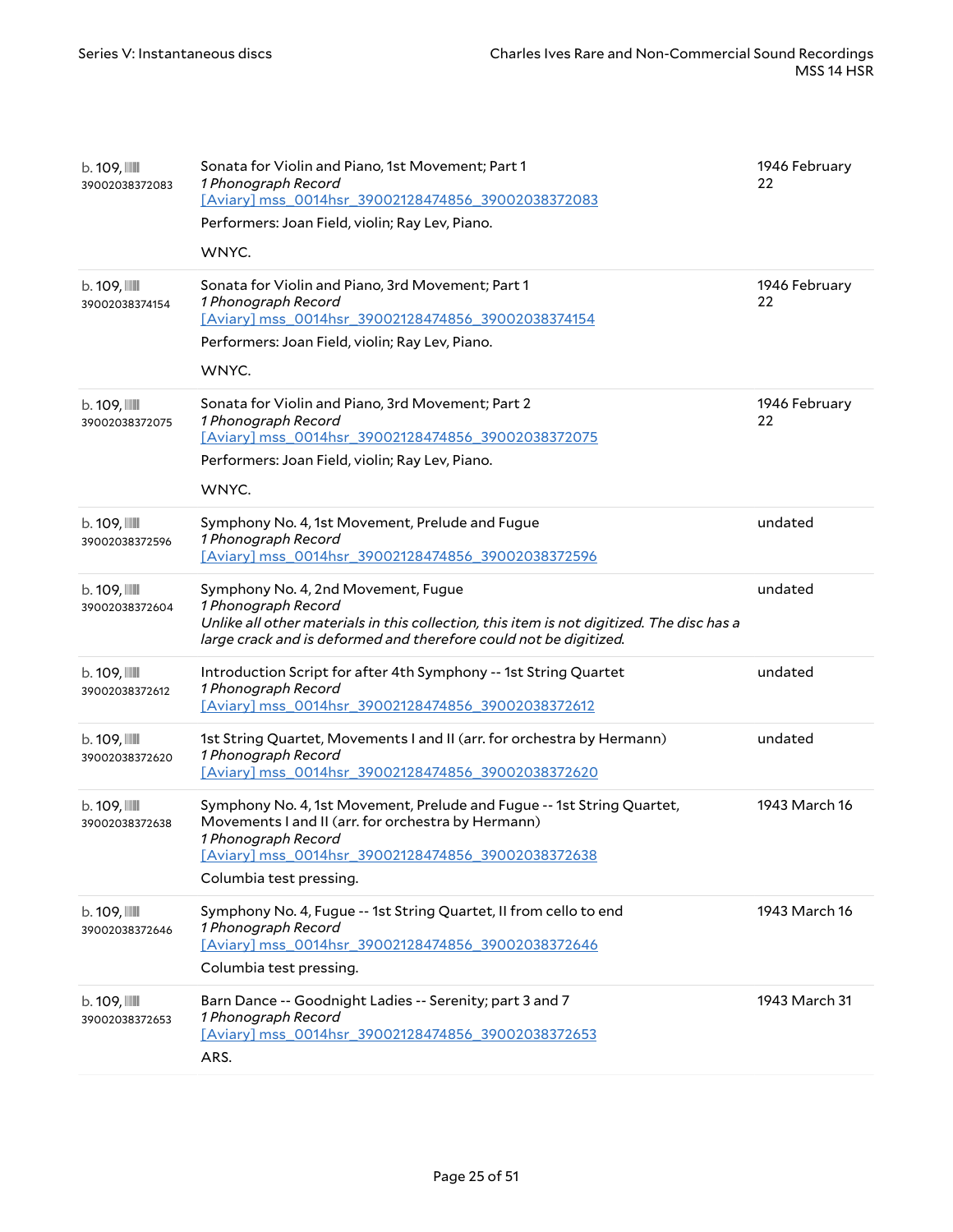| $b.109$ , $III$<br>39002038372661 | Danbury Fair March -- Largo for Strings; part 1 and 5<br>1 Phonograph Record<br>[Aviary] mss_0014hsr_39002128474856_39002038372661<br>ARS.                                                                                              | 1943 March 31        |
|-----------------------------------|-----------------------------------------------------------------------------------------------------------------------------------------------------------------------------------------------------------------------------------------|----------------------|
| b. 109, IIII<br>39002128474476    | Concord Piano Sonata, 4th Movement; Part 13<br>1 Phonograph Record<br>[Aviary] mss 0014hsr 39002128474856 39002128474476<br>Performers: John Kirkpatrick. Composers Forum, WNYC.                                                        | 1939 September<br>28 |
| $b.109$ , $III$<br>39002128474484 | Sonata No. 3 for Piano and Violin, Third Movement, Adagio Cantabile; Parts 5 and 6 undated<br>1 Phonograph Record<br>[Aviary] mss 0014hsr 39002128474856 39002128474484<br>Performers: Carol Robinson, piano; Madeleine Carabo, violin. |                      |
| $b.109$ , $III$<br>39002128474492 | Sonata No 3 for Piano and Violin, First Movement Cont., Adagio Cantabile; Part 2<br>1 Phonograph Record<br>[Aviary] mss_0014hsr_39002128474856_39002128474492<br>Performers: Carol Robinson, piano; Madeleine Carabo, violin.           | undated              |
| $b.109$ , $III$<br>39002128474500 | American Music Festival; Part 6<br>1 Phonograph Record<br>[Aviary] mss_0014hsr_39002128474856_39002128474500<br>American Music Festival. WNYC, 4pm.                                                                                     | 1940 February 12     |
| $b.109$ , $III$<br>39002128474518 | Ives: Hawthorne, Part 2 -- ANON (Fr. XIIIS.) La Septime Estampie Royale -- Ives:<br>Thoreau, Last Part<br>1 Phonograph Record<br>[Aviary] mss_0014hsr_39002128474856_39002128474518<br>Performers: John Kirkpatrick.                    | 1939 January 20      |
| b. 109, IIII<br>39002128474526    | Symphony No. 3, First Movement; Part 1<br>1 Phonograph Record<br>[Aviary] mss 0014hsr 39002128474856 39002128474526<br>Performers: CBS Symphony; Bernard Herrman, conductor. Invitation to Music.                                       | 1946 September<br>11 |
| b. 109, IIII<br>39002128474542    | Concord Piano Sonata, 4th Movement; Part 13<br>1 Phonograph Record<br>[Aviary] mss_0014hsr_39002128474856_39002128474542<br>Performers: John Kirkpatrick. Composers Forum, WNYC.                                                        | 1939 September<br>28 |
| b. 109, III<br>39002128474534     | Beethoven Op. 53, Part 5 Side 5 -- Ives: Thoreau, Part 3 Side 15<br>1 Phonograph Record<br>[Aviary] mss_0014hsr_39002128474856_39002128474534<br>Performers: John Kirkpatrick.                                                          | 1939 January 20      |
| $b.109$ , $III$<br>39002128474559 | Beethoven Sonata Op. 53, Side 3 -- Ives: The Alcotts, Side 13<br>1 Phonograph Record<br>[Aviary] mss_0014hsr_39002128474856_39002128474559<br>Performers: John Kirkpatrick.                                                             | 1939 January 20      |
| b. 109, III<br>39002128474567     | Beethoven Sonata Op.53, Side 2 -- Ives: The Alcotts, Side 12<br>1 Phonograph Record<br>[Aviary] mss_0014hsr_39002128474856_39002128474567<br>Performers: John Kirkpatrick.                                                              | 1939 January 20      |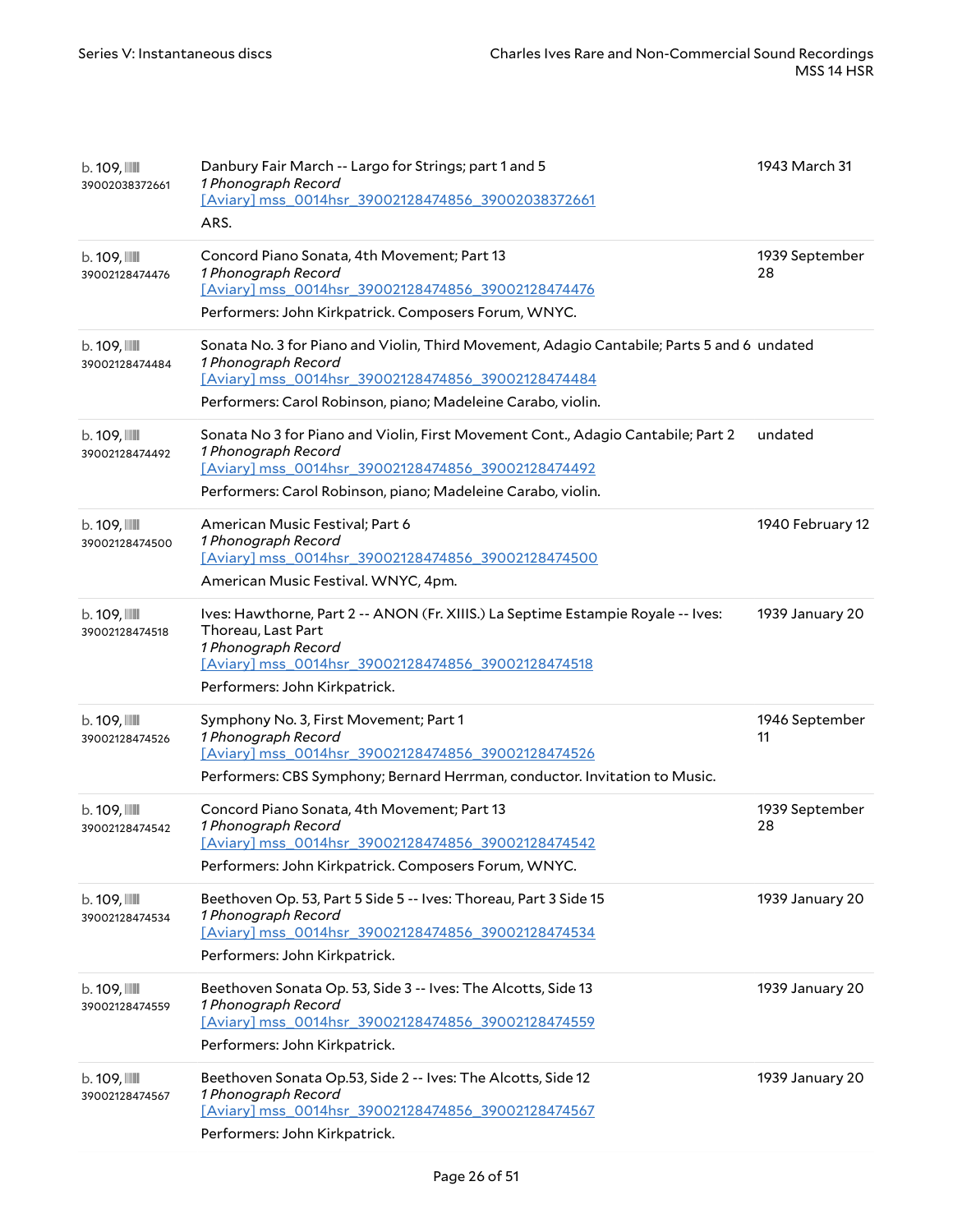| b. 109, III<br>39002128474575     | Beethoven Sonata Op. 53, Side 4 -- Ives: Thoreau, Side 14<br>1 Phonograph Record<br>[Aviary] mss_0014hsr_39002128474856_39002128474575<br>Performers: John Kirkpatrick.                                             | 1939 January 20     |
|-----------------------------------|---------------------------------------------------------------------------------------------------------------------------------------------------------------------------------------------------------------------|---------------------|
| $b.109$ , $III$<br>39002128474583 | Sonata No. 2, Emerson<br>1 Phonograph Record<br>[Aviary] mss_0014hsr_39002128474856_39002128474583<br>Performers: John Kirkpatrick.                                                                                 | 1959 October 19     |
| $b.109$ , $III$<br>39002038374162 | Sonata for Violin and Piano, 1st Movement; Part 1<br>1 Phonograph Record<br>[Aviary] mss 0014hsr 39002128474856 39002038374162<br>Performers: Joan Field, violin; Ray Lev, piano. American Music Festival.<br>WNYC. | 1946 February<br>22 |
| b. 109, III<br>39002038374170     | Sonata for Violin and Piano, 2nd Movement; Part 2<br>1 Phonograph Record<br>[Aviary] mss_0014hsr_39002128474856_39002038374170<br>Performers: Joan Field, violin; Ray Lev, piano. American Music Festival.<br>WNYC. | 1946 February<br>22 |
| $b.109$ , $III$<br>39002038374188 | Sonata for Violin and Piano, 3rd Movement; Part 2<br>1 Phonograph Record<br>[Aviary] mss 0014hsr 39002128474856 39002038374188<br>Performers: Joan Field, violin; Ray Lev, piano. American Music Festival.<br>WNYC. | 1946 February<br>22 |
| $b.108$ , $III$<br>39002038374204 | Violin Sonata No. 2, 2nd Movement<br>1 Phonograph Record<br>[Aviary] mss_0014hsr_39002128474849_39002038374204<br>Performers: Jerome Goldstein, violin; Rex Tillson, piano.                                         | undated             |
| $b.108$ , $III$<br>39002038374196 | (Indecipherable)<br>1 Phonograph Record<br>[Aviary] mss 0014hsr 39002128474849 39002038374196                                                                                                                       | undated             |
| b. 109a, IIII<br>39002128475044   | Speak-O-Phone Disc: Sound of Emerson<br>1 Phonograph Record (10 inch aluminium disc)<br>[Aviary] mss 0014hsr 39002128475036 39002128475044                                                                          | undated             |
| b. 109a, IIII<br>39002128475051   | Speak-O-Phone Disc B: [untitled]<br>1 Phonograph Record (7 inch aluminium disc)<br>[Aviary] mss 0014hsr 39002128475036 39002128475051                                                                               | undated             |
| b. 109a, IIII<br>39002128475069   | Speak-O-Phone Disc A: 1st Emerson Transcription part 1<br>1 Phonograph Record (7 inch aluminium disc)<br>[Aviary] mss 0014hsr 39002128475036 39002128475069                                                         | undated             |
| b. 109a, IIII<br>39002128475077   | Speak-O-Phone Disc: Emerson Transcription part 1 and part 2<br>1 Phonograph Record (7 inch aluminium disc)<br>[Aviary] mss_0014hsr_39002128475036_39002128475077                                                    | undated             |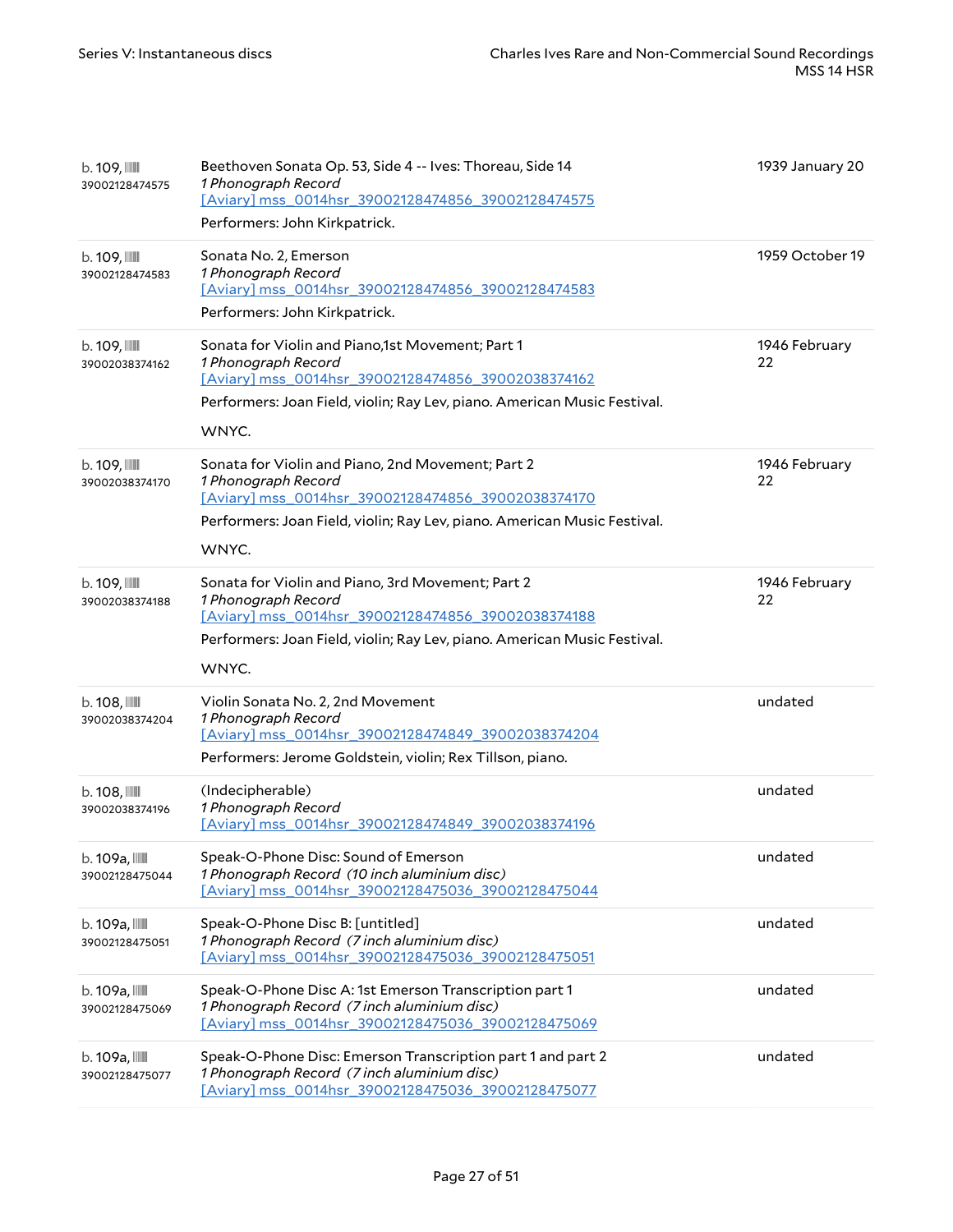| b. 109a, IIII<br>39002128475085 | The MeloTone Recordings<br>1 Phonograph Record<br>[Aviary] mss_0014hsr_39002128475036_39002128475085<br>1. Side 3, band 2/2. ", band 3/3. Side 4, band 1/", band 2/5.", band 3, 6. Side 5.                                                                                    | undated       |
|---------------------------------|-------------------------------------------------------------------------------------------------------------------------------------------------------------------------------------------------------------------------------------------------------------------------------|---------------|
| b. 109a, IIII<br>39002128475093 | The Speak-O-Phone Recordings<br>1 Phonograph Record<br>[Aviary] mss_0014hsr_39002128475036_39002128475093<br>1.8" disc, other side/ 2.10" disc, label side/ 3.", other side.                                                                                                  | undated       |
| b. 109a, IIII<br>39002128475101 | The Mary Howard Recordings<br>1 Phonograph Record<br>[Aviary] mss_0014hsr_39002128475036_39002128475101<br>Performer: Charles Ives (?). 1. 2nd Piano Sonata - Side 1, band 1/2. The same - band<br>2/3. The same - side 2/4. Old Quickstep March/5. Abolition Riots - Part 1. | undated       |
| b. 109a, IIII<br>39002128475119 | The Melo Tone Recordings<br>1 Phonograph Record<br>[Aviary] mss 0014hsr 39002128475036 39002128475119<br>1. Side 1, band 1/ 2. ", band 2/ 3. ", band 3/ 4. ", band 4/ 5. Side 2/ 6. Side 3, band 1.                                                                           | undated       |
| b. 109a, IIII<br>39002128475127 | The Speak-O-Phone Recordings<br>1 Phonograph Record<br>[Aviary] mss_0014hsr_39002128475036_39002128475127<br>1.7" disc A, label side/ 2.", other side/ 3.7" disc B, label side/ 4.7" disc B, other side/<br>5.8" disc, label side.                                            | undated       |
| b. 109a, IIII<br>39002128475135 | The Mary Howard Recordings<br>1 Phonograph Record<br>[Aviary] mss 0014hsr 39002128475036 39002128475135<br>Performer: Charles Ives (?). Abolition Riots, Part 1, other side -- Abolition Riots,<br>Part 2 -- War Song, First Time -- Second Time -- Third Time.               | undated       |
| b. 109a, IIII<br>39002128475143 | Passages from 2nd Piano Sonata<br>1 Phonograph Record<br>[Aviary] mss_0014hsr_39002128475036_39002128475143<br>Performer: Charles Ives (?)                                                                                                                                    | 1943 April 24 |
| b. 109a, IIII<br>39002128475150 | Passages from 2nd Piano Sonata (noisy (copy?))<br>1 Phonograph Record<br>[Aviary] mss_0014hsr_39002128475036_39002128475150<br>Performer: Charles Ives (?)                                                                                                                    | 1943 April 24 |
| b. 109a, IIII<br>39002128475168 | Abolition Riot in Boston in 50s, Part 1 (noisier (copy?))<br>1 Phonograph Record<br>[Aviary] mss_0014hsr_39002128475036_39002128475168<br>Performer: Charles Ives (?)                                                                                                         | 1943 April 24 |
| b. 109a, IIII<br>39002128475176 | Abolition Riot in Boston in 50s, Part 1 (Original?)<br>1 Phonograph Record<br>[Aviary] mss_0014hsr_39002128475036_39002128475176<br>Performer: Charles Ives (?)                                                                                                               | 1943 April 24 |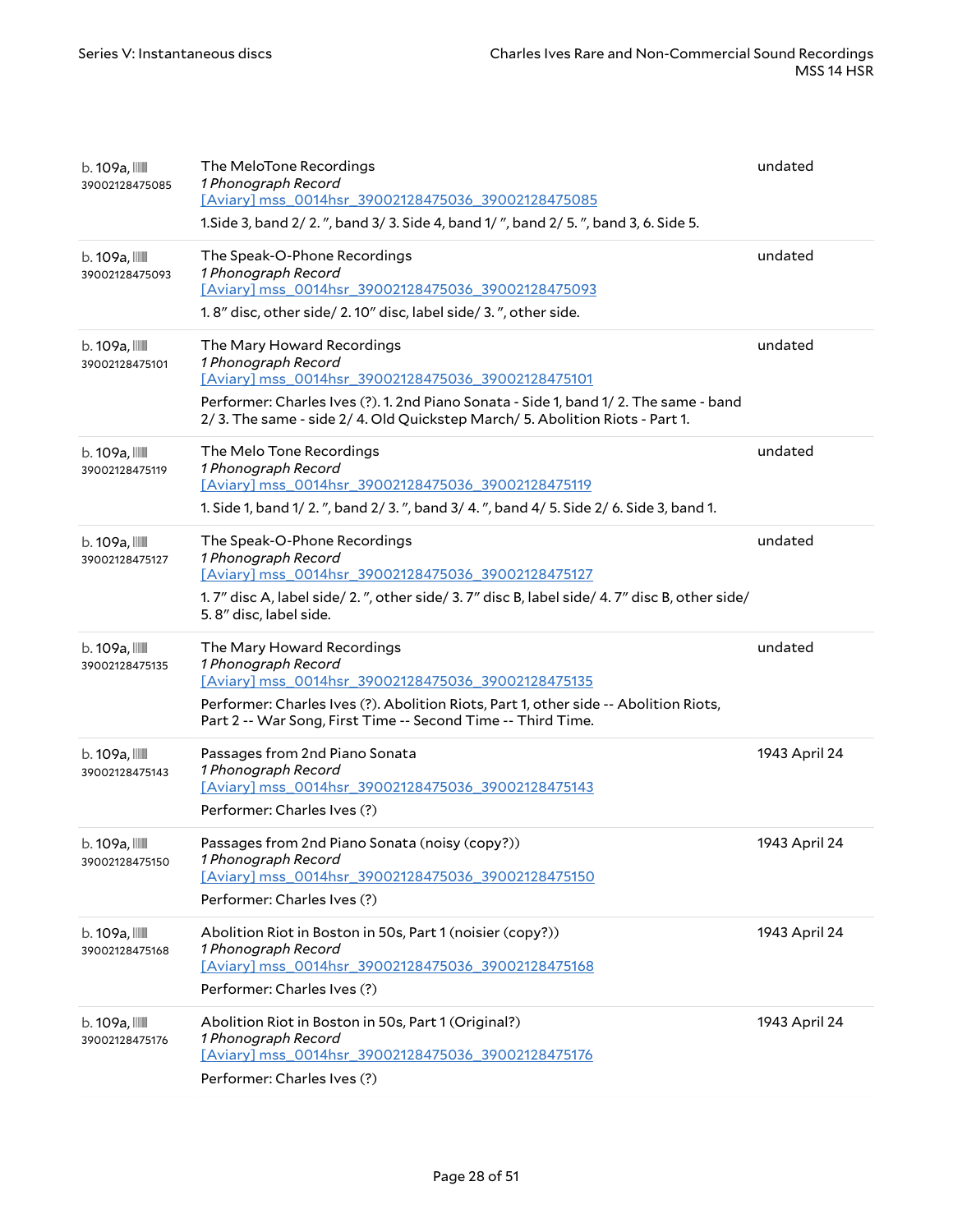| b. 109a, IIII<br>39002128475184 | War Song, 1st Time<br>1 Phonograph Record<br>[Aviary] mss_0014hsr_39002128475036_39002128475184<br>Performer: Charles Ives (?)                           | 1943 April 24 |
|---------------------------------|----------------------------------------------------------------------------------------------------------------------------------------------------------|---------------|
| b. 109a, IIII<br>39002128475192 | War Song, 3rd Time (Words clearest on This.)<br>1 Phonograph Record<br>[Aviary] mss_0014hsr_39002128475036_39002128475192<br>Performer: Charles Ives (?) | 1943 April 24 |
| b. 109a, IIII<br>39002128475200 | [untitled]<br>1 Phonograph Record<br>[Aviary] mss 0014hsr 39002128475036 39002128475200                                                                  | 1938 May 11   |
| b. 109a, IIII<br>39002128475218 | Old Quickstep March (Original)<br>1 Phonograph Record<br>[Aviary] mss_0014hsr_39002128475036_39002128475218<br>Performer: Charles Ives (?)               | 1943 April 24 |
| b. 109a, IIII<br>39002128475226 | War Song, 2nd time (Best general record)<br>1 Phonograph Record<br>[Aviary] mss_0014hsr_39002128475036_39002128475226<br>Performer: Charles Ives (?)     | 1943 April 24 |
| b. 109a, IIII<br>39002128475234 | Piano - Trials (D)<br>1 Phonograph Record<br>[Aviary] mss 0014hsr 39002128475036 39002128475234                                                          | 1938 May 11   |
| b. 109a, IIII<br>39002128475242 | $[$ untitled $]$ $(C)$<br>1 Phonograph Record<br>[Aviary] mss_0014hsr_39002128475036_39002128475242                                                      | 1938 May 11   |
| b. 109a, IIII<br>39002128475259 | [untitled] (a)<br>1 Phonograph Record<br>[Aviary] mss 0014hsr 39002128475036 39002128475259                                                              | 1938 May 11   |
| b. 109a, IIII<br>39002128475267 | Pianoforte Sonata<br>1 Phonograph Record<br>[Aviary] mss 0014hsr 39002128475036 39002128475267                                                           | 1933 June 12  |
| b. 109a, IIII<br>39002128475275 | [untitled] (4)<br>1 Phonograph Record<br>[Aviary] mss 0014hsr 39002128475036 39002128475275                                                              | 1938 May 11   |
| b. 109a, IIII<br>39002128475283 | [untitled] (5)<br>1 Phonograph Record<br>[Aviary] mss 0014hsr 39002128475036 39002128475283                                                              | 1938 May 11   |
| b. 109a, IIII<br>39002128475291 | Pianoforte Sonata<br>1 Phonograph Record<br>[Aviary] mss 0014hsr 39002128475036 39002128475291                                                           | 1933 June 12  |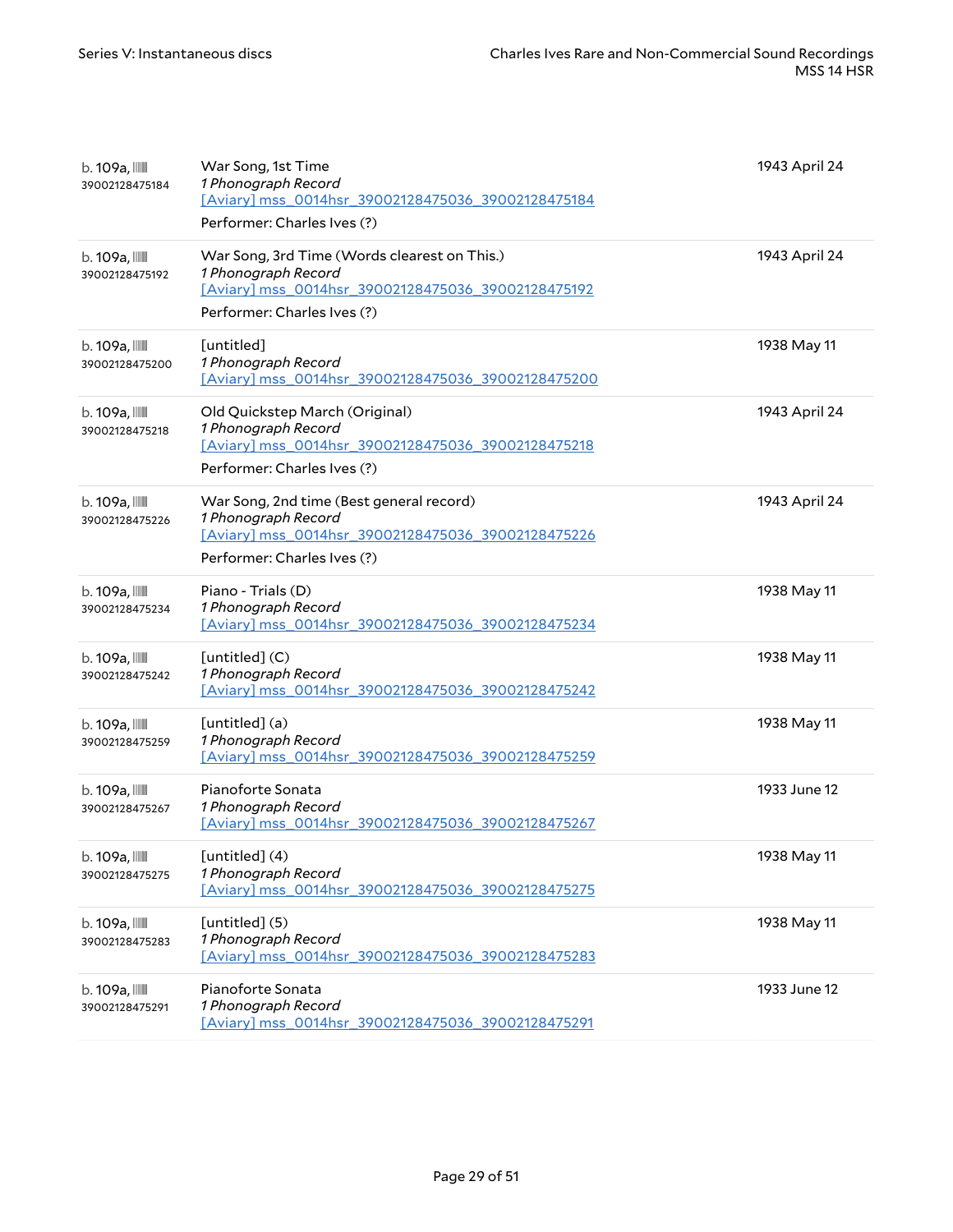# <span id="page-29-0"></span>**Series VI: Open reel tapes**

| $b.103$ , $III$<br>39002038370285          | Symphony No. 4 (world premiere)<br>1 Audiotape Reel<br>[Aviary] mss_0014hsr_39002128474971_39002038370285<br>Performers: American Symphony Orchestra; Leopold Stokowski (conductor).  | undated                                |
|--------------------------------------------|---------------------------------------------------------------------------------------------------------------------------------------------------------------------------------------|----------------------------------------|
| b. 111,<br>39002038373214                  | Charles Ives 99th Birthday Party Concert<br>1 Audiotape Reel<br>[Aviary] mss 0014hsr 39002128474682 39002038373214                                                                    | 1973 October 19                        |
| b.112,<br>39002038373263                   | Charles Ives Centennial Festival Conference: Sacred Songs and Organ Music by<br><b>lves</b><br>1 Audiotape Reel<br>[Aviary] mss 0014hsr 39002128474690 39002038373263                 | 1974 October 21                        |
| b.112,<br>39002038373289                   | Charles Ives 99th Birthday Party Concert; Tape 2<br>1 Audiotape Reel<br>[Aviary] mss 0014hsr 39002128474690 39002038373289                                                            | 1973 October 19                        |
| b.112,<br>39002038373255                   | Ives Centennial Conference; Center Church<br>1 Audiotape Reel<br>[Aviary] mss 0014hsr 39002128474690 39002038373255                                                                   | 1974 October 21                        |
| b.112,<br>39002038373230                   | Ives Potpourri; Dub<br>1 Audiotape Reel<br>[Aviary] mss 0014hsr 39002128474690 39002038373230                                                                                         | 1974 November<br>20                    |
| b. 111,<br>39002038373222                  | Ives Potpourri; Dub; Sprague<br>1 Audiotape Reel<br>[Aviary] mss_0014hsr_39002128474682_39002038373222                                                                                | 1974 October<br>21-1974<br>November 20 |
| b.112,<br>39002038373248                   | Ives Potpourri; Sprague<br>1 Audiotape Reel<br>[Aviary] mss_0014hsr_39002128474690_39002038373248                                                                                     | 1974 October<br>21-1974<br>November 20 |
| $b.105$ , $III$<br>39002038373404          | Melotone<br>1 Audiotape Reel<br>[Aviary] mss 0014hsr 39002128475028 39002038373404                                                                                                    | 1938 May 11                            |
| $b.105$ , $\mathbb{III}$<br>39002038373313 | Piano Trials; Melotone<br>1 Audiotape Reel<br>[Aviary] mss_0014hsr_39002128475028_39002038373313<br>Performers: The Pan American Chamber Orchestra; Nicolas Slominsky<br>(conductor). | 1934 May 15-<br>1938 May 11            |
| $b.105$ , $III$<br>39002038373339          | Sonata excerpts<br>1 Audiotape Reel<br>[Aviary] mss 0014hsr 39002128475028 39002038373339                                                                                             | 1943                                   |
| $b.105$ , $III$<br>39002038373388          | Mary Howard; 6 tracks; reel 5; Ives piano<br>1 Audiotape Reel<br>[Aviary] mss_0014hsr_39002128475028_39002038373388                                                                   | 1943 April 24                          |
| $b.105$ , $III$<br>39002038373396          | Mary Howard; from Mary Howard's green label disc<br>1 Audiotape Reel<br>[Aviary] mss_0014hsr_39002128475028_39002038373396                                                            | 1943 April 24                          |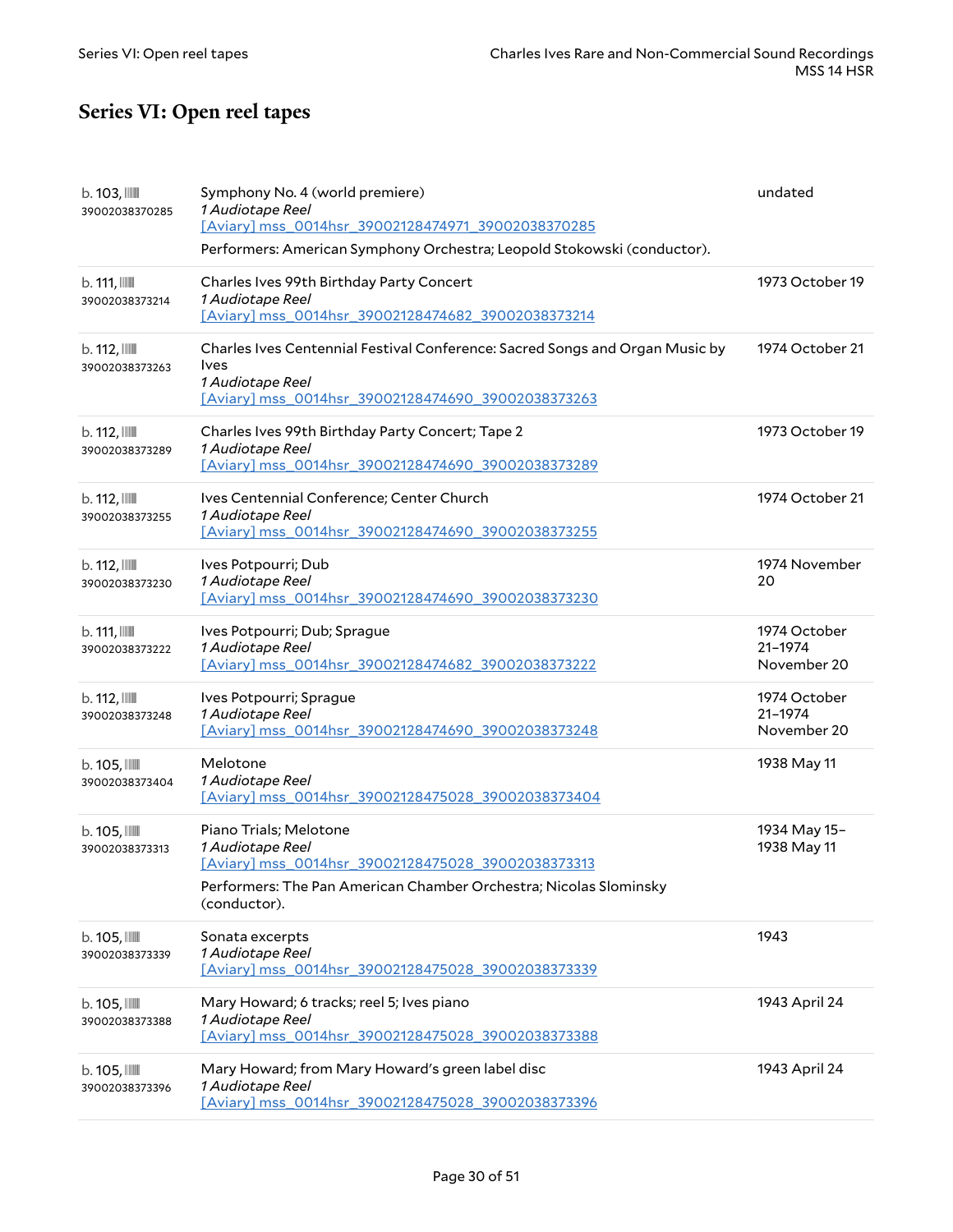| $b.105$ , $\mathbb{III}$<br>39002038373347 | Mary Howard; Melotone<br>1 Audiotape Reel<br>[Aviary] mss_0014hsr_39002128475028_39002038373347                                                                                                                               | 1938 May 11-<br>1943 June 24     |
|--------------------------------------------|-------------------------------------------------------------------------------------------------------------------------------------------------------------------------------------------------------------------------------|----------------------------------|
| $b.105$ , $III$<br>39002038373321          | Melotone<br>1 Audiotape Reel<br>[Aviary] mss_0014hsr_39002128475028_39002038373321                                                                                                                                            | 1938 May 11                      |
| $b.105$ , $III$<br>39002038373354          | Speak-o-Phone transcriptions; 7" discs; 10" discs<br>1 Audiotape Reel<br>[Aviary] mss_0014hsr_39002128475028_39002038373354                                                                                                   | undated                          |
| $b.105$ , $III$<br>39002038373362          | Emerson; Speak-o-Phone transcriptions<br>1 Audiotape Reel<br>[Aviary] mss 0014hsr 39002128475028 39002038373362                                                                                                               | 1933 December<br>6               |
| $b.105$ , $III$<br>39002038373370          | Emerson transcription; Speak-o-phone; Mary Howard<br>1 Audiotape Reel<br>[Aviary] mss_0014hsr_39002128475028_39002038373370                                                                                                   | 1943 April 24                    |
| $b.105$ , $III$<br>39002038373305          | The Alcotts; Green label; lacquer copies<br>1 Audiotape Reel<br>[Aviary] mss_0014hsr_39002128475028_39002038373305                                                                                                            | 1943                             |
| $b.105A$ , $III$<br>39002038373719         | 3 Places in New England (live)<br>1 Audiotape Reel<br>[Aviary] mss_0014hsr_39002128474914_39002038373719                                                                                                                      | undated                          |
| $b.105A$ , $III$<br>39002038373727         | Meadowbrook: Debussy: Cinq Poemes de Baudelaire -- Ives: The Cage -- The<br>Children's Hour -- Charlie Rutlage; dub<br>1 Audiotape Reel<br>[Aviary] mss_0014hsr_39002128474914_39002038373727<br>Performers: Meadowbrook (?). | 1968 July 29                     |
|                                            |                                                                                                                                                                                                                               |                                  |
| $b.105A$ , $III$<br>39002038373776         | 5 songs<br>1 Audiotape Reel<br>[Aviary] mss_0014hsr_39002128474914_39002038373776<br>Performers: Ward Devenny.                                                                                                                | undated                          |
| $b.105A$ , $III$<br>39002038373800         | Emerson -- Sonata No. 2<br><i>1 Audiotape Reel</i><br>[Aviary] mss_0014hsr_39002128474914_39002038373800<br>Performers: John Kirkpatrick.                                                                                     | 1959 October<br>19-1991 April 17 |
| $b.105A$ , $III$<br>39002038373826         | Songs<br>1 Audiotape Reel<br>[Aviary] mss_0014hsr_39002128474914_39002038373826<br>Performers: Bauman; Barnett.                                                                                                               | 1964 April                       |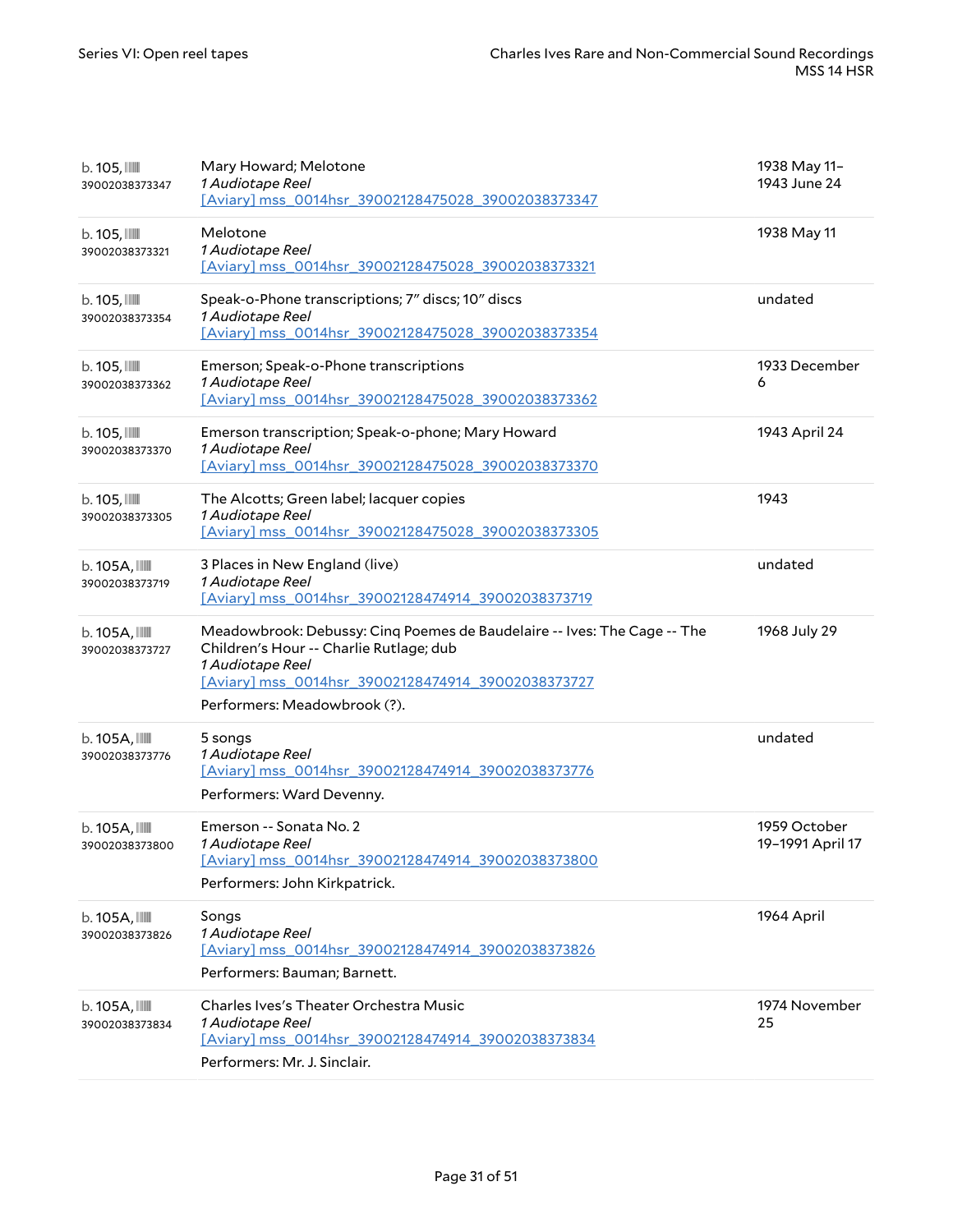| $b.103$ , $III$<br>39002038374030  | Three Quarter-tone Pieces for Two Pianos; Dub<br>1 Audiotape Reel<br>[Aviary] mss 0014hsr 39002128474971 39002038374030<br>Crouse Concert.                                   | 1966 November<br>13              |
|------------------------------------|------------------------------------------------------------------------------------------------------------------------------------------------------------------------------|----------------------------------|
| $b.103$ , $III$<br>39002038373842  | Decoration Day (9/28/73) -- Tone Roads No. 2 (1965)<br>1 Audiotape Reel<br>[Aviary] mss 0014hsr 39002128474971 39002038373842                                                | 1973 September<br>28             |
| $b.103$ , $III$<br>39002038373859  | Gayle Ross and Douglas Brook performance<br>1 Audiotape Reel<br>[Aviary] mss 0014hsr 39002128474971 39002038373859<br>Performers: Gayle Ross; Douglas Brook.                 | 1976 May 4                       |
| $b.103$ , $III$<br>39002038373867  | Songs from Recital<br>1 Audiotape Reel<br>[Aviary] mss_0014hsr_39002128474971_39002038373867<br>Hamilton College Chapel.                                                     | 1973 February 19                 |
| $b.105A$ , $III$<br>39002038373875 | Charlie Rutlage<br>1 Audiotape Reel<br>[Aviary] mss_0014hsr_39002128474914_39002038373875<br>Yale Band.                                                                      | 1976 June 2, 1977<br>November 18 |
| $b.105A$ , $III$<br>39002038373883 | Symphony No. 2 (1st half)<br>1 Audiotape Reel<br>[Aviary] mss_0014hsr_39002128474914_39002038373883                                                                          | 1980 November<br>19              |
| $b.105A$ , $III$<br>39002038373909 | Symphony No. 4<br>1 Audiotape Reel<br>[Aviary] mss_0014hsr_39002128474914_39002038373909<br>Performers: New York Philharmonic; Mini Festival Ives.                           | 1974 October 12                  |
| b. 105B, IIII<br>39002038373917    | Vancouver Symphony performance<br>1 Audiotape Reel<br>[Aviary] mss 0014hsr 39002128474922 39002038373917<br>Performers: Vancouver Symphony Orchestra; Lukas Foss, conductor. | 1974 December<br>13              |
| $b.105A$ , $III$<br>39002038373891 | Symphony No. 2 (2nd half)<br>1 Audiotape Reel<br>[Aviary] mss_0014hsr_39002128474914_39002038373891<br>Performers: Yale Philharmonia.                                        | 1980 November<br>19              |
| $b.105B$ , $III$<br>39002038373933 | Ives; Popper; R. Strauss<br>1 Audiotape Reel<br>[Aviary] mss 0014hsr 39002128474922 39002038373933<br>Performers: American Symphony Orchestra; Leopold Stokowski, conductor. | 1971 November<br>14              |
| $b.105B$ , $III$<br>39002038373941 | Brahms; Bambert; Ives<br>1 Audiotape Reel<br>[Aviary] mss 0014hsr 39002128474922 39002038373941<br>Performers: American Symphony Orchestra; Leopold Stokowski, conductor.    | undated                          |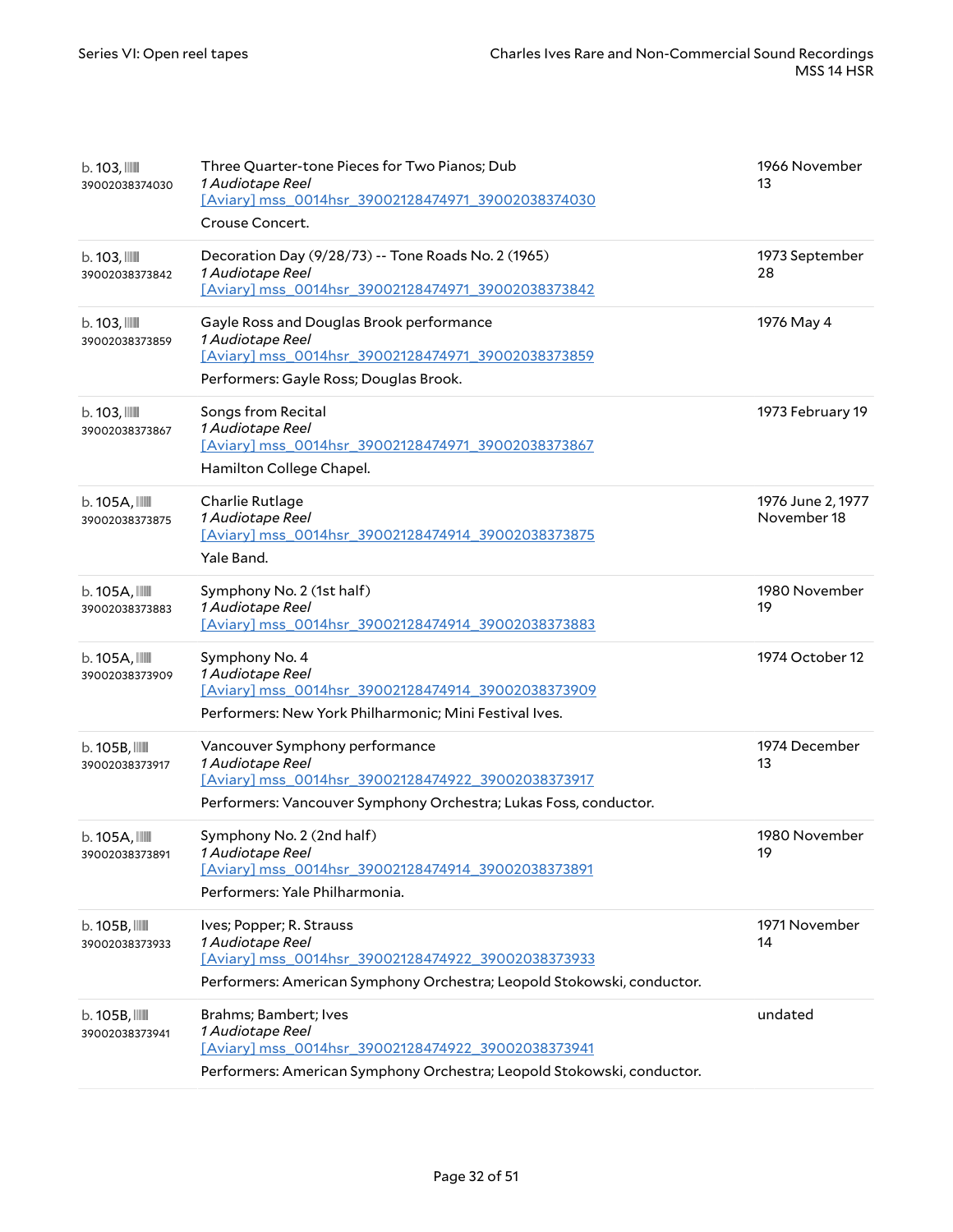| $b.105B$ , $III$<br>39002038374006          | Symphony No. 4; Dub from 16mm<br>1 Audiotape Reel<br>[Aviary] mss_0014hsr_39002128474922_39002038374006                                                                                                                                       | undated         |
|---------------------------------------------|-----------------------------------------------------------------------------------------------------------------------------------------------------------------------------------------------------------------------------------------------|-----------------|
| $b.105B$ , $\blacksquare$<br>39002038374014 | Symphony No. 4, Part 2; Dub from 16mm film<br>1 Audiotape Reel<br>[Aviary] mss_0014hsr_39002128474922_39002038374014                                                                                                                          | undated         |
| $b.105B$ , $III$<br>39002038373958          | World of Music; Dub from 16mm<br>1 Audiotape Reel<br>[Aviary] mss 0014hsr 39002128474922 39002038373958                                                                                                                                       | undated         |
| $b.105B$ , $III$<br>39002038373982          | Music for Good Dissonance<br>1 Audiotape Reel<br>[Aviary] mss_0014hsr_39002128474922_39002038373982                                                                                                                                           | 1975            |
| $b.106$ , $III$<br>39002038374089           | Ragtime Dance No.1 (World Premiere)<br>1 Audiotape Reel<br>[Aviary] mss_0014hsr_39002128474955_39002038374089<br>Performers: Chamber Orchestra of New England. James Sinclair, conductor.<br>Sprague Hall, Yale University.                   | 1976 April 22   |
| $b.106$ , $III$<br>39002038374071           | Symphony No. 3 -- Ragtime Dance No.3 (World Premiere)<br>1 Audiotape Reel<br>[Aviary] mss 0014hsr 39002128474955 39002038374071<br>Performers: Chamber Orchestra of New England. James Sinclair, conductor.<br>Sprague Hall, Yale University. | 1976 April 22   |
| $b.105B$ , $\blacksquare$<br>39002038373990 | Washington's Birthday<br>1 Audiotape Reel<br>[Aviary] mss 0014hsr 39002128474922 39002038373990<br>Performers: Edo de Waert, conductor.                                                                                                       | 1975 February 7 |
| $b.106$ , $III$<br>39002038374139           | 14 Lieder<br>1 Audiotape Reel<br>[Aviary] mss_0014hsr_39002128474955_39002038374139<br>Performers: William Pearson, baritone; Wilhelm Nauhaus, piano.                                                                                         | 1969 January 28 |
| $b.106$ , $III$<br>39002038374105           | Symphony No. 4<br><i>1 Audiotape Reel</i><br>[Aviary] mss 0014hsr 39002128474955 39002038374105<br>Performers: Boston Symphony Orchestra; Gunther Schuller, conductor. Music Shed<br>At Tanglewood.                                           | 1967 August 18  |
| $b.106$ , $III$<br>39002038374121           | City College Of New York<br>1 Audiotape Reel<br>[Aviary] mss 0014hsr 39002128474955 39002038374121                                                                                                                                            | 1968 February 9 |
| $b.106B$ , $III$<br>39002038374063          | Three Places in New England; Dub<br>1 Audiotape Reel<br>[Aviary] mss 0014hsr 39002128474963 39002038374063<br>Performers: Boston Symphony Orchestra; Michael Tilson Thomas, conductor.                                                        | 1969 October 11 |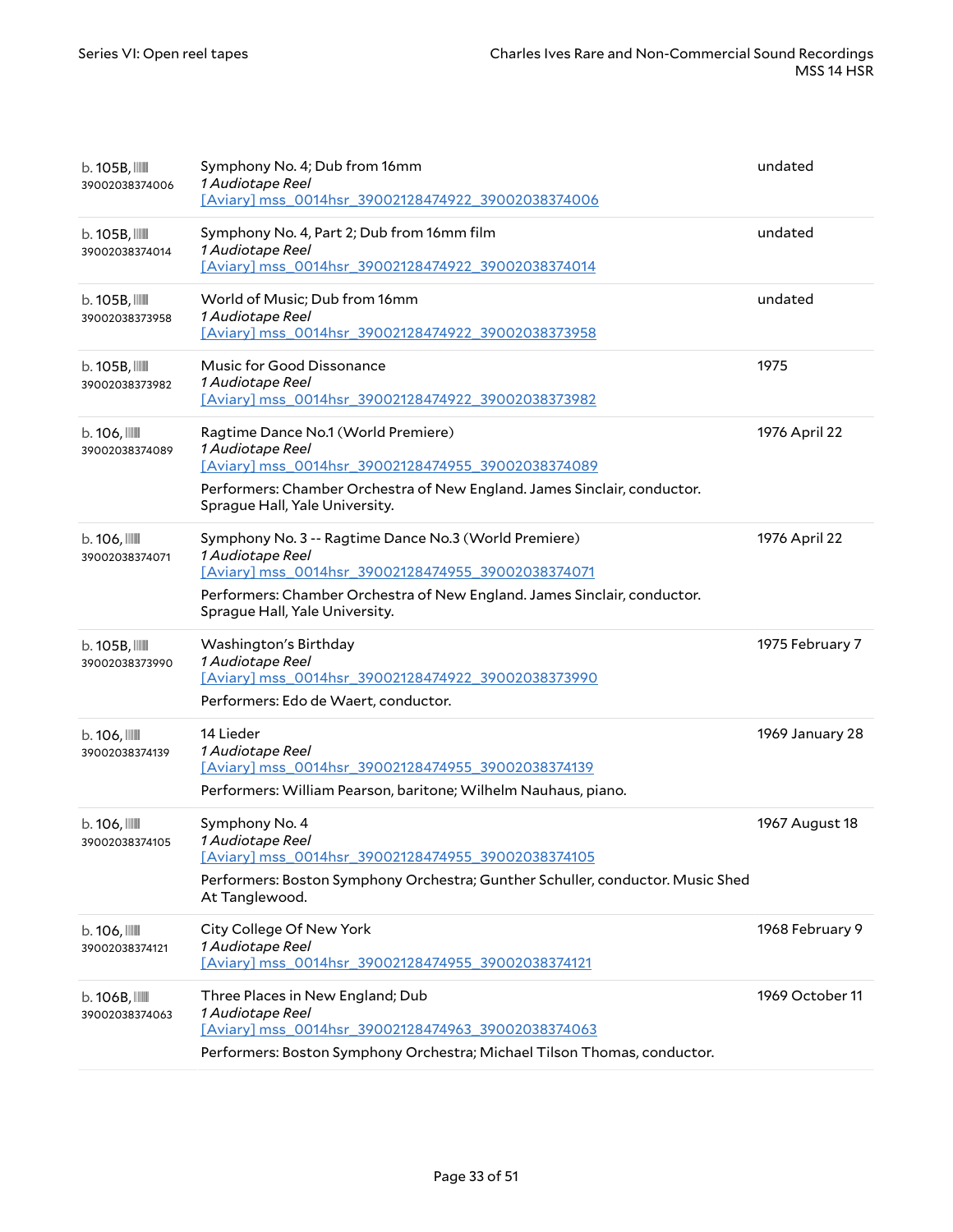| $b.105B$ , $\blacksquare$<br>39002038374055 | Three Places in New England; Dub<br>1 Audiotape Reel<br>[Aviary] mss 0014hsr 39002128474922 39002038374055<br>Performers: Boston Symphony Orchestra; Michael Tilson Thomas, conductor. | 1969 December<br>18 |
|---------------------------------------------|----------------------------------------------------------------------------------------------------------------------------------------------------------------------------------------|---------------------|
| $b.105B$ ,<br>39002038374022                | Trio For Violoncello, Violin & Piano Forte; Dub<br>1 Audiotape Reel<br>[Aviary] mss 0014hsr 39002128474922 39002038374022<br>Performers: Felix Galimir; Siegfried Palm; David Golub.   | undated             |
| $b.105B$ , $\blacksquare$<br>39002038373966 | Central Park In The Dark<br>1 Audiotape Reel<br>[Aviary] mss 0014hsr 39002128474922 39002038373966<br>Performers: Boston Symphony Orchestra; Ozawa, conductor.                         | 1974 October 18     |
| $b.106$ , $III$<br>39002038374097           | Symphony No. 2 -- 3 Places in New England<br>1 Audiotape Reel<br>[Aviary] mss_0014hsr_39002128474955_39002038374097<br>Performers: Yale Symphony Orchestra.                            | 1974                |
| $b.106$ , $III$<br>39002038374113           | Lawrence R. Wolf Performance<br>1 Audiotape Reel<br>[Aviary] mss_0014hsr_39002128474955_39002038374113<br>Performers: Lawrence R. Wolf, piano. Sprague Memorial Hall.                  | 1975 April 21       |
| $b.105B$ , $\blacksquare$<br>39002038374048 | Spoken Portions of NET program of Symphony No. 4<br>1 Audiotape Reel<br>[Aviary] mss 0014hsr 39002128474922 39002038374048                                                             | undated             |
| $b.105B$ ,<br>39002038373974                | Dessoff Choirs Performance<br>1 Audiotape Reel<br>[Aviary] mss 0014hsr 39002128474922 39002038373974<br>Performers: Dessoff Choirs. Alice Tully Hall, Lincoln Center.                  | 1974 March 30       |
| $b.105A$ , $III$<br>39002038373735          | Messiaen; Ives; Debussy; Ravel<br>1 Audiotape Reel<br>[Aviary] mss 0014hsr 39002128474914 39002038373735<br>Performers: London Symphony Orchestra; Leopold Stokowski.                  | 1970 June 20        |
| b. 116,<br>39002038373784                   | Symphony No.2 -- Symphony No.4 -- Three Places in New England<br>1 Audiotape Reel<br>[Aviary] mss_0014hsr_39002128474732_39002038373784<br>HSR Tape No. YT7-3275; YT7-3276; YT7-3277.  | undated             |
| b. 116,<br>39002038373768                   | Ives Conference Concert<br>1 Audiotape Reel<br>[Aviary] mss_0014hsr_39002128474732_39002038373768                                                                                      | 1974 November<br>20 |
| b. 115,<br>39002038373750                   | Ives Conference Concert<br>1 Audiotape Reel<br>[Aviary] mss 0014hsr 39002128474724 39002038373750                                                                                      | 1974 October 20     |
| b. 115,<br>39002038373743                   | Ives Conference Concert<br>1 Audiotape Reel<br>[Aviary] mss_0014hsr_39002128474724_39002038373743                                                                                      | 1974 October 20     |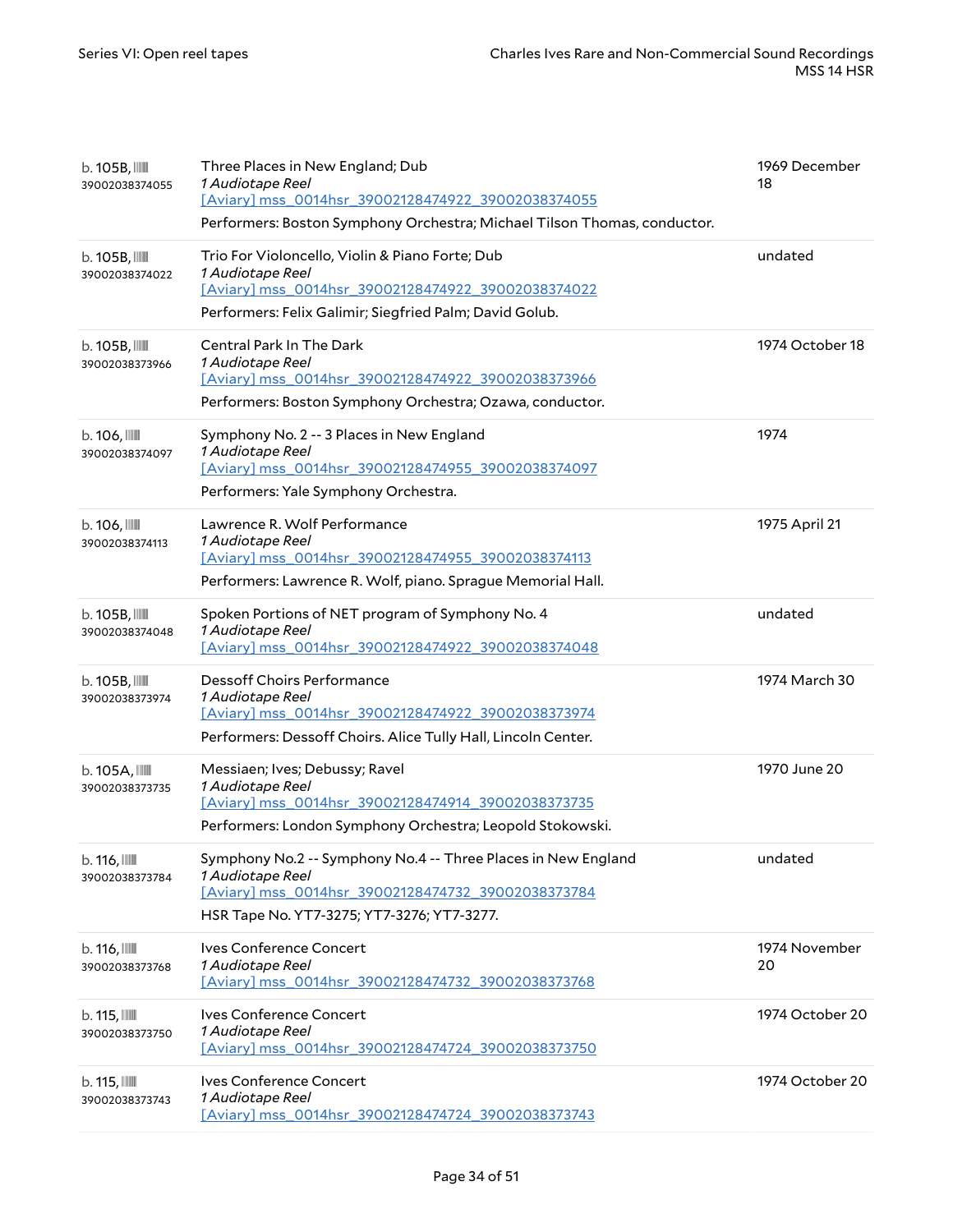| $b.105A$ , $III$<br>39002038373818 | The Unanswered Question<br>1 Audiotape Reel<br>Unlike all other materials in this collection, this item is not digitized. The tape is too<br>brittle to be transferred.<br>Performers: Shaw (?).                                                         | undated          |
|------------------------------------|----------------------------------------------------------------------------------------------------------------------------------------------------------------------------------------------------------------------------------------------------------|------------------|
| $b.106$ , $III$<br>39002128474344  | Interviews; Ives Centennial Festival-Conference<br>1 Audiotape Reel<br>[Aviary] mss_0014hsr_39002128474955_39002128474344<br>Brooklyn College.                                                                                                           | 1974 October     |
| $b.106$ , $III$<br>39002128474351  | Ives Centennial Conference; 2 of 2<br>1 Audiotape Reel<br>[Aviary] mss_0014hsr_39002128474955_39002128474351<br>Center Church.                                                                                                                           | 1974 October 21  |
| b. 106, IIII<br>39002128474369     | Ives Centennial Conference<br>1 Audiotape Reel<br>[Aviary] mss_0014hsr_39002128474955_39002128474369<br>Center Church on the Green.                                                                                                                      | 1974 October 21  |
| b. 116,<br>39002128474393          | Ives Conference Concert<br>1 Audiotape Reel<br>[Aviary] mss_0014hsr_39002128474732_39002128474393<br>Sprague Hall.                                                                                                                                       | 1974 October 20  |
| b. 116,<br>39002128474377          | Ives Conference; Sound of Ives Festival; reel 2<br>1 Audiotape Reel<br>[Aviary] mss_0014hsr_39002128474732_39002128474377                                                                                                                                | 1974 October 20  |
| b. 116,<br>39002128474401          | <b>Ives Festival</b><br>1 Audiotape Reel<br>[Aviary] mss 0014hsr 39002128474732 39002128474401                                                                                                                                                           | 1974 October 20  |
| b. 116,<br>39002128474385          | Ives festival; reel 3<br>1 Audiotape Reel<br>[Aviary] mss_0014hsr_39002128474732_39002128474385                                                                                                                                                          | 1974 October 20  |
| b. 110,<br>39002038370517          | Weber; Verdi; Ives<br><i>1 Audiotape Reel</i><br>[Aviary] mss 0014hsr 39002128474674 39002038370517<br>Performers: New Haven Symphony Orchestra.                                                                                                         | 1963 April 5     |
| b. 110,<br>39002038370525          | The Unanswered Question (Ives); Bach; Brahms; Beethoven<br>1 Audiotape Reel<br>[Aviary] mss 0014hsr 39002128474674 39002038370525<br>Performers: New Haven Symphony Orchestra; Frank Brieff, conductor; Yoko<br>Matsuda, violin; Ralph Kirshbaum, Cello. | 1967 February 14 |
| b. 110,<br>39002038370533          | Job 63628; Reel #1<br>1 Audiotape Reel<br>[Aviary] mss_0014hsr_39002128474674_39002038370533                                                                                                                                                             | undated          |
| b. 110,<br>39002038370541          | Job 63628; Reel #2<br>1 Audiotape Reel<br>[Aviary] mss_0014hsr_39002128474674_39002038370541                                                                                                                                                             | undated          |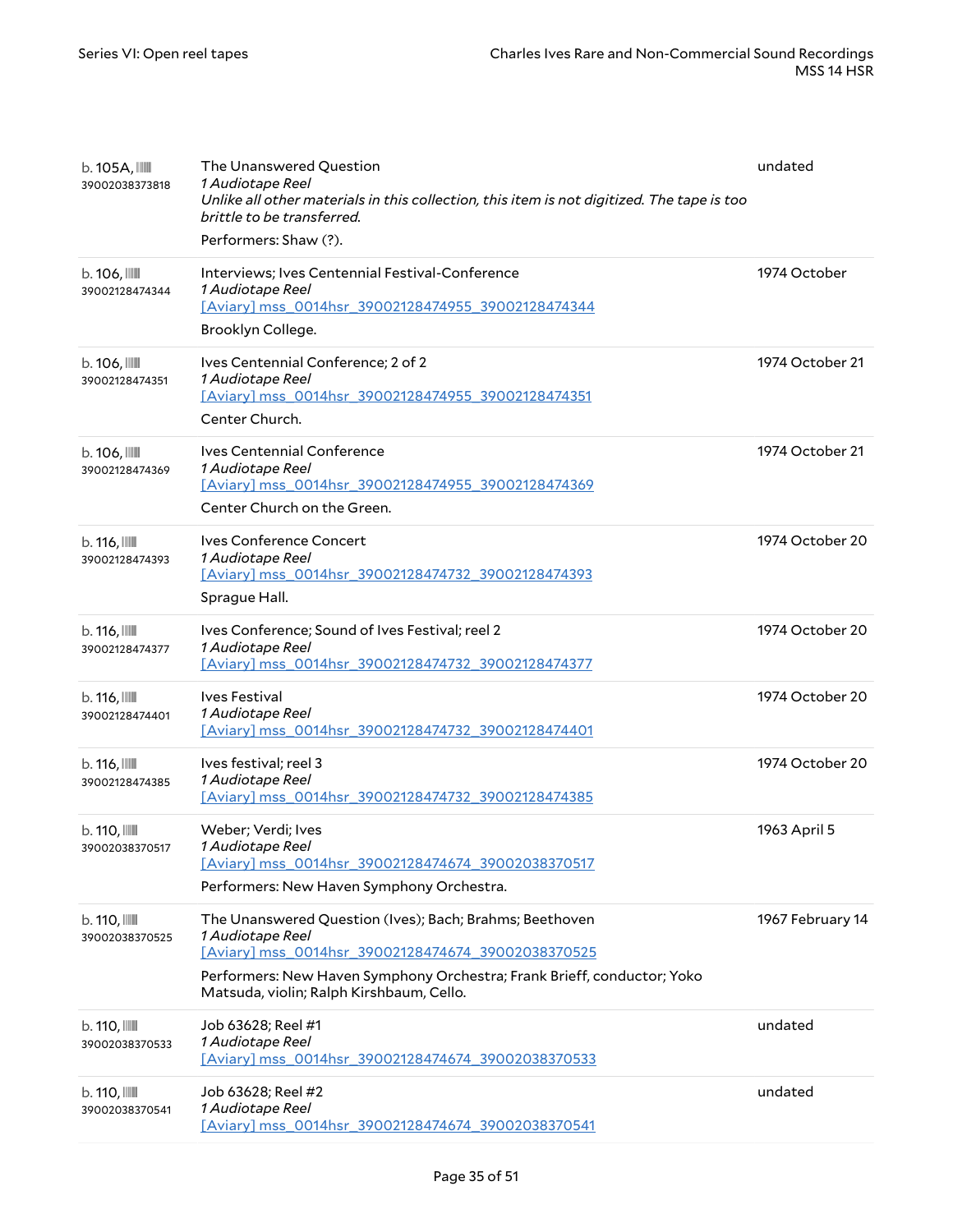| b. 110,<br>39002038370558         | Job 63628; Reel #3<br>1 Audiotape Reel<br>[Aviary] mss_0014hsr_39002128474674_39002038370558                                                                  | undated          |
|-----------------------------------|---------------------------------------------------------------------------------------------------------------------------------------------------------------|------------------|
| b. 110, IIII<br>39002038370566    | Job 63628; Reel #4<br>1 Audiotape Reel<br>[Aviary] mss_0014hsr_39002128474674_39002038370566                                                                  | undated          |
| b. 111,<br>39002038370574         | Sonata No. 2<br>1 Audiotape Reel<br>[Aviary] mss 0014hsr 39002128474682 39002038370574<br>Performers: Easley Blackwood, piano.                                | 1971 August 11   |
| b. 111,<br>39002038370582         | Ives; Bonus record; side 1<br>1 Audiotape Reel<br>[Aviary] mss_0014hsr_39002128474682_39002038370582                                                          | undated          |
| b. 111,<br>39002038370590         | Ives; Bonus record; side 2<br>1 Audiotape Reel<br>[Aviary] mss_0014hsr_39002128474682_39002038370590                                                          | undated          |
| $b.103$ , $III$<br>39002038370616 | Hawthorne -- Thoreau<br>1 Audiotape Reel<br>[Aviary] mss_0014hsr_39002128474971_39002038370616<br>Performers: John Kirkpatrick.                               | circa 1955       |
| $b.103$ , $III$<br>39002038370608 | Mozart: Sonata in D -- Ives: Emerson -- Hawthorne<br>1 Audiotape Reel<br>[Aviary] mss_0014hsr_39002128474971_39002038370608<br>Performers: John Kirkpatrick.  | circa 1955       |
| $b.103$ , $III$<br>39002038370624 | Reminiscences of Ives<br>1 Audiotape Reel<br>[Aviary] mss_0014hsr_39002128474971_39002038370624<br>Performers: John Kirkpatrick. At Cal. St. Univ. Fullerton. | 1974 February 12 |
| $b.103$ , $III$<br>39002038370640 | The Circus Band<br>1 Audiotape Reel<br>[Aviary] mss 0014hsr 39002128474971 39002038370640<br>Ives Concert 1974: Grosvenor Square.                             | 1974             |
| $b.103$ , $III$<br>39002038370632 | Reminiscences of Ives<br>1 Audiotape Reel<br>[Aviary] mss_0014hsr_39002128474971_39002038370632<br>Performers: John Kirkpatrick. At Cal. St. Univ. Fullerton. | 1974 February 12 |
| $b.103$ , $III$<br>39002038370657 | Reminiscences about Charles Ives<br>1 Audiotape Reel<br>[Aviary] mss_0014hsr_39002128474971_39002038370657<br>Performers: John Kirkpatrick.                   | 1975 March 6     |
| $b.103$ , $III$<br>39002038370665 | Yale Reports: Charles Ives's Theater Orchestra Music<br>1 Audiotape Reel<br>[Aviary] mss_0014hsr_39002128474971_39002038370665                                | 1974 June 23     |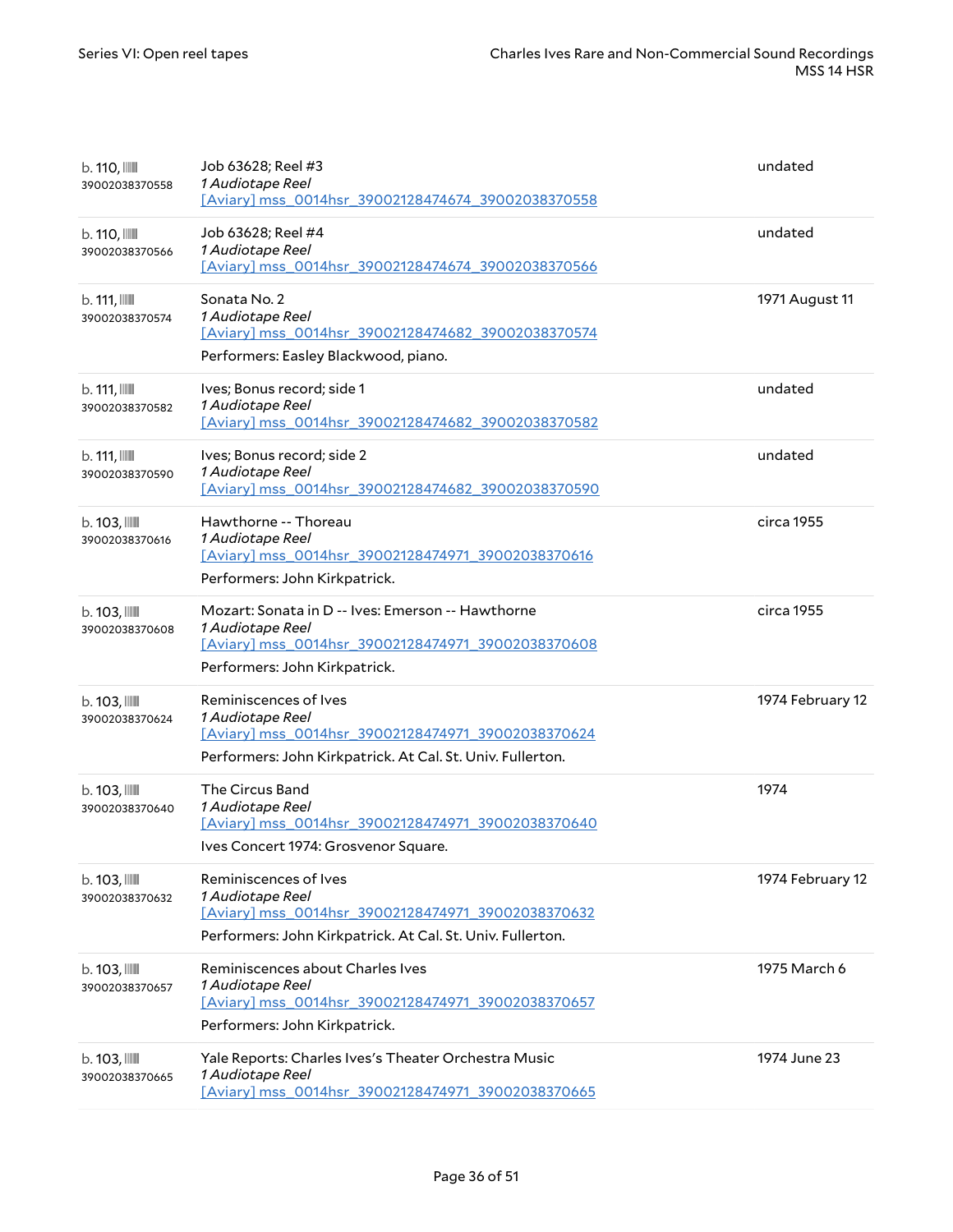| $b.103$ , $III$<br>39002038370673           | Yale Reports: Modern Music and the Debt to Charles Ives, Part One<br>1 Audiotape Reel<br>[Aviary] mss 0014hsr 39002128474971 39002038370673 | 1970 December<br>27  |
|---------------------------------------------|---------------------------------------------------------------------------------------------------------------------------------------------|----------------------|
| $b.103$ , $III$<br>39002038370681           | Yale Reports: Modern Music and the Debt to Charles Ives. Part Two<br>1 Audiotape Reel<br>[Aviary] mss 0014hsr 39002128474971 39002038370681 | 1971 January 3       |
| $b.103A$ , $\blacksquare$<br>39002038370699 | Three Places in New England<br>1 Audiotape Reel<br>[Aviary] mss_0014hsr_39002128474989_39002038370699<br>Norfolk.                           | 1977 July 29         |
| $b.103A$ , $\blacksquare$<br>39002038370707 | Ives; Ruggles<br>1 Audiotape Reel<br>[Aviary] mss 0014hsr 39002128474989 39002038370707<br>Aaron Copland: NET Program.                      | undated              |
| $b.103A$ , $\blacksquare$<br>39002038370731 | Ives Performing<br>1 Audiotape Reel<br>[Aviary] mss 0014hsr 39002128474989 39002038370731<br>Performers: Charles Ives.                      | undated              |
| $b.103A$ , $III$<br>39002038370715          | Songs of Charles Ives<br>1 Audiotape Reel<br>[Aviary] mss_0014hsr_39002128474989_39002038370715                                             | 1968 December<br>29  |
| $b.103A$ , $\blacksquare$<br>39002038370723 | Songs of Charles Ives<br>1 Audiotape Reel<br>[Aviary] mss 0014hsr 39002128474989 39002038370723                                             | 1968 December<br>29  |
| $b.103A$ , $\blacksquare$<br>39002038370749 | <b>Blake Stern Performance</b><br>1 Audiotape Reel<br>[Aviary] mss 0014hsr 39002128474989 39002038370749<br>Performers: Blake Stern.        | 1953-1970            |
| $b.103A$ , $\blacksquare$<br>39002038370756 | Ives' Records 1<br>1 Audiotape Reel<br>[Aviary] mss_0014hsr_39002128474989_39002038370756                                                   | 1924-1938            |
| $b.103A$ , $III$<br>39002038370764          | Ives' Records 2<br>1 Audiotape Reel<br>[Aviary] mss 0014hsr 39002128474989 39002038370764                                                   | 1939 March 24        |
| $b.103A$ , $III$<br>39002038370772          | Ives' Records 3<br>1 Audiotape Reel<br>[Aviary] mss 0014hsr 39002128474989 39002038370772                                                   | 1939 March 31        |
| $b.103A$ , $III$<br>39002038370780          | Ives' Records 4<br>1 Audiotape Reel<br>[Aviary] mss 0014hsr 39002128474989 39002038370780                                                   | 1939 July 17         |
| $b.103A$ , $III$<br>39002038370798          | Ives' Records 5<br>1 Audiotape Reel<br>[Aviary] mss_0014hsr_39002128474989_39002038370798                                                   | 1939 September<br>28 |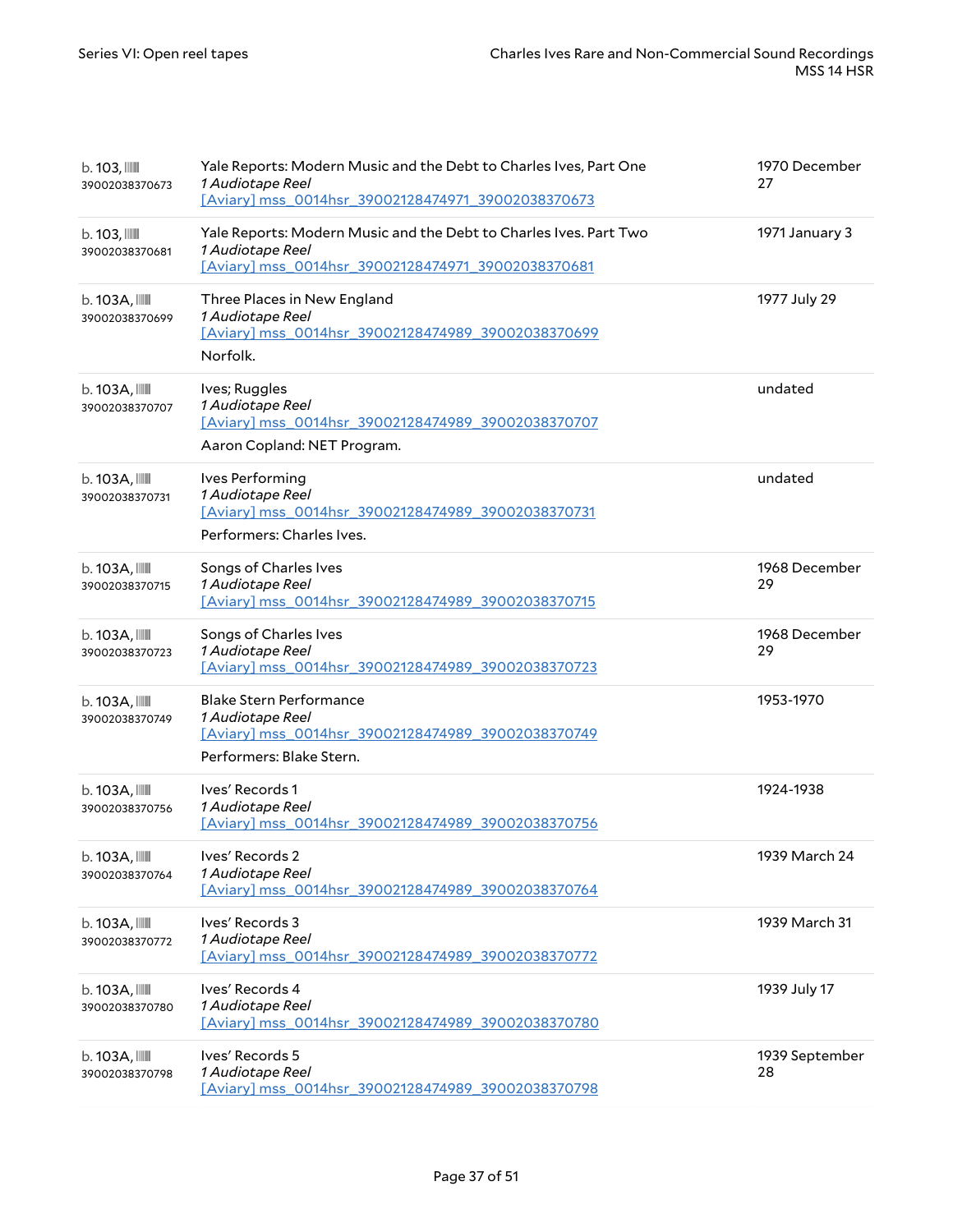| $b.103A$ , $\blacksquare$<br>39002038370806 | Ives' Records 6<br>1 Audiotape Reel<br>[Aviary] mss 0014hsr 39002128474989 39002038370806                                               | 1939 September<br>28-1941            |
|---------------------------------------------|-----------------------------------------------------------------------------------------------------------------------------------------|--------------------------------------|
| $b.103A$ , $III$<br>39002038370814          | Ives' Records 7<br>1 Audiotape Reel<br>[Aviary] mss_0014hsr_39002128474989_39002038370814                                               | 1941 November<br>11-1943 March<br>17 |
| $b.103A$ , $III$<br>39002038370822          | Ives' Records 8<br>1 Audiotape Reel<br>[Aviary] mss_0014hsr_39002128474989_39002038370822                                               | 1943 March 16-<br>1943 March 17      |
| $b.106$ , $III$<br>39002128474419           | NY Town Hall acetates - 1<br>1 Audiotape Reel<br>[Aviary] mss_0014hsr_39002128474955_39002128474419<br>Performers: John Kirkpatrick.    | 1939 January 20                      |
| $b.106$ , $III$<br>39002128474427           | NY Town Hall acetates - 2<br>1 Audiotape Reel<br>[Aviary] mss 0014hsr 39002128474955 39002128474427<br>Performers: John Kirkpatrick.    | 1939 January 20                      |
| $b.106$ , $III$<br>39002128474435           | NY Town Hall acetates - 3<br>1 Audiotape Reel<br>[Aviary] mss_0014hsr_39002128474955_39002128474435<br>Performers: John Kirkpatrick.    | 1939 January 20                      |
| $b.106$ , $III$<br>39002128474443           | NY Town Hall - 1<br>1 Audiotape Reel<br>[Aviary] mss 0014hsr 39002128474955 39002128474443<br>Performers: John Kirkpatrick, Mina Hager. | 1939 February 24                     |
| $b.106A$ , $III$<br>39002128474450          | NY Town Hall - 2<br>1 Audiotape Reel<br>[Aviary] mss 0014hsr 39002128474948 39002128474450<br>Performers: John Kirkpatrick, Mina Hager. | 1939 February 24                     |
| $b.106A$ , $III$<br>39002128474468          | NY Town Hall - 3<br>1 Audiotape Reel<br>[Aviary] mss_0014hsr_39002128474948_39002128474468<br>Performers: John Kirkpatrick, Mina Hager. | 1939 February 24                     |
| $b.104$ , $\blacksquare$<br>39002038371028  | Ives Concert: 1 of 3<br>1 Audiotape Reel<br>[Aviary] mss_0014hsr_39002128475002_39002038371028                                          | 1956 February 22                     |
| $b.103B$ , $III$<br>39002038370962          | Symphony No 3.<br>1 Audiotape Reel<br>[Aviary] mss_0014hsr_39002128474997_39002038370962                                                | 1946 September<br>14                 |
| b. 103B,<br>39002038370954                  | Charles E Ives: Symphony no 3: Invitation to Music<br>1 Audiotape Reel<br>[Aviary] mss_0014hsr_39002128474997_39002038370954            | 1946 September<br>11                 |
| $b.103B$ , $III$<br>39002038370970          | Symphony No. 3<br>1 Audiotape Reel<br>[Aviary] mss_0014hsr_39002128474997_39002038370970                                                | 1952 September<br>6                  |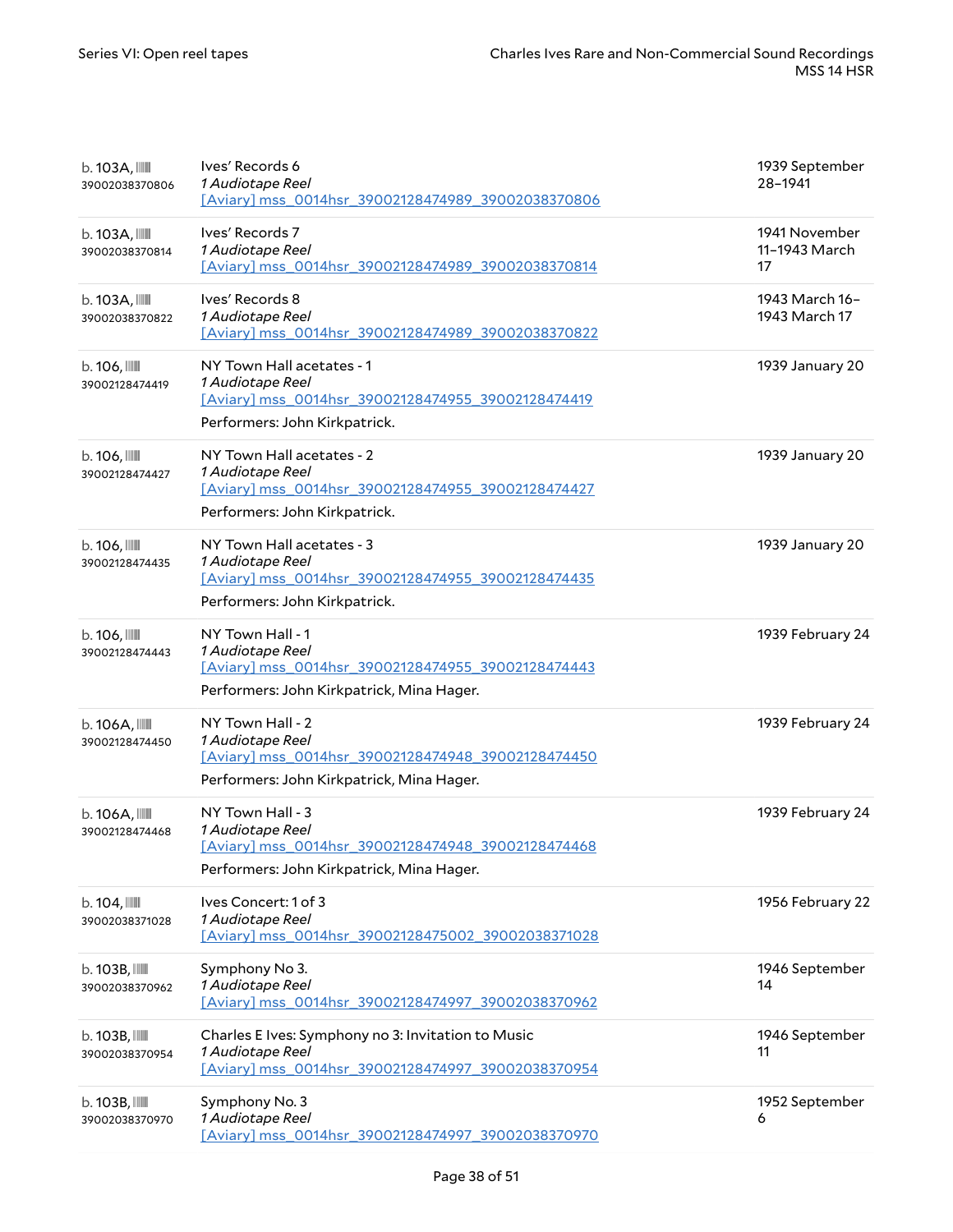| $b.104$ , $III$<br>39002038371036          | Ives Concert: 2 of 3<br>1 Audiotape Reel<br>[Aviary] mss 0014hsr 39002128475002 39002038371036  | 1956 February 22                          |
|--------------------------------------------|-------------------------------------------------------------------------------------------------|-------------------------------------------|
| $b.104$ , $III$<br>39002038371044          | Ives Concert: 3 of 3<br>1 Audiotape Reel<br>[Aviary] mss_0014hsr_39002128475002_39002038371044  | 1956 February 22                          |
| $b.104$ , $\blacksquare$<br>39002038370996 | Ives' concert: Reel 1<br>1 Audiotape Reel<br>[Aviary] mss_0014hsr_39002128475002_39002038370996 | 1963 May 11                               |
| $b.104$ , $III$<br>39002038371002          | Ives' Concert: Reel 2<br>1 Audiotape Reel<br>[Aviary] mss_0014hsr_39002128475002_39002038371002 | undated                                   |
| $b.104$ , $III$<br>39002038371010          | Ives Concert: Reel 3<br>1 Audiotape Reel<br>[Aviary] mss_0014hsr_39002128475002_39002038371010  | undated                                   |
| b. 103B, IIII<br>39002038370848            | Ives' Records 10<br>1 Audiotape Reel<br>[Aviary] mss_0014hsr_39002128474997_39002038370848      | 1946 February<br>22                       |
| $b.103B$ ,<br>39002038370855               | Ives' Records 11<br>1 Audiotape Reel<br>[Aviary] mss 0014hsr 39002128474997 39002038370855      | 1946 February<br>22                       |
| $b.103B$ , $III$<br>39002038370863         | Ives' Records 12<br>1 Audiotape Reel<br>[Aviary] mss 0014hsr 39002128474997 39002038370863      | 1946 September<br>11-1948<br>September 13 |
| $b.103B$ ,<br>39002038370871               | Ives' Records 13<br>1 Audiotape Reel<br>[Aviary] mss_0014hsr_39002128474997_39002038370871      | 1948 September<br>13                      |
| $b.103B$ , $III$<br>39002038370889         | Ives' Records 14<br>1 Audiotape Reel<br>[Aviary] mss_0014hsr_39002128474997_39002038370889      | 1951 March 4                              |
| $b.103B$ , $III$<br>39002038370897         | Ives' Records 15<br>1 Audiotape Reel<br>[Aviary] mss_0014hsr_39002128474997_39002038370897      | undated                                   |
| $b.103B$ , $III$<br>39002038370905         | Ives' Records 16<br>1 Audiotape Reel<br>[Aviary] mss_0014hsr_39002128474997_39002038370905      | 1940 February 12                          |
| $b.103B$ , $III$<br>39002038370913         | Ives' Records 17<br>1 Audiotape Reel<br>[Aviary] mss_0014hsr_39002128474997_39002038370913      | 1937 October 15                           |
| $b.103B$ , $III$<br>39002038370830         | Ives' Records 9<br>1 Audiotape Reel<br>[Aviary] mss 0014hsr 39002128474997 39002038370830       | 1943 March 31                             |
| $b.103B$ , $III$<br>39002038370939         | Symphony No. 2<br>1 Audiotape Reel<br>[Aviary] mss_0014hsr_39002128474997_39002038370939        | 1956 September<br>5                       |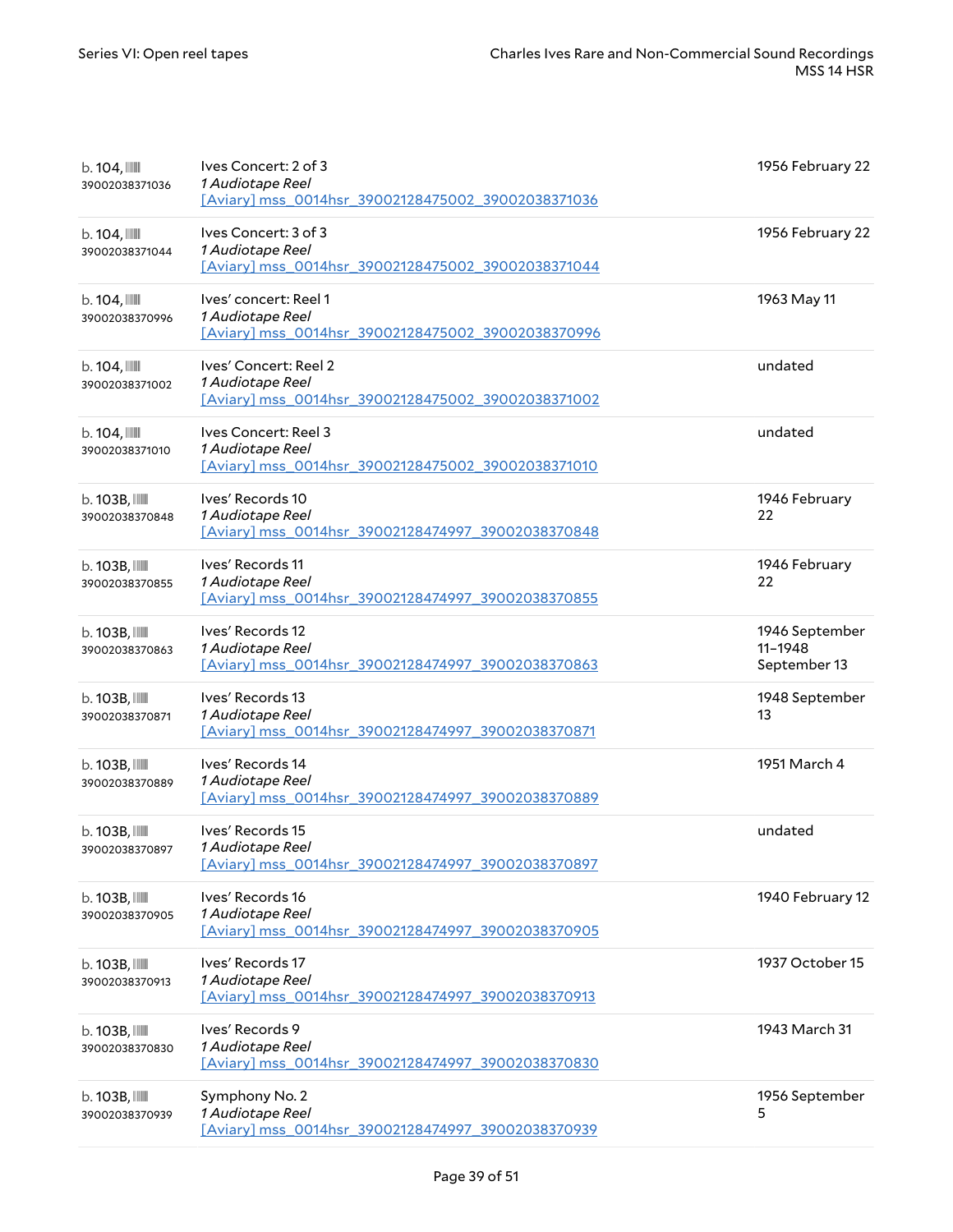| $b.103B$ , $III$<br>39002038370947          | Symphony No. 2<br>1 Audiotape Reel<br>[Aviary] mss_0014hsr_39002128474997_39002038370947                                                          | 1956 September<br>5           |
|---------------------------------------------|---------------------------------------------------------------------------------------------------------------------------------------------------|-------------------------------|
| $b.104$ , $\blacksquare$<br>39002038370988  | Symphony No. 3<br>1 Audiotape Reel<br>[Aviary] mss_0014hsr_39002128475002_39002038370988                                                          | undated                       |
| $b.104$ , $\blacksquare$<br>39002038370921  | Washington's Birthday<br>1 Audiotape Reel<br>[Aviary] mss_0014hsr_39002128475002_39002038370921                                                   | 1954 March 21                 |
| $b.104A$ , $\blacksquare$<br>39002038372216 | Charles Ives Music Examples Reel #3<br>1 Audiotape Reel<br>[Aviary] mss_0014hsr_39002128475010_39002038372216                                     | undated                       |
| $b.104A$ , $III$<br>39002038372190          | Charles Ives: Musical Examples; part 1 of 3<br>1 Audiotape Reel<br>[Aviary] mss_0014hsr_39002128475010_39002038372190                             | undated                       |
| $b.104A$ , $\blacksquare$<br>39002038372208 | Charles Ives: Musical Examples; part 2 of 3<br>1 Audiotape Reel<br>[Aviary] mss 0014hsr 39002128475010 39002038372208                             | undated                       |
| $b.104$ , $\blacksquare$<br>39002038372109  | Songs of Charles Ives; part 2<br>1 Audiotape Reel<br>[Aviary] mss 0014hsr 39002128475002 39002038372109<br>Performers: Helen Boatwright.          | 1968 December<br>29           |
| $b.104A$ , $III$<br>39002038372273          | Dorian String Quartet performance<br>1 Audiotape Reel<br>[Aviary] mss_0014hsr_39002128475010_39002038372273<br>Performers: Dorian String Quartet. | 1939 July 29-<br>1991 March 5 |
| $b.104$ , $\blacksquare$<br>39002038372158  | Piano Sonata No. 1<br>1 Audiotape Reel<br>[Aviary] mss_0014hsr_39002128475002_39002038372158<br>Performers: Joan Cobb, piano.                     | 1969 August 31                |
| $b.104A$ , $\blacksquare$<br>39002038372224 | Dutch program on Ives<br><i>1 Audiotape Reel</i><br>[Aviary] mss_0014hsr_39002128475010_39002038372224                                            | undated                       |
| $b.104A$ , $\blacksquare$<br>39002038372240 | Faculty Recital program 6: Ives<br>1 Audiotape Reel<br>[Aviary] mss_0014hsr_39002128475010_39002038372240<br>Performers: John Kirkpatrick.        | 1969 February 7               |
| $b.104$ , $\blacksquare$<br>39002038372117  | Ives Songs #1<br>1 Audiotape Reel<br>[Aviary] mss_0014hsr_39002128475002_39002038372117<br>Performers: Helen Boatwright.                          | 1968 December<br>29           |
| $b.104$ , $\blacksquare$<br>39002038372125  | Ives reel #60<br>1 Audiotape Reel<br>[Aviary] mss 0014hsr 39002128475002 39002038372125                                                           | circa 1971                    |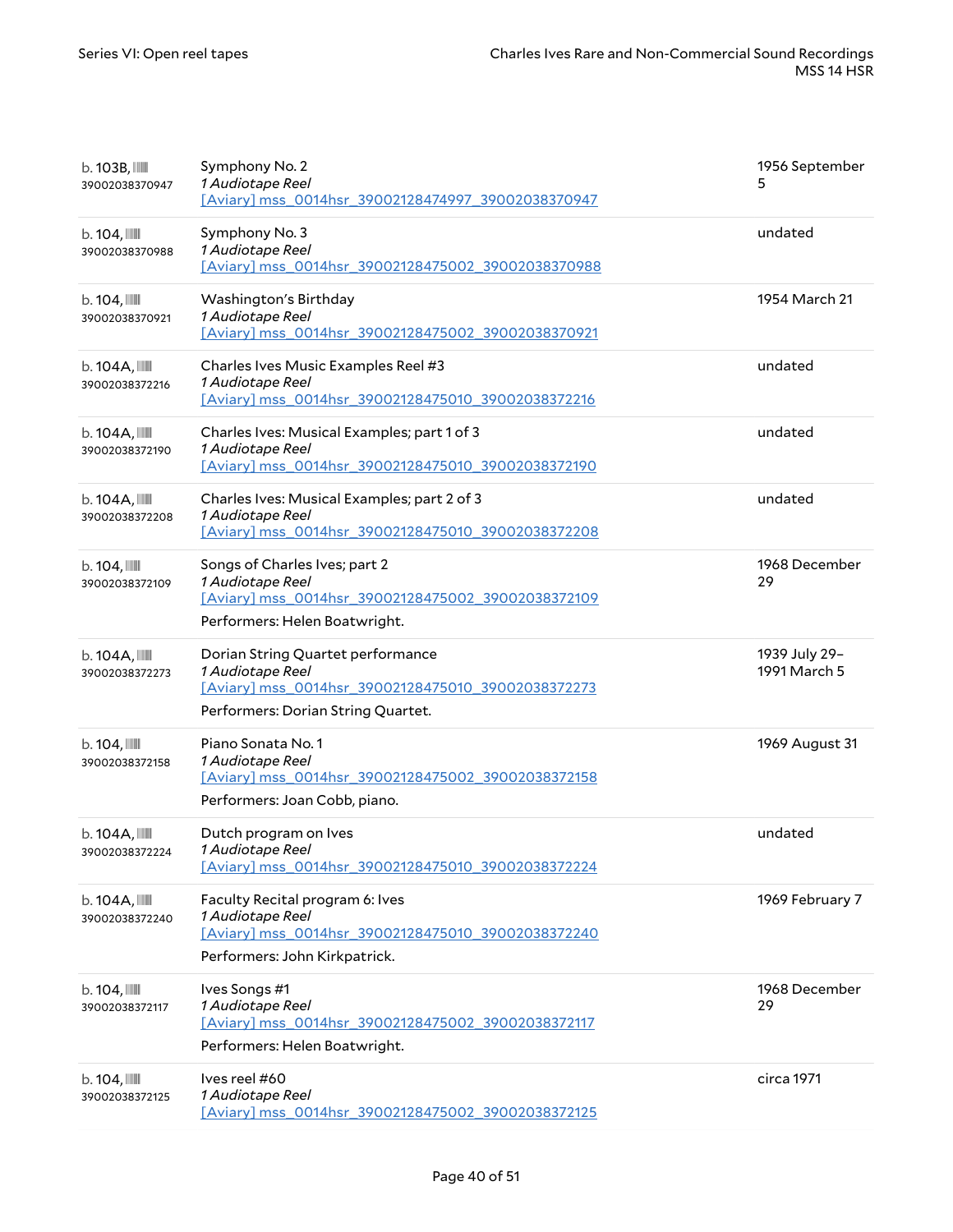| $b.104A$ , $\blacksquare$<br>39002038372182 | Violin Sonata 2nd and 3rd movements<br>1 Audiotape Reel<br>[Aviary] mss 0014hsr 39002128475010 39002038372182<br>Performers: Jerome Goldstein, violin; Rex Tillson, piano. | circa 1924                      |
|---------------------------------------------|----------------------------------------------------------------------------------------------------------------------------------------------------------------------------|---------------------------------|
| $b.104A$ , $III$<br>39002038372166          | 13 Songs<br>1 Audiotape Reel<br>[Aviary] mss 0014hsr 39002128475010 39002038372166                                                                                         | 1968 June 11                    |
| $b.104A$ ,<br>39002038372265                | Ives: Concert Hall C-7 Dubbing<br>1 Audiotape Reel<br>[Aviary] mss 0014hsr 39002128475010 39002038372265                                                                   | undated                         |
| $b.104A$ , $\blacksquare$<br>39002038372257 | Ives: NMQR Dubbings<br>1 Audiotape Reel<br>[Aviary] mss 0014hsr 39002128475010 39002038372257                                                                              | undated                         |
| $b.104A$ , $III$<br>39002038372174          | Ives: Postlude in F<br>1 Audiotape Reel<br>[Aviary] mss 0014hsr 39002128475010 39002038372174                                                                              | 1971 June 6                     |
| $b.104$ , $\blacksquare$<br>39002038372141  | Modern Music and the Debt to Charles Ives; Part 1<br>1 Audiotape Reel<br>[Aviary] mss_0014hsr_39002128475002_39002038372141<br>James Drew.                                 | 1970 December<br>27             |
| $b.104$ , $\blacksquare$<br>39002038372133  | Modern Music and the Debt to Charles Ives; Part 2<br>1 Audiotape Reel<br>[Aviary] mss_0014hsr_39002128475002_39002038372133<br>James Drew.                                 | 1971 January 3                  |
| $b.104A$ , $\blacksquare$<br>39002038372232 | <b>Five Songs</b><br>1 Audiotape Reel<br>[Aviary] mss 0014hsr 39002128475010 39002038372232<br>Performers: Jean Lunn.                                                      | undated                         |
| $b.105$ , $\mathbb{III}$<br>39002038372307  | Ives: 4 Songs -- Orff: Carmina Burana<br>1 Audiotape Reel<br>[Aviary] mss 0014hsr 39002128475028 39002038372307                                                            | 1967-1974                       |
| $b.104A$ , $\blacksquare$<br>39002038372281 | Sing Out Sweet Land: Theatre Guild: Part 1<br>1 Audiotape Reel<br>[Aviary] mss 0014hsr 39002128475010 39002038372281                                                       | 1945 October<br>21-1979 April 5 |
| $b.104A$ , $III$<br>39002038372299          | Piano Sonata No. 2, Concord Massachusetts<br>1 Audiotape Reel<br>[Aviary] mss_0014hsr_39002128475010_39002038372299                                                        | 1969 February 7                 |
| b. 113,<br>39002038373578                   | Pej Takes; reel 6<br>1 Audiotape Reel<br>[Aviary] mss_0014hsr_39002128474708_39002038373578                                                                                | undated                         |
| $b.105$ , $III$<br>39002038373511           | Symphony No. 2<br>1 Audiotape Reel<br>[Aviary] mss_0014hsr_39002128475028_39002038373511<br>Performers: American Symphony Orchestral; D. Lewis, conductor.                 | 1976 January 10                 |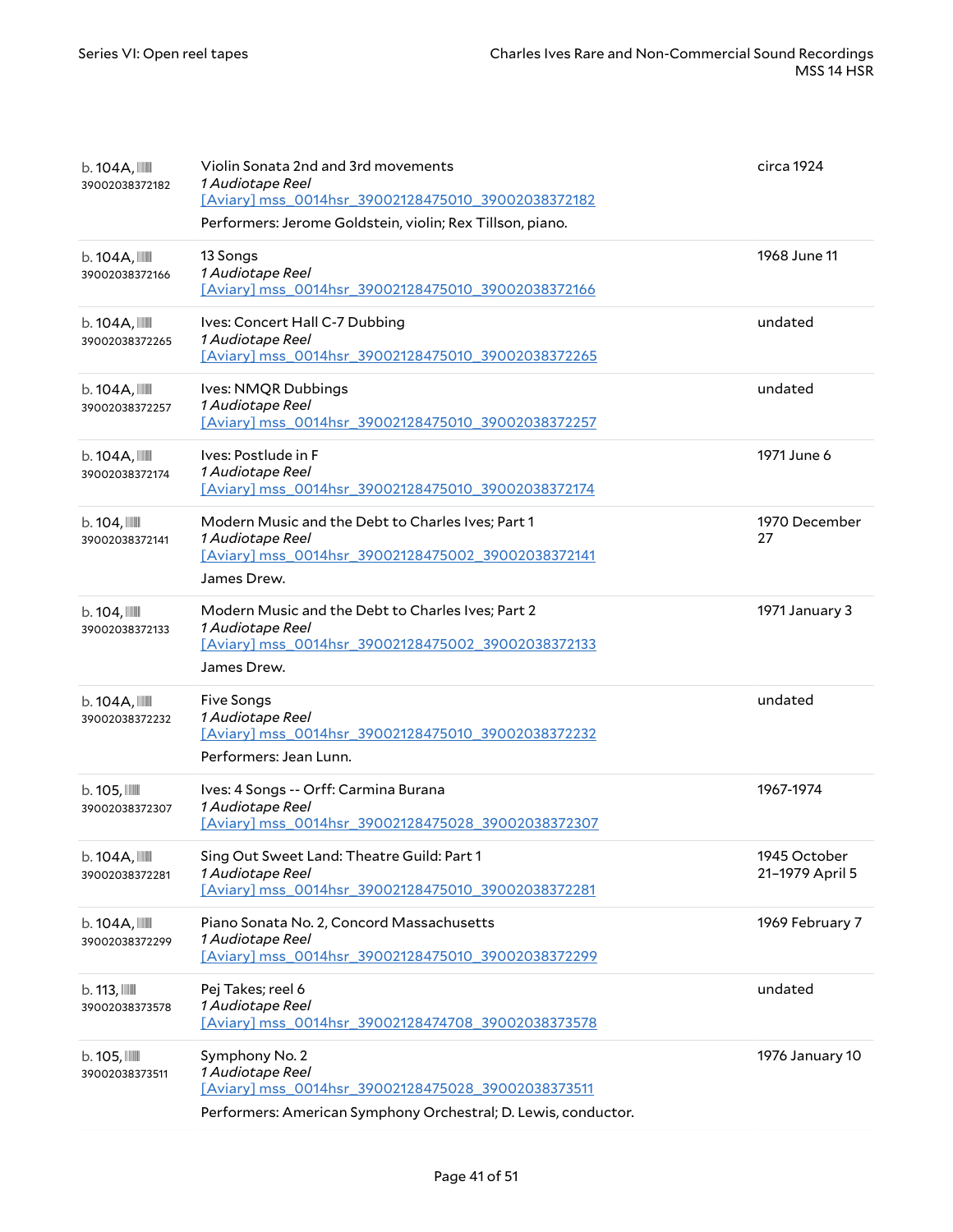| $b.114$ , $\blacksquare$<br>39002038373669 | Charles Ives; The 100th anniversary<br>1 Audiotape Reel<br>[Aviary] mss_0014hsr_39002128474716_39002038373669                                                                                      | undated             |
|--------------------------------------------|----------------------------------------------------------------------------------------------------------------------------------------------------------------------------------------------------|---------------------|
| b. 115,<br>39002038373677                  | Piano Sonata No. 2 Concord Massachusetts 1840-1860; Charles Ives; The 100th<br>anniversary<br>1 Audiotape Reel<br>[Aviary] mss 0014hsr 39002128474724 39002038373677                               | 1974 March 13       |
| b. 115,<br>39002038373636                  | Crouse Concert; Syracuse University School of Music<br>1 Audiotape Reel<br>[Aviary] mss 0014hsr 39002128474724 39002038373636<br>Performers: Helen Boatwright, John Kirkpatrick.                   | 1969 November<br>2  |
| b. 115,<br>39002038373644                  | In Search of Charles Ives<br>1 Audiotape Reel<br>[Aviary] mss_0014hsr_39002128474724_39002038373644                                                                                                | undated             |
| b. 114,<br>39002038373594                  | <b>Ives Centenary Concert</b><br>1 Audiotape Reel<br>[Aviary] mss_0014hsr_39002128474716_39002038373594<br>Performers: Ken Singleton.                                                              | undated             |
| $b.114$ , $\blacksquare$<br>39002038373602 | Ives Centenary Concert<br>1 Audiotape Reel<br>[Aviary] mss_0014hsr_39002128474716_39002038373602<br>Performers: Ken Singleton.                                                                     | undated             |
| b. 115,<br>39002038373628                  | Ives; Mario Castelnuovo-Tedesco; Peter Korn; Ernest Gold<br>1 Audiotape Reel<br>[Aviary] mss_0014hsr_39002128474724_39002038373628<br>Performers: Marni Nixon.                                     | 1963                |
| b.114,<br>39002038373610                   | Ives; Varese<br>1 Audiotape Reel<br>[Aviary] mss_0014hsr_39002128474716_39002038373610<br>Performers: New Haven Civic Orchestra; Gordon Emerson; Nicolas Slonimsky,<br>conductor. Woolsey Hall.    | 1973 May 24         |
| b. 113,<br>39002038373537                  | In search of Charles Ives; documentary; tape 2 of 2<br><i>1 Audiotape Reel</i><br>[Aviary] mss 0014hsr 39002128474708 39002038373537                                                               | undated             |
| b. 113,<br>39002038373529                  | Bamert: Mantrajana -- Brahms: Double Concerto -- Ives: Holiday Symphony<br>(rehearsal)<br>1 Audiotape Reel<br>[Aviary] mss_0014hsr_39002128474708_39002038373529<br>Performers: Leopold Stokowski. | 1971 December<br>11 |
| $b.105$ , $\mathbb{III}$<br>39002038373651 | Yale Reports: Charles Ives' Theater Orchestra Music: Mr J Sinclair<br>1 Audiotape Reel<br>[Aviary] mss_0014hsr_39002128475028_39002038373651                                                       | 1974 June 23        |
| $b.105A$ , $III$<br>39002038373693         | Yale Reports; Modern music and the debt to Charles Ives; part 1; James M. Drew<br>1 Audiotape Reel<br>[Aviary] mss_0014hsr_39002128474914_39002038373693                                           | 1970 December<br>27 |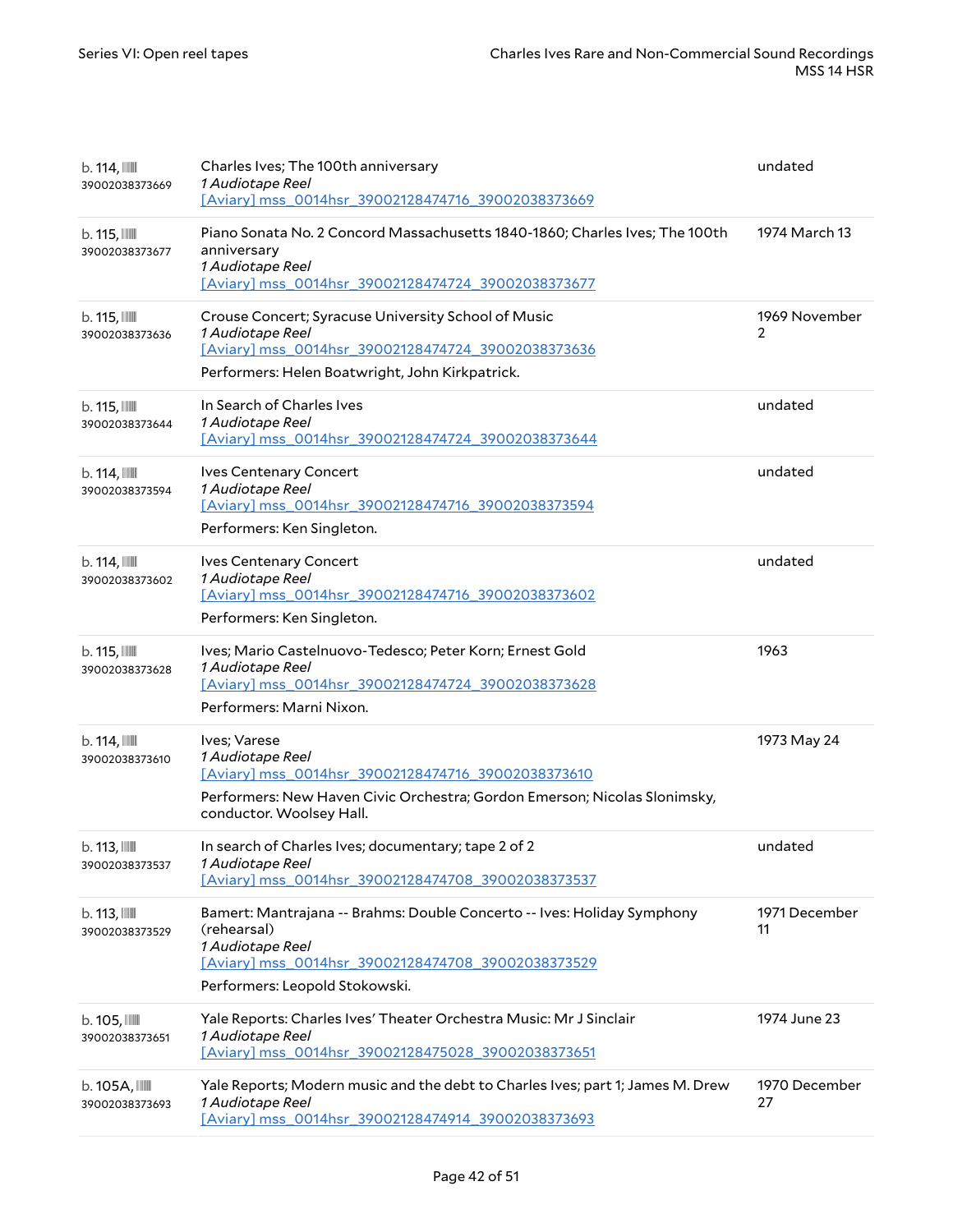| $b.105A$ , $III$<br>39002038373685          | Yale Reports; Modern music and the debt to Charles Ives; part 2; James M. Drew<br>1 Audiotape Reel<br>[Aviary] mss 0014hsr 39002128474914 39002038373685                                                                                                                                   | 1971 January 3 |
|---------------------------------------------|--------------------------------------------------------------------------------------------------------------------------------------------------------------------------------------------------------------------------------------------------------------------------------------------|----------------|
| $b.106A$ , $III$<br>39002126011007          | Charles Ives; Robert Schumann (side 1); Joseph Marx (side 2); Hugo Wolf (side 3);<br>Herman Reutter (side 4); Town Hall, New York City reel #1<br>1 Audiotape Reel<br>[Aviary] mss_0014hsr_39002128474948_39002126011007<br>Performers: Helen Boatwright, soprano; Hermann Reutter, piano. | 1974           |
|                                             | Pulled from The Howard and Helen Boatwright papers (MSS 93) Box 75 - June<br>2017.                                                                                                                                                                                                         |                |
| $b.106A$ , $\blacksquare$<br>39002126010991 | Charles Ives; Robert Schumann (side 1); Joseph Marx (side 2); Hugo Wolf (side 3);<br>Herman Reutter (side 4); Town Hall, New York City reel #1<br>1 Audiotape Reel<br>[Aviary] mss_0014hsr_39002128474948_39002126010991                                                                   | 1974           |
|                                             | Performers: Helen Boatwright, soprano; Hermann Reutter, piano.                                                                                                                                                                                                                             |                |
|                                             | Pulled from The Howard and Helen Boatwright papers (MSS 93) Box 75 - June<br>2017.                                                                                                                                                                                                         |                |
| $b.106A$ , $III$<br>39002126011015          | Charles Ives; Robert Schumann (side 1); Joseph Marx (side 2); Hugo Wolf (side 3);<br>Herman Reutter (side 4); Town Hall, New York City reel #2<br>1 Audiotape Reel                                                                                                                         | 1974           |
|                                             | [Aviary] mss 0014hsr 39002128474948 39002126011015                                                                                                                                                                                                                                         |                |
|                                             | Pulled from The Howard and Helen Boatwright papers (MSS 93) Box 75 - June<br>2017.                                                                                                                                                                                                         |                |
|                                             |                                                                                                                                                                                                                                                                                            |                |
|                                             | Performers: Helen Boatwright, soprano; Hermann Reutter, piano.                                                                                                                                                                                                                             |                |
| $b.106A$ , $III$<br>39002126011023          | Thorne; Phelps; Charles Ives; Alice Tully Hall, New York City<br>1 Audiotape Reel                                                                                                                                                                                                          | 1974 June 5    |
|                                             | [Aviary] mss 0014hsr 39002128474948 39002126011023<br>Performers: Helen Boatwright, soprano; Yehudi Wyner, piano.                                                                                                                                                                          |                |
|                                             | Pulled from The Howard and Helen Boatwright papers (MSS 93) Box 75 - June<br>2017.                                                                                                                                                                                                         |                |
| $b.106A$ , $\blacksquare$<br>39002126011106 | Charles Ives Songs Concert at Jonathan Edwards College 1953<br>1 Audiotape Reel<br>[Aviary] mss 0014hsr 39002128474948 39002126011106                                                                                                                                                      | 1953           |
|                                             | Pulled from The Howard and Helen Boatwright papers (MSS 93) Box 75 - June 2017                                                                                                                                                                                                             |                |
| $b.106A$ , $III$<br>39002126011098          | Ives Songs 1969: Reel 3<br>1 Audiotape Reel                                                                                                                                                                                                                                                | 1969           |
|                                             | [Aviary] mss_0014hsr_39002128474948_39002126011098                                                                                                                                                                                                                                         |                |
|                                             | Pulled from The Howard and Helen Boatwright papers (MSS 93) Box 75 - June 2017                                                                                                                                                                                                             |                |
| $b.106A$ , $III$<br>39002126011080          | Ives Songs 1969; Reel 4<br>1 Audiotape Reel<br>[Aviary] mss_0014hsr_39002128474948_39002126011080                                                                                                                                                                                          | 1969           |
|                                             | Performers: Helen Boatwright.                                                                                                                                                                                                                                                              |                |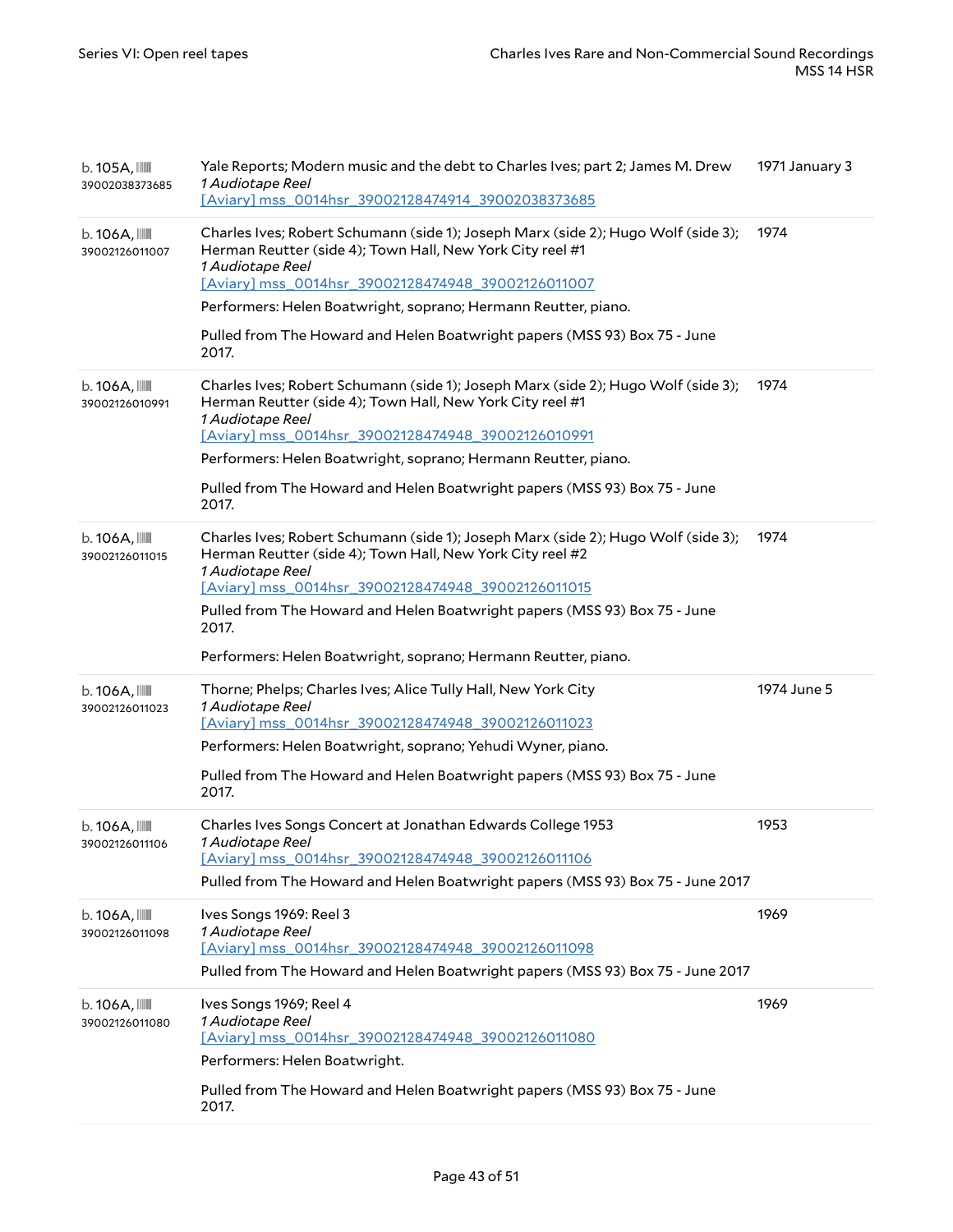| $b.106A$ , $\blacksquare$<br>39002126011072 | Ives Songs 1969: Reel 5<br>1 Audiotape Reel<br>[Aviary] mss 0014hsr 39002128474948 39002126011072<br>Pulled from The Howard and Helen Boatwright papers (MSS 93) Box 75 - June 2017                                                                    | 1969                |
|---------------------------------------------|--------------------------------------------------------------------------------------------------------------------------------------------------------------------------------------------------------------------------------------------------------|---------------------|
| $b.106A$ , $III$<br>39002126011064          | Ives Songs 1969: Reel 6<br>1 Audiotape Reel<br>[Aviary] mss_0014hsr_39002128474948_39002126011064<br>Pulled from The Howard and Helen Boatwright papers (MSS 93) Box 75 - June 2017                                                                    | 1969                |
| $b.106A$ , $III$<br>39002126011056          | Ives Songs 1969: Reel 7<br>1 Audiotape Reel<br>[Aviary] mss 0014hsr 39002128474948 39002126011056<br>Pulled from The Howard and Helen Boatwright papers (MSS 93) Box 75 - June 2017                                                                    | 1969                |
| $b.106A$ , $\blacksquare$<br>39002126011049 | Ives Songs 1969: Reel 8<br>1 Audiotape Reel<br>[Aviary] mss_0014hsr_39002128474948_39002126011049<br>Performers: Helen Boatwright, soprano, John Kirkpatrick, piano.<br>Pulled from The Howard and Helen Boatwright papers (MSS 93) Box 75 - June 2017 | 1969                |
| $b.106A$ , $III$<br>39002126011031          | Songs of Charles Ives; Sprague Memorial Hall<br>1 Audiotape Reel<br>[Aviary] mss 0014hsr 39002128474948 39002126011031<br>Pulled from The Howard and Helen Boatwright papers (MSS 93) Box 75 - June 2017                                               | 1968 December<br>29 |
|                                             |                                                                                                                                                                                                                                                        |                     |
| $b.106B$ , $III$<br>39002126011130          | Ives Recording; Reel 2<br>1 Audiotape Reel<br>[Aviary] mss_0014hsr_39002128474963_39002126011130<br>Performers: Helen Boatwright.<br>Pulled from The Howard and Helen Boatwright papers (MSS 93) Box 76 - June 2017                                    | 1969 November<br>18 |
| $b.106B$ , $III$<br>39002126011122          | Ives Recording; Reel 1<br>1 Audiotape Reel<br>[Aviary] mss 0014hsr 39002128474963 39002126011122<br>Performers: Helen Boatwright.<br>Pulled from The Howard and Helen Boatwright papers (MSS 93) Box 76 - June<br>2017.                                | 1969 November<br>18 |
| $b.106B$ , $III$<br>39002126011114          | Ives Songs; Reel 9<br>1 Audiotape Reel<br>[Aviary] mss 0014hsr 39002128474963 39002126011114<br>Pulled from The Howard and Helen Boatwright papers (MSS 93) Box 76 - June 2017                                                                         | 1969                |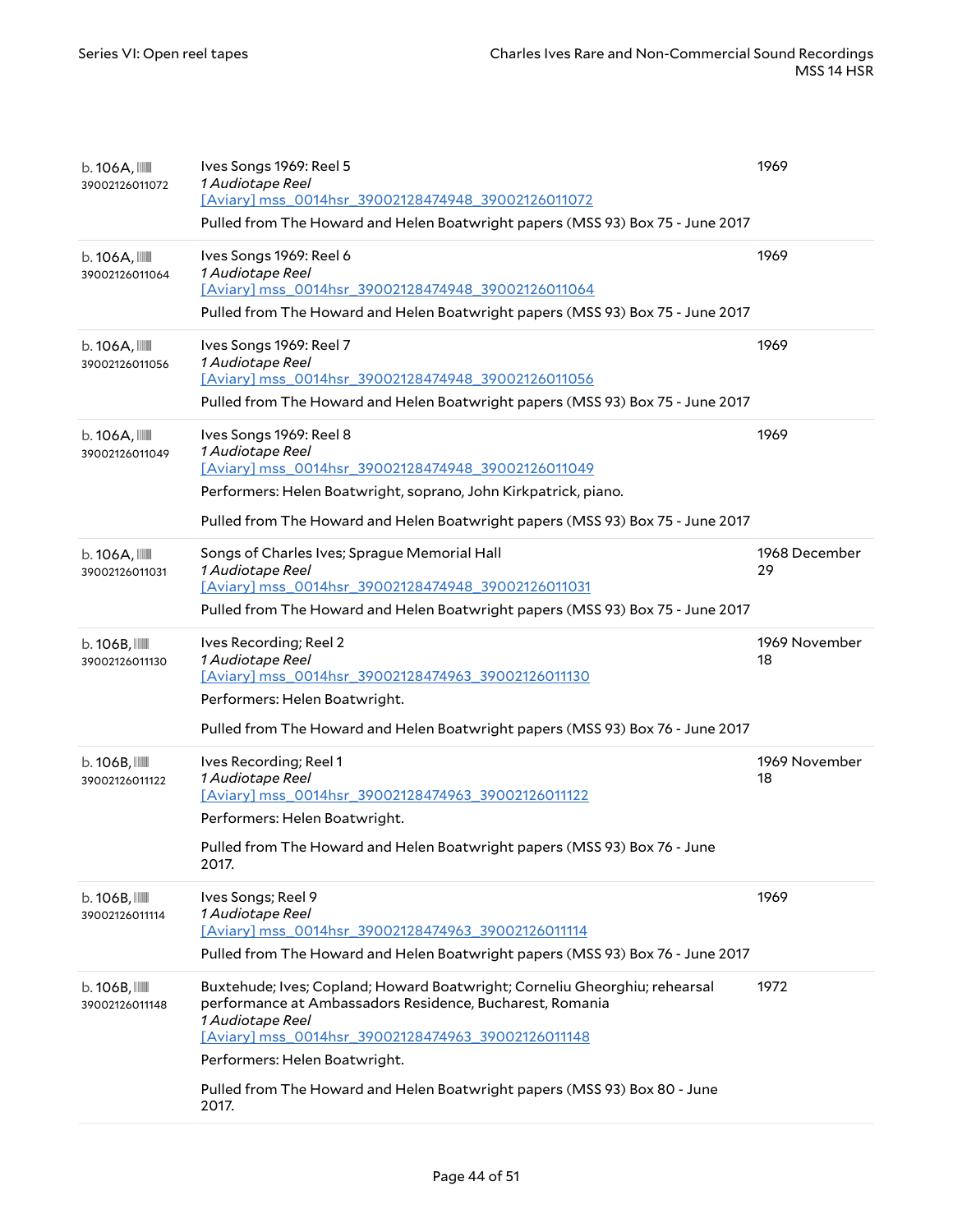| $b.106B$ , $III$<br>39002126011155          | Henry Purcell; John Blow; Charles Ives; Howard Boatwright; Grace Church, Utica,<br>New York<br>1 Audiotape Reel<br>[Aviary] mss_0014hsr_39002128474963_39002126011155<br>Performers: Men and Boys Choir; Walter Hillsman, organist and Choirmaster;<br>Helen Boatwright, soprano.<br>Pulled from The Howard and Helen Boatwright papers (MSS 93) Box 80 - June<br>2017. | 1971                |
|---------------------------------------------|-------------------------------------------------------------------------------------------------------------------------------------------------------------------------------------------------------------------------------------------------------------------------------------------------------------------------------------------------------------------------|---------------------|
| b.112,<br>39002038373271                    | Ives Concert<br>1 Audiotape Reel<br>[Aviary] mss_0014hsr_39002128474690_39002038373271<br>Performers: Yale Theater Orchestra.                                                                                                                                                                                                                                           | 1974 March 3        |
| b. 113,<br>39002038373560                   | Pej Takes; reel 7<br>1 Audiotape Reel<br>[Aviary] mss_0014hsr_39002128474708_39002038373560                                                                                                                                                                                                                                                                             | undated             |
| b. 113,<br>39002038373552                   | Pej Takes; reel 8<br>1 Audiotape Reel<br>[Aviary] mss_0014hsr_39002128474708_39002038373552                                                                                                                                                                                                                                                                             | undated             |
| b. 113,<br>39002038373545                   | Pej Takes; reel 9<br>1 Audiotape Reel<br>[Aviary] mss 0014hsr 39002128474708 39002038373545                                                                                                                                                                                                                                                                             | undated             |
| b. 114,<br>39002038373586                   | Pej Takes; reel 10<br>1 Audiotape Reel<br>[Aviary] mss_0014hsr_39002128474716_39002038373586                                                                                                                                                                                                                                                                            | undated             |
| $b.105B$ , $\blacksquare$<br>39002038373925 | Symphony No. 4<br>1 Audiotape Reel<br>[Aviary] mss 0014hsr 39002128474922 39002038373925<br>Performers: American Symphony Orchestra; Stokowski, conductor.                                                                                                                                                                                                              | 1970 November<br>17 |
| $b.21$ , $\blacksquare$<br>39002128474781   | Symphony No. 3; Reel 1<br>1 Audiotape Reel<br>[Aviary] mss 0014hsr 39002126840843 39002128474781<br>Performers: Helen Boatwright and John Kirkpatrick (???)<br>This item is part of of a separate collection - Richard C. Burns Archive of Overtone<br>Records (MSS 104)                                                                                                | 1969 November<br>2  |
| $b.21$ , $\blacksquare$<br>39002128474799   | Symphony No. 3; Reel 2<br>1 Audiotape Reel<br>[Aviary] mss_0014hsr_39002126840843_39002128474799<br>Performers: Helen Boatwright and John Kirkpatrick (???)<br>This item is part of of a separate collection - Richard C. Burns Archive of Overtone<br>Records (MSS 104)                                                                                                | 1969 November<br>2  |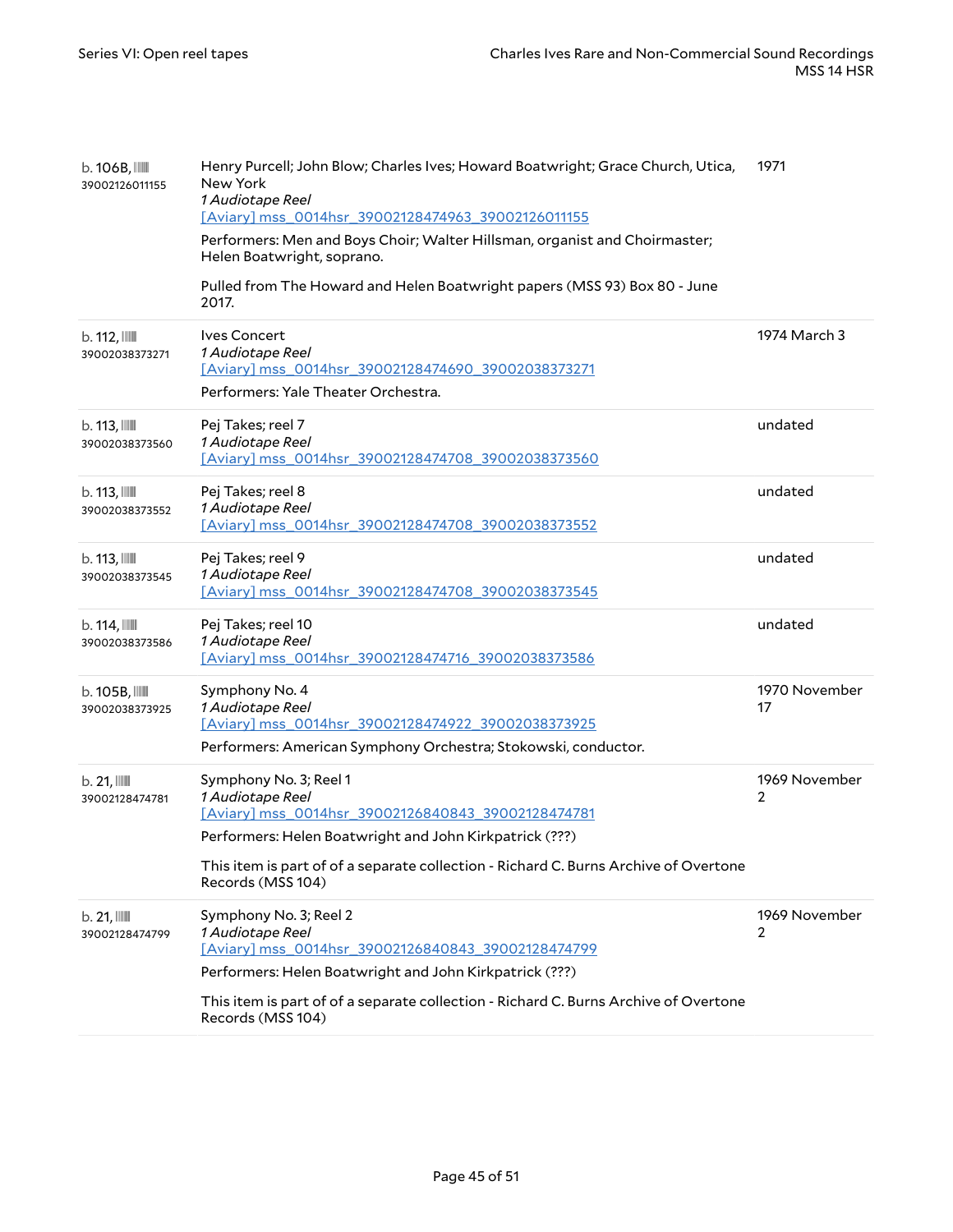| $b. 21$ , $\blacksquare$<br>39002128474807 | Symphony No. 3; Reel 3<br>1 Audiotape Reel<br>[Aviary] mss 0014hsr 39002126840843 39002128474807<br>Performers: Helen Boatwright and John Kirkpatrick (???)<br>This item is part of of a separate collection - Richard C. Burns Archive of Overtone<br>Records (MSS 104)                                                                                   | 1969 November<br>2              |
|--------------------------------------------|------------------------------------------------------------------------------------------------------------------------------------------------------------------------------------------------------------------------------------------------------------------------------------------------------------------------------------------------------------|---------------------------------|
| $b.26$ , $III$<br>39002128474765           | Yale Centennial Concert; Reel 1<br>1 Audiotape Reel<br>[Aviary] mss 0014hsr 39002126840892 39002128474765<br>Performers: Helen Boatwright.<br>This item is part of of a separate collection - Richard C. Burns Archive of Overtone<br>Records (MSS 104)                                                                                                    | 1954 November<br>5              |
| $b.26$ , $\blacksquare$<br>39002128474773  | Yale Centennial Concert; Reel 2<br>1 Audiotape Reel<br>[Aviary] mss 0014hsr 39002126840892 39002128474773<br>Performers: Helen Boatwright.<br>This item is part of of a separate collection - Richard C. Burns Archive of Overtone<br>Records (MSS 104)                                                                                                    | 1954 November<br>5              |
| $b.58$ , $III$<br>39002126011247           | Cello Concerto; Saint-Saens/Ives Conversation<br>1 Audiotape Reel<br>[Aviary] mss 0014hsr 39002063431549 39002126011247<br>This item is part of of a separate collection - Yale School of Music tapes (HSR 4)                                                                                                                                              | 1980 November<br>19             |
| $b.106B$ , $III$<br>39002128474815         | Third Symphony (ed. Singleton), first performance of new edition -- Ragtime<br>Dance No.3 (ed. Sinclair), premiere; Sprague Hall<br>1 Audiotape Reel<br>[Aviary] mss 0014hsr 39002128474963 39002128474815<br>Performers: Sinclair, conductor.                                                                                                             | 1976 February 25                |
| $b.106B$ , $III$<br>39002128474823         | Ragtime Dance No.1 (ed. Sinclair), premiere, Sprague Hall, 04/22/1976 -- Three<br>Places in New England (ed. Sinclair), first performance of new edition, Sprague<br>Hall, 03/10/1979<br>1 Audiotape Reel<br>[Aviary] mss_0014hsr_39002128474963_39002128474823<br>Performers: Chamber Orchestra of New England.                                           | 1976 April 22-<br>1979 March 10 |
| $b.106B$ , $III$<br>39002128474831         | Sonata No. 2 "Concord", Recorded in Los Angeles, 09/24/1950; Aescylus and<br>Sophocles -- Halloween -- Music on the Roof; Los Angeles, 05/13/1951<br>1 Audiotape Reel<br>[Aviary] mss_0014hsr_39002128474963_39002128474831<br>Performers: Frances Mullen.                                                                                                 | 1950 September<br>24            |
| b. 118,<br>39002126013797                  | Violin Sonatas 1-4 -- Decoration Day (A1)<br>1 Audiotape Reel<br>[Aviary] mss_0014hsr_39002126013433_39002126013797<br>Performers: John Kirkpatrick, Daniel Stepner. Recorded in Sprague Memorial Hall.<br>Presented by Yale School of Music. Also includes a work by Carl Ruggles entiteld<br>Mood (about 1918?). Includes a copy of the concert program. | 1976 January 19                 |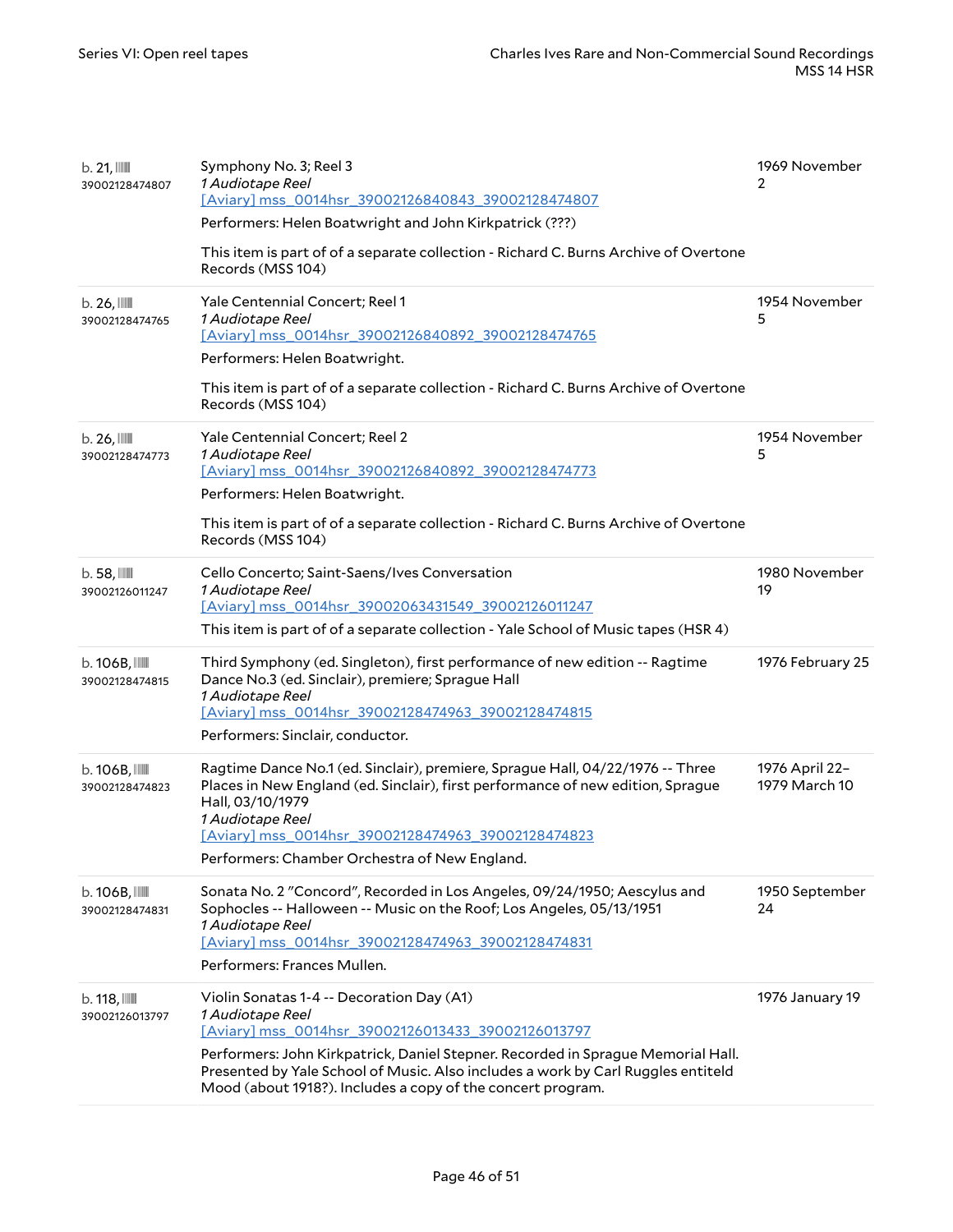| b. 118,<br>39002126013789          | Violin Sonatas 1-4 -- Decoration Day (A2)<br><i>1 Audiotape Reel</i><br>[Aviary] mss 0014hsr 39002126013433 39002126013789<br>Performers: John Kirkpatrick, Daniel Stepner. Recorded in Sprague Memorial Hall.<br>Presented by Yale School of Music. Also includes a work by Carl Ruggles entiteld<br>Mood (about 1918?). | 1976 January 19 |
|------------------------------------|---------------------------------------------------------------------------------------------------------------------------------------------------------------------------------------------------------------------------------------------------------------------------------------------------------------------------|-----------------|
| b. 118,<br>39002126013771          | Violin Sonatas 1-4 -- Decoration Day (A3)<br><i>1 Audiotape Reel</i><br>[Aviary] mss 0014hsr 39002126013433 39002126013771<br>Performers: John Kirkpatrick, Daniel Stepner. Recorded in Sprague Memorial Hall.<br>Presented by Yale School of Music. Also includes a work by Carl Ruggles entiteld<br>Mood (about 1918?). | 1976 January 19 |
| $b. 118$ , $III$<br>39002126013763 | Violin Sonatas 1-4 -- Decoration Day (A4)<br><i>1 Audiotape Reel</i><br>[Aviary] mss 0014hsr 39002126013433 39002126013763<br>Performers: John Kirkpatrick, Daniel Stepner. Recorded in Sprague Memorial Hall.<br>Presented by Yale School of Music. Also includes a work by Carl Ruggles entiteld<br>Mood (about 1918?). | 1976 January 19 |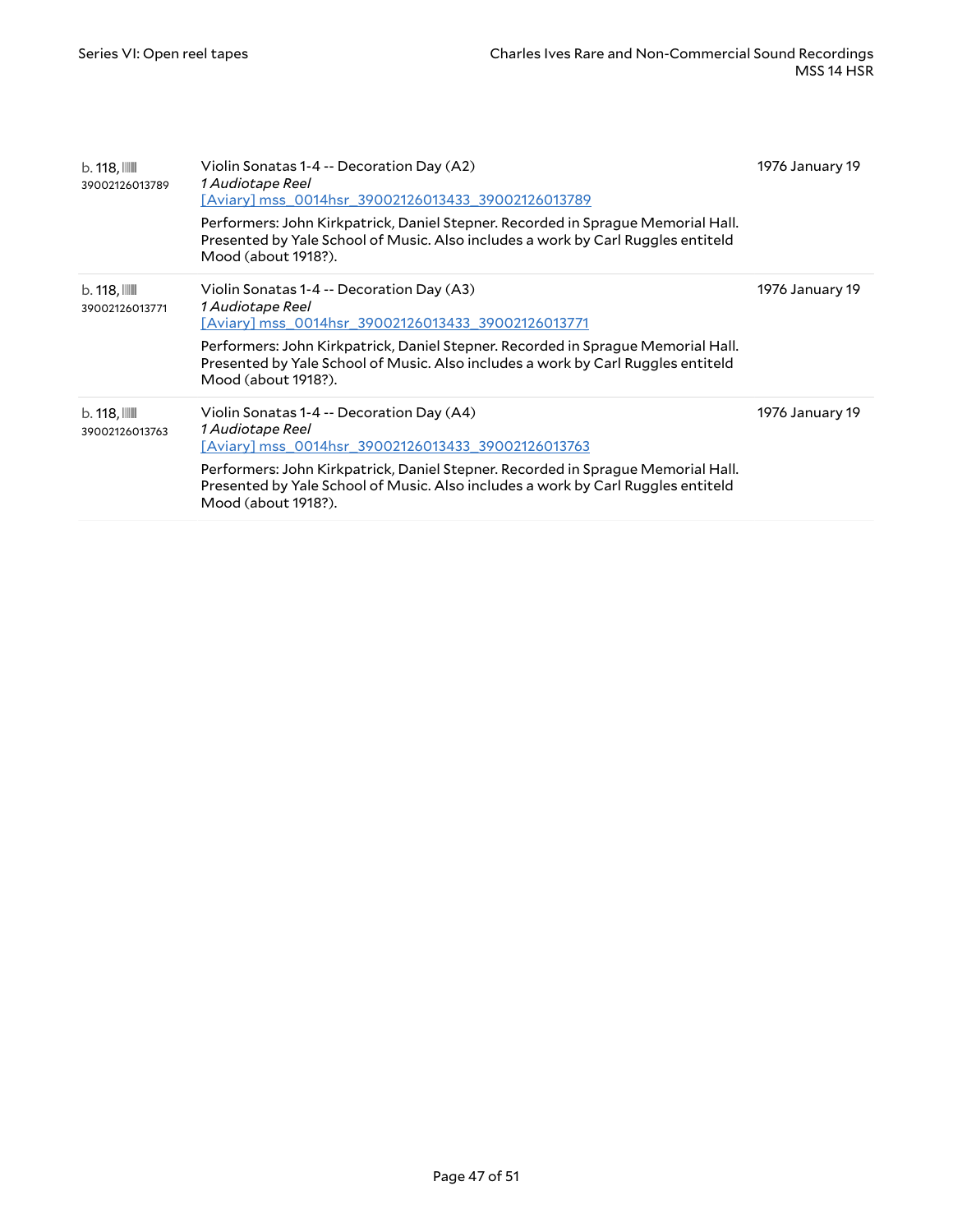# <span id="page-47-0"></span>**Series VII: Rare commerical recordings**

| b. 118,<br>39002126013946 | Three Places in New England: I. The St. Gaudens' in Boston Common (Col. Shaw<br>and his Colored Regiment) II. Putnam's Camp, Redding, Connecticut, III. from The<br>Housatonic at Stockbridge<br>1 Phonograph Record (12" vinyl disc)<br>[Aviary] mss 0014hsr 39002126013433 39002126013946<br>Performers: Saint Paul Chamber Orchestra; Dennis Russell Davies, cond. Record<br>Label: Sound 80. Disc No. S80-DLR-101-A/B SPCO-622. | 1978      |
|---------------------------|-------------------------------------------------------------------------------------------------------------------------------------------------------------------------------------------------------------------------------------------------------------------------------------------------------------------------------------------------------------------------------------------------------------------------------------|-----------|
| b. 118,<br>39002126013938 | Trio für Violine, Violoncello und Klavier: I. Moderato II. TSIAJ-Presto-Allegro<br>moderato III. Moderato con moto<br>1 Phonograph Record (12" vinyl disc)<br>[Aviary] mss 0014hsr 39002126013433 39002126013938<br>Performers: Das Folkwang Klaviertrio (Pierre-Alain Chamot, violin; Thomas Dieker,<br>violoncello; Susanne Maninger, klavier). Record Label: Outsider. Disc No. Outsider<br>110; LC 8517.                        | 1988      |
| b. 118,<br>39002126013920 | Largo for Clarinet, Violin, Piano<br>4 Phonograph Records (12" vinyl disc)<br>[Aviary] mss 0014hsr 39002126013433 39002126013920<br>Performers: Eduard Brunner, Gidon Kremer, Aloys Kontarsky. Record Label: Orfeo.<br>Disc No. S 099 844 F. Live at the Lockenhaus Festival.                                                                                                                                                       | 1983      |
| b. 118,<br>39002126013912 | Piano Sonata No. 2 "Concord, Mass."<br>1 Phonograph Record (12" vinyl disc)<br>[Aviary] mss 0014hsr 39002126013433 39002126013912<br>Performer: Ruth Duncan McDonald. Record Label: none. Disc No. none. Live at<br>Wigmore Hall, London.                                                                                                                                                                                           | 1977      |
|                           |                                                                                                                                                                                                                                                                                                                                                                                                                                     |           |
| b. 118,<br>39002126013904 | At the river<br>1 Phonograph Record (12" vinyl disc)<br>[Aviary] mss 0014hsr 39002126013433 39002126013904<br>Performers: The Choir of Men, Boys And Girls of Trinity Church; James Litton,<br>cond. and organist; Harold Pysher and Irene Willis, organists. Record Label: Gamut.<br>Disc No. UT 7501.                                                                                                                             | 1980      |
| b. 118,<br>39002126013896 | Holidays Symphony: I. George Washington's Birthday II. Decoration Day III. The<br>Fourth of July IV. Thanksgiving And/Or Forefather's Day<br>1 Phonograph Record (10" vinyl disc)<br>[Aviary] mss_0014hsr_39002126013433_39002126013896<br>Performers: Orchestra Sinfonica di Dallas; Donald Johanos. Record Label: iGM La<br>Musica Moderna, Disc No. mm-1026.                                                                     | 1967-1969 |
| b. 118,<br>39002126013870 | "Country Band" March (arr. J.B. Sinclair)<br>2 Phonograph Records (12" vinyl disc)<br>[Aviary] mss 0014hsr 39002126013433 39002126013870<br>Performers: Hartt Summer Youth Band; Donal A. Mattran, cond. Record Label: Disc<br>No. HCO92575A/B.                                                                                                                                                                                     | 1975      |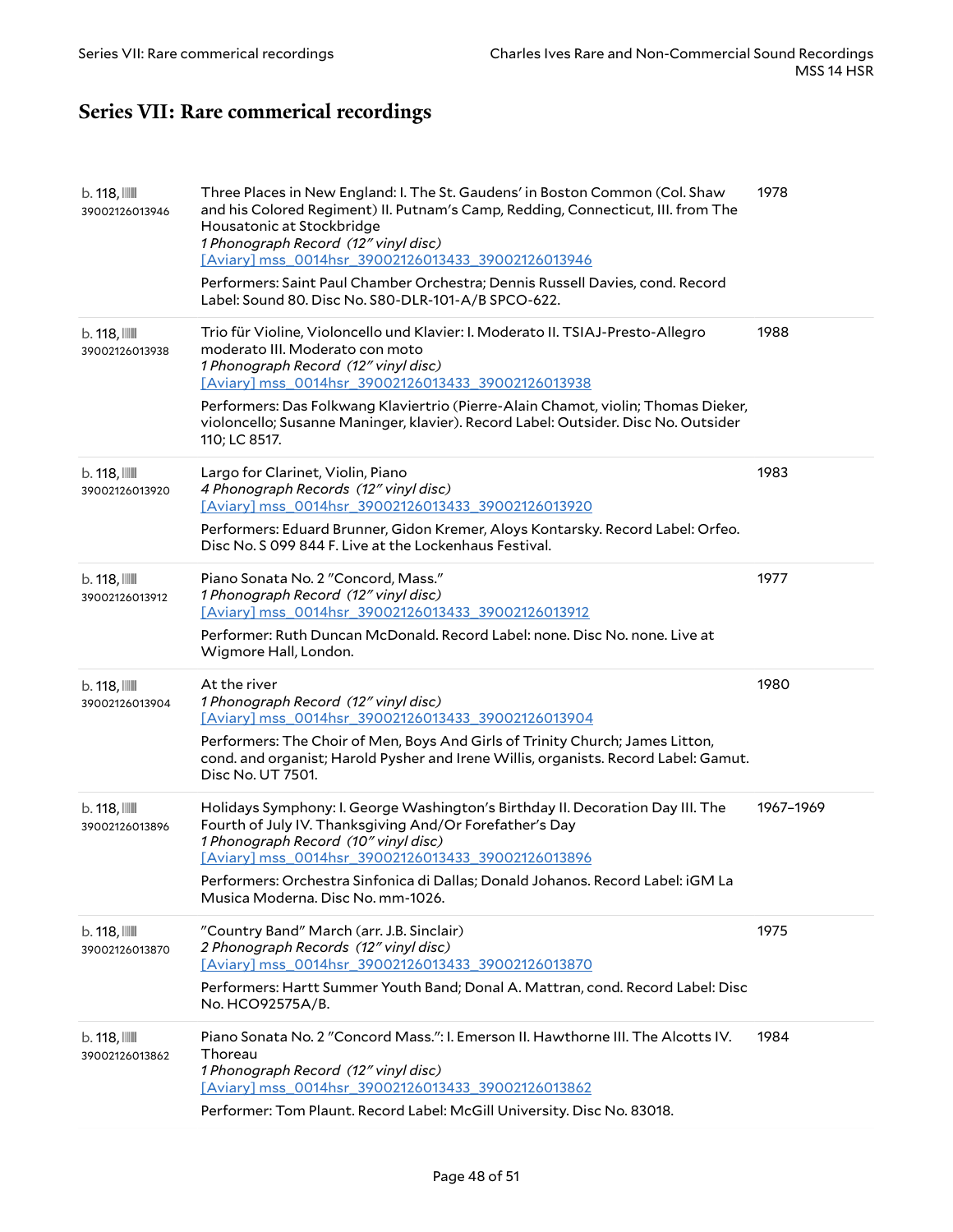| b. 118,<br>39002126013854 | A Christmas Carol<br>1 Phonograph Record (12" vinyl disc)<br>[Aviary] mss 0014hsr 39002126013433 39002126013854<br>Performers: Choral Guild of Atlanta; William Noll, cond. Record Label: Press Avant.<br>Disc No. P 5002                                                                                                                                                       | 1985 |
|---------------------------|---------------------------------------------------------------------------------------------------------------------------------------------------------------------------------------------------------------------------------------------------------------------------------------------------------------------------------------------------------------------------------|------|
| b. 118,<br>39002126013847 | Sonata No. 4 for Violin and Piano<br>1 Phonograph Record (12" vinyl disc)<br>[Aviary] mss 0014hsr 39002126013433 39002126013847<br>Performers: Frank Almond, violin; Rojan da Silva, piano. Record Label: in russian.<br>Disc No. C10 24625 006. VIII International Tchaikovsky Competition.                                                                                    | 1986 |
| b. 118,<br>39002126013839 | Pieces<br>1 Phonograph Record (12" vinyl disc)<br>[Aviary] mss_0014hsr_39002126013433_39002126013839<br>Performers: in russian. Record Label: in russian. Disc No. C10-15369-70.                                                                                                                                                                                                | 1981 |
| b. 118,<br>39002126013821 | Variations on "America" (Introduction, Chorale, and 5 Variations)<br>1 Phonograph Record (12" vinyl disc)<br>[Aviary] mss 0014hsr 39002126013433 39002126013821<br>Performer: Robert Roubos. Record Label: The Wicks Organ Concert Series. Disc<br>No. TS73-723/724.                                                                                                            | 1973 |
| b. 118,<br>39002126013458 | String Quartet No. 1: I. Andante con moto II. Allegro III. Adagio cantabile IV. Allegro 1983<br>marziale<br>1 Phonograph Record (12" vinyl disc)<br>[Aviary] mss 0014hsr 39002126013433 39002126013458<br>Performers: The Amici Quartet. Record Label: GSGC. Disc No. GSGC 2068.                                                                                                |      |
| b. 118,<br>39002126013466 | Three-Page Sonata: I. Allegro moderato II. Andante - Adagio III. Allegro. March<br>Time<br>1 Phonograph Record (12" vinyl disc)<br>[Aviary] mss 0014hsr 39002126013433 39002126013466<br>Performer: William Naboré, Record Label: Pan. Disc No. Pan 130 032.                                                                                                                    | 1981 |
| b. 118,<br>39002126013474 | Old Songs Deranged: Music for Theater Orchestra<br>1 Phonograph Record (12" vinyl disc)<br>[Aviary] mss 0014hsr 39002126013433 39002126013474<br>Performers: Yale Theater Orchestra; James Sinclair, cond. Record Label: Columbia.<br>Disc No. M 32969. Edited or realized from the composer's manuscripts. or<br>emendations by J. Sinclair, K. Singleton, and R. Kirkpatrick. | 1975 |
| b. 118,<br>39002126013813 | Calcium light night<br>1 Phonograph Record (12" vinyl disc)<br>[Aviary] mss_0014hsr_39002126013433_39002126013813<br>Performers: Chamber orchestra; Gunther Schuller cond. Record Label: Columbia.<br>Disc No. MS 7318.                                                                                                                                                         | 1970 |
| b. 118,<br>39002126013805 | New Music of Charles Ives: Seventeen First Recordings<br>1 Phonograph Record (12" vinyl disc)<br>[Aviary] mss 0014hsr 39002126013433 39002126013805<br>Performers: Gregg Smith Singers ; Columbia Symphony Orchestra ; Columbia<br>Chamber Ensemble; Gregg Smith, cond. Record Label: Columbia. Disc No. MS 7321.                                                               | 1970 |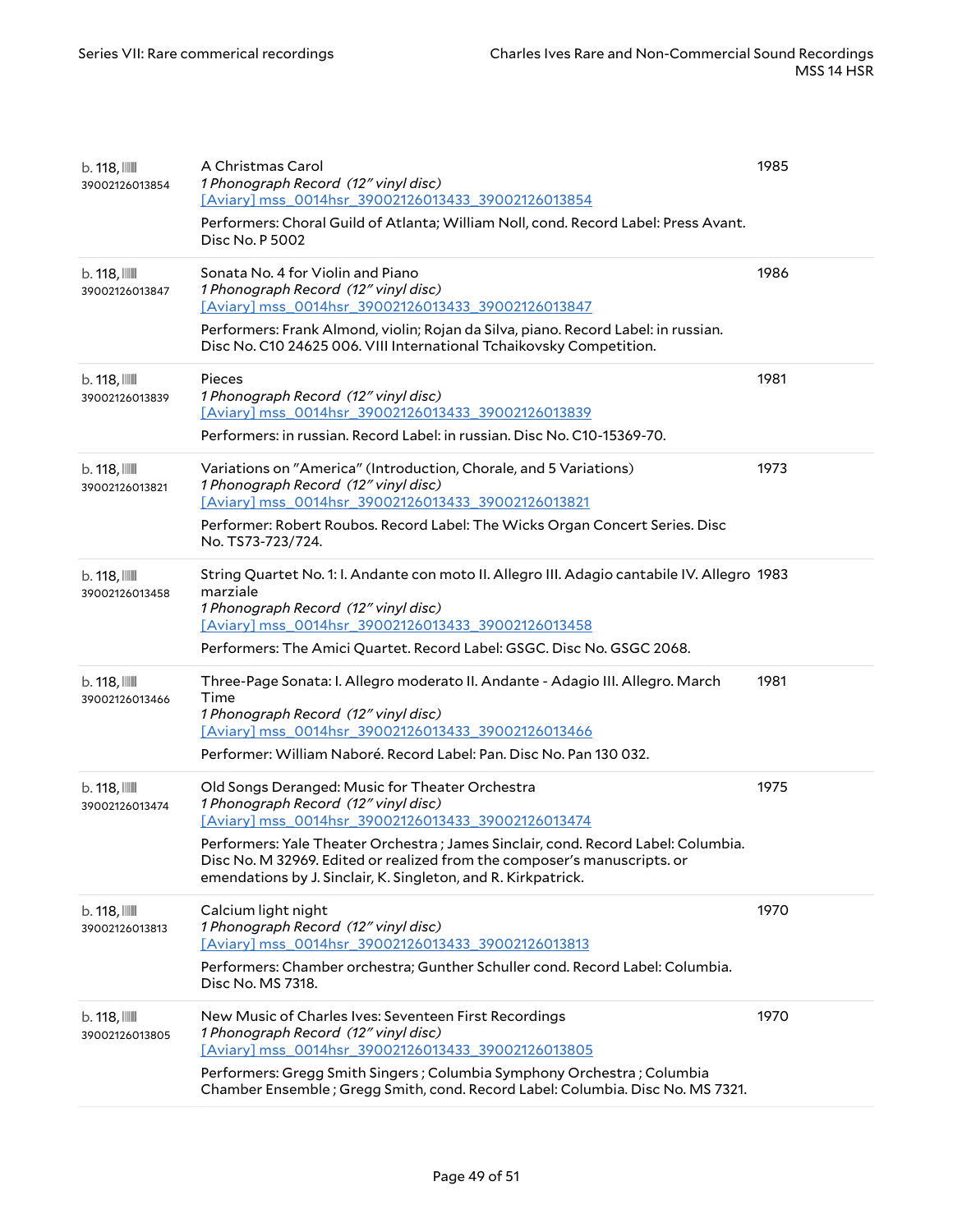| b. 118, IIII<br>39002126013482 | Second Piano Sonata: Concord, Mass., 1840-1860<br>1 Phonograph Record (12" vinyl disc)<br>[Aviary] mss 0014hsr 39002126013433 39002126013482 | 1962 |
|--------------------------------|----------------------------------------------------------------------------------------------------------------------------------------------|------|
|                                | Performers: George Pappastavrou. Record Label: Composers Recordings, Inc. Disc<br>No. CRI 150.                                               |      |